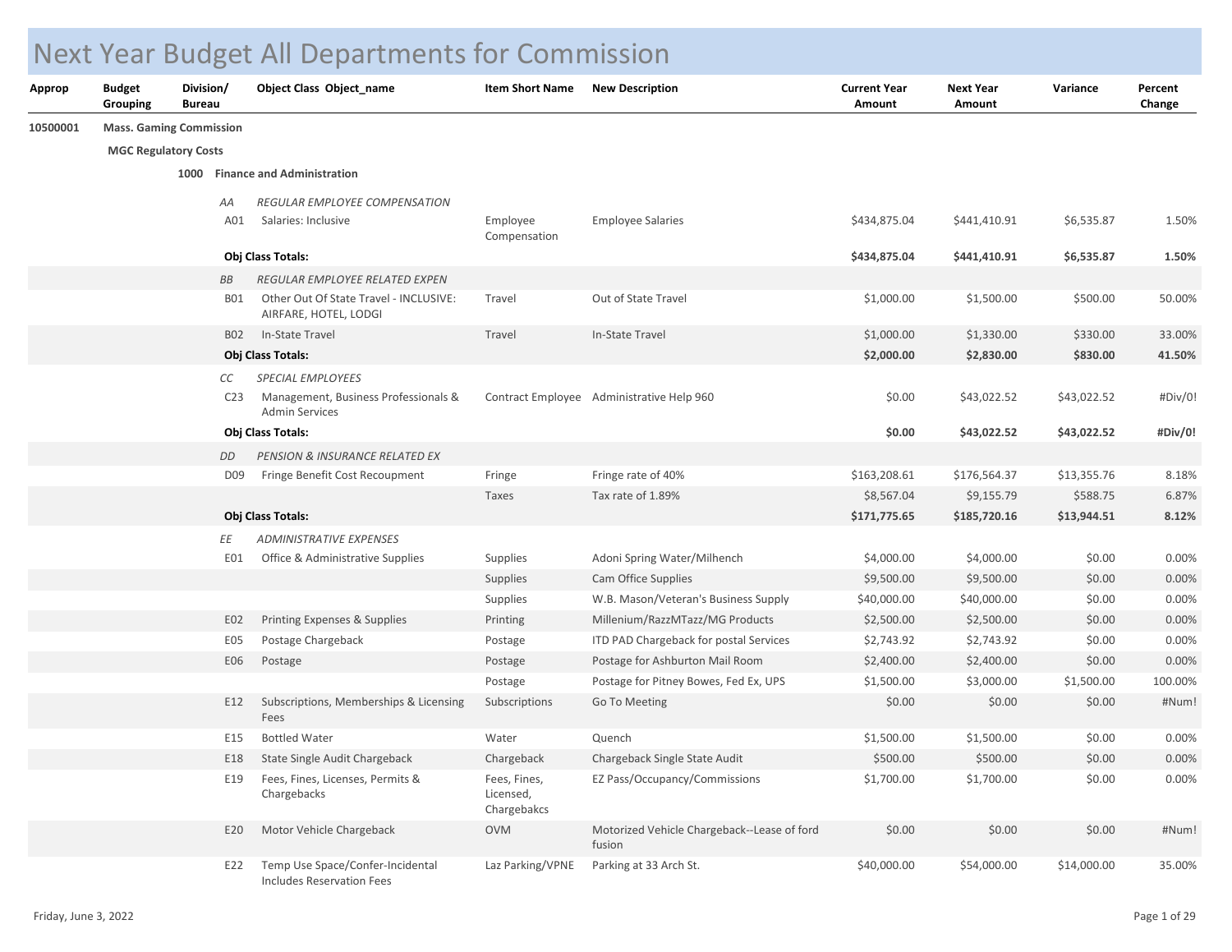| Approp   | <b>Budget</b><br>Grouping   | Division/<br><b>Bureau</b>     | Object Class Object name                                                         | <b>Item Short Name</b>                 | <b>New Description</b>                                                                                        | <b>Current Year</b><br>Amount | <b>Next Year</b><br>Amount | Variance    | Percent<br>Change |
|----------|-----------------------------|--------------------------------|----------------------------------------------------------------------------------|----------------------------------------|---------------------------------------------------------------------------------------------------------------|-------------------------------|----------------------------|-------------|-------------------|
| 10500001 |                             | <b>Mass. Gaming Commission</b> |                                                                                  |                                        |                                                                                                               |                               |                            |             |                   |
|          | <b>MGC Regulatory Costs</b> |                                |                                                                                  |                                        |                                                                                                               |                               |                            |             |                   |
|          |                             |                                | 1000 Finance and Administration                                                  |                                        |                                                                                                               |                               |                            |             |                   |
|          |                             | E22                            | Temp Use Space/Confer-Incidental<br>Includes Reservation Fees                    | Parking                                | <b>NA</b>                                                                                                     | \$0.00                        | \$0.00                     | \$0.00      | #Num!             |
|          |                             | E30                            | <b>Credit Card Purchases</b>                                                     | Credit Card                            | <b>Credit Card Incidental Purchases</b>                                                                       | \$2,000.00                    | \$2,000.00                 | \$0.00      | 0.00%             |
|          |                             | E41                            | Out Of State Travel Expen on Behalf of<br><b>State Employ</b>                    | Travel                                 | <b>Travel Agency Fees</b>                                                                                     | \$0.00                        | \$2,500.00                 | \$2,500.00  | #Div/0!           |
|          |                             | EE2                            | Conference, Training and Registration Fees Conference                            | Registrations                          | <b>Registration Fees</b>                                                                                      | \$750.00                      | \$1,125.00                 | \$375.00    | 50.00%            |
|          |                             |                                | Obj Class Totals:                                                                |                                        |                                                                                                               | \$109,093.92                  | \$127,468.92               | \$18,375.00 | 16.84%            |
|          |                             | GG                             | <b>ENERGY COSTS AND SPACE RENTAL</b>                                             |                                        |                                                                                                               |                               |                            |             |                   |
|          |                             | G01                            | Space Rental                                                                     | Office Lease                           | 101 Federal St. 12 months                                                                                     | \$1,297,466.58                | \$1,312,322.64             | \$14,856.06 | 1.15%             |
|          |                             | G03                            | Electricity                                                                      | Electricity                            | 101 Federal St. 12 months                                                                                     | \$32,635.44                   | \$32,635.44                | \$0.00      | 0.00%             |
|          |                             | G05                            | <b>Fuel For Vehicles</b>                                                         | Gas                                    | Wex Bank/Gulf                                                                                                 | \$3,000.00                    | \$3,000.00                 | \$0.00      | 0.00%             |
|          |                             |                                | Obj Class Totals:                                                                |                                        |                                                                                                               | \$1,333,102.02                | \$1,347,958.08             | \$14,856.06 | 1.11%             |
|          |                             | HН                             | CONSULTANT SVCS (TO DEPTS)                                                       |                                        |                                                                                                               |                               |                            |             |                   |
|          |                             | H <sub>09</sub>                | Attorneys/Legal Services                                                         | Insurance                              | Comprehensive Insurance Policy                                                                                | \$151,629.00                  | \$163,500.00               | \$11,871.00 | 7.83%             |
|          |                             | H <sub>19</sub>                | <b>Management Consultants</b>                                                    |                                        | Outside Consultant CPA Firm for Annual Audits consistent with<br><b>Generally Accepted Auditing Standards</b> | \$70,000.00                   | \$70,000.00                | \$0.00      | 0.00%             |
|          |                             |                                | Obj Class Totals:                                                                |                                        |                                                                                                               | \$221,629.00                  | \$233,500.00               | \$11,871.00 | 5.36%             |
|          |                             | JJ                             | <b>OPERATIONAL SERVICES</b>                                                      |                                        |                                                                                                               |                               |                            |             |                   |
|          |                             | J10                            | <b>Auxiliary Financial Services</b>                                              | <b>Auxiliary Financial</b><br>Services | Credit Card Fees/BillMatrix                                                                                   | \$200.00                      | \$200.00                   | \$0.00      | 0.00%             |
|          |                             | JJ2                            | <b>Auxiliary Services</b>                                                        | Courier                                | <b>USA Couriers</b>                                                                                           | \$300.00                      | \$300.00                   | \$0.00      | 0.00%             |
|          |                             |                                |                                                                                  | Shredding                              | ProShred                                                                                                      | \$1,615.00                    | \$1,615.00                 | \$0.00      | 0.00%             |
|          |                             |                                | Obj Class Totals:                                                                |                                        |                                                                                                               | \$2,115.00                    | \$2,115.00                 | \$0.00      | 0.00%             |
|          |                             | LL<br>L <sub>24</sub>          | EQUIPMENT LEASE-MAINTAIN/REPAR<br>Motorized Vehicle Equipment Rental or<br>Lease | Rental Cars                            | <b>Enterprise Car Rental</b>                                                                                  | \$500.00                      | \$500.00                   | \$0.00      | 0.00%             |
|          |                             | L25                            | Office Equipment Rental or Lease                                                 | Printing                               | <b>Pitney Bowes</b>                                                                                           | \$607.90                      | \$607.90                   | \$0.00      | 0.00%             |
|          |                             | L <sub>26</sub>                | Printing/Photocopy & Micrographics<br>Equip Rent/Lease                           | Copier                                 | <b>Canon Financial Services</b><br>Recurring Payments for 13th floor and IEB<br>Per Click costs of \$2.5K     | \$10,031.50                   | \$10,100.00                | \$68.50     | 0.68%             |
|          |                             | L46                            | Print, Photocopying & Micrograph<br><b>Equipment Maint/Repair</b>                | Copier                                 | Canon USA/Maintenance & Repair--Initial<br><b>Contract Rate Ended</b>                                         | \$5,000.00                    | \$5,000.00                 | \$0.00      | 0.00%             |
|          |                             |                                |                                                                                  | Xerox Leases                           | Xerox Leases<br>Recurring Payments of \$11.1K for 3 machines<br>Per Click costs of \$3.2K (avg of this year)  | \$14,354.85                   | \$15,500.00                | \$1,145.15  | 7.98%             |
|          |                             |                                | Obj Class Totals:                                                                |                                        |                                                                                                               | \$30,494.25                   | \$31,707.90                | \$1,213.65  | 3.98%             |
|          |                             | NN -                           | <b>INFRASTRUCTURE:</b>                                                           |                                        |                                                                                                               |                               |                            |             |                   |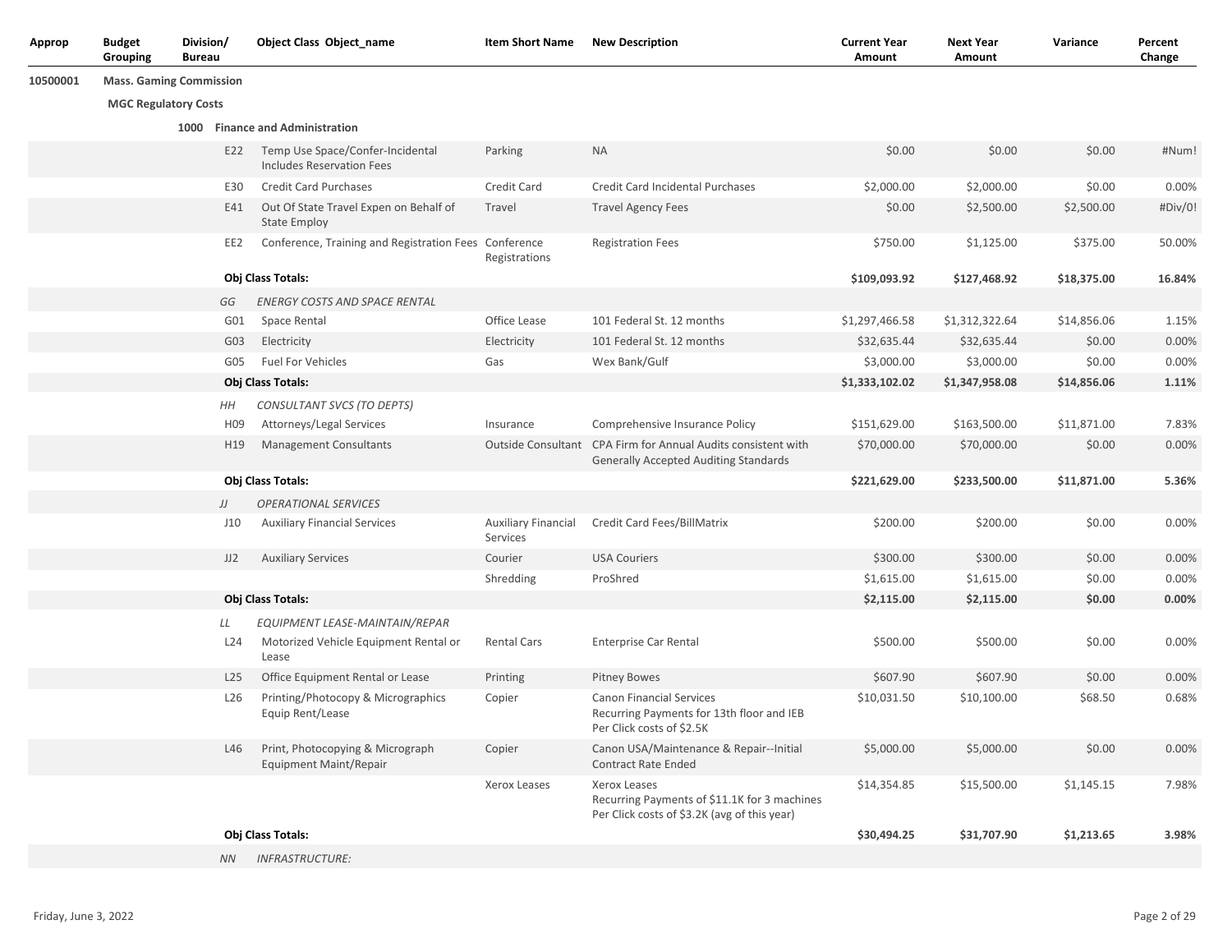| Approp   | <b>Budget</b><br>Grouping      | Division/<br><b>Bureau</b> |                 | <b>Object Class Object_name</b>                                                                | <b>Item Short Name</b>      | <b>New Description</b>                                                                                                             | <b>Current Year</b><br>Amount | <b>Next Year</b><br>Amount    | Variance               | Percent<br>Change |
|----------|--------------------------------|----------------------------|-----------------|------------------------------------------------------------------------------------------------|-----------------------------|------------------------------------------------------------------------------------------------------------------------------------|-------------------------------|-------------------------------|------------------------|-------------------|
| 10500001 | <b>Mass. Gaming Commission</b> |                            |                 |                                                                                                |                             |                                                                                                                                    |                               |                               |                        |                   |
|          | <b>MGC Regulatory Costs</b>    |                            |                 |                                                                                                |                             |                                                                                                                                    |                               |                               |                        |                   |
|          |                                |                            |                 | 1000 Finance and Administration                                                                |                             |                                                                                                                                    |                               |                               |                        |                   |
|          |                                |                            | N50             | Non-Major Facility Infrastructure<br>Maintenance and Repair                                    | Repairs                     | Office/Building Repairs                                                                                                            | \$5,000.00                    | \$5,000.00                    | \$0.00                 | 0.00%             |
|          |                                |                            |                 | Obj Class Totals:                                                                              |                             |                                                                                                                                    | \$5,000.00                    | \$5,000.00                    | \$0.00                 | 0.00%             |
|          |                                |                            | UU<br>U05       | IT Non-Payroll Expenses<br>Information Technology (IT) Temp Staff<br><b>Augmentation Profs</b> | <b>IT Consultants</b>       | <b>Diversity Consultants</b>                                                                                                       | \$25,000.00                   | \$25,000.00                   | \$0.00                 | 0.00%             |
|          |                                |                            |                 |                                                                                                | <b>IT Consultants</b>       | Web penetration Testing                                                                                                            | \$8,000.00                    | \$8,000.00                    | \$0.00                 | 0.00%             |
|          |                                |                            | U10             | Information Tech (IT) Equipment<br>Maintenance & Repair                                        | Cable                       | Cable/Comcast                                                                                                                      | \$5,500.00                    | \$5,500.00                    | \$0.00                 | 0.00%             |
|          |                                |                            |                 | Obj Class Totals:<br><b>Division/Bureau Totals:</b>                                            |                             |                                                                                                                                    | \$38,500.00<br>\$2,348,584.88 | \$38,500.00<br>\$2,459,233.49 | \$0.00<br>\$110,648.61 | 0.00%<br>4.71%    |
|          |                                |                            |                 | 1100 Human Resources                                                                           |                             |                                                                                                                                    |                               |                               |                        |                   |
|          |                                |                            | АA<br>A01       | REGULAR EMPLOYEE COMPENSATION<br>Salaries: Inclusive                                           | Employee<br>Compensation    | <b>Employee Salaries</b>                                                                                                           | \$181,896.51                  | \$358,979.39                  | \$177,082.88           | 97.35%            |
|          |                                |                            |                 |                                                                                                | Raises                      | 3% COLA/Incentives/Equity Agency Wide                                                                                              | \$287,809.32                  | \$231,746.75                  | ( \$56,062.57)         | $-19.48%$         |
|          |                                |                            | A13             | Vacation-In-Lieu                                                                               | Employee<br>Compensation    | <b>Buyouts</b>                                                                                                                     | \$40,000.00                   | \$40,000.00                   | \$0.00                 | 0.00%             |
|          |                                |                            |                 | Obj Class Totals:                                                                              |                             |                                                                                                                                    | \$509,705.83                  | \$630,726.14                  | \$121,020.31           | 23.74%            |
|          |                                |                            | BB              | REGULAR EMPLOYEE RELATED EXPEN                                                                 |                             |                                                                                                                                    |                               |                               |                        |                   |
|          |                                |                            | <b>B01</b>      | Other Out Of State Travel - INCLUSIVE:<br>AIRFARE, HOTEL, LODGI                                | Travel                      | Other Out of State Travel-Inclusive Airfare,<br>Hotel, Lodging<br><b>Gaming Conference</b><br>*Consolidated into HR 1100 from 1600 | \$0.00                        | \$500.00                      | \$500.00               | #Div/0!           |
|          |                                |                            | <b>B02</b>      | In-State Travel                                                                                | Travel                      | In State Travel                                                                                                                    | \$1,000.00                    | \$1,995.00                    | \$995.00               | 99.50%            |
|          |                                |                            |                 |                                                                                                | Travel                      | In-state Travel<br>AOC as well as site visits of licensees<br>*Consolidated into HR 1100 from 1600                                 | \$0.00                        | \$3,990.00                    | \$3,990.00             | #Div/0!           |
|          |                                |                            |                 | Obj Class Totals:                                                                              |                             |                                                                                                                                    | \$1,000.00                    | \$6,485.00                    | \$5,485.00             | 548.50%           |
|          |                                |                            | DD              | PENSION & INSURANCE RELATED EX                                                                 |                             |                                                                                                                                    |                               |                               |                        |                   |
|          |                                |                            | D <sub>09</sub> | Fringe Benefit Cost Recoupment                                                                 | Fringe                      | Fringe rate of 40%                                                                                                                 | \$68,265.76                   | \$143,591.76                  | \$75,326.00            | 110.34%           |
|          |                                |                            |                 |                                                                                                | Taxes                       | Tax rate of 1.89%                                                                                                                  | \$3,583.36                    | \$6,784.71                    | \$3,201.35             | 89.34%            |
|          |                                |                            | D15             | Workers' Compensation Chargebacks                                                              | Worker's Comp<br>Chargeback | Worker's Comp Chargeback                                                                                                           | \$5,000.00                    | \$5,000.00                    | \$0.00                 | 0.00%             |
|          |                                |                            |                 | Obj Class Totals:                                                                              |                             |                                                                                                                                    | \$76,849.12                   | \$155,376.47                  | \$78,527.35            | 102.18%           |
|          |                                |                            | ΕE              | <b>ADMINISTRATIVE EXPENSES</b>                                                                 |                             |                                                                                                                                    |                               |                               |                        |                   |
|          |                                |                            | E02             | Printing Expenses & Supplies                                                                   | Printing                    | Printing of Reports and Best Practices<br>*Consolidated into HR 1100 from 1600                                                     | \$0.00                        | \$5,000.00                    | \$5,000.00             | #Div/0!           |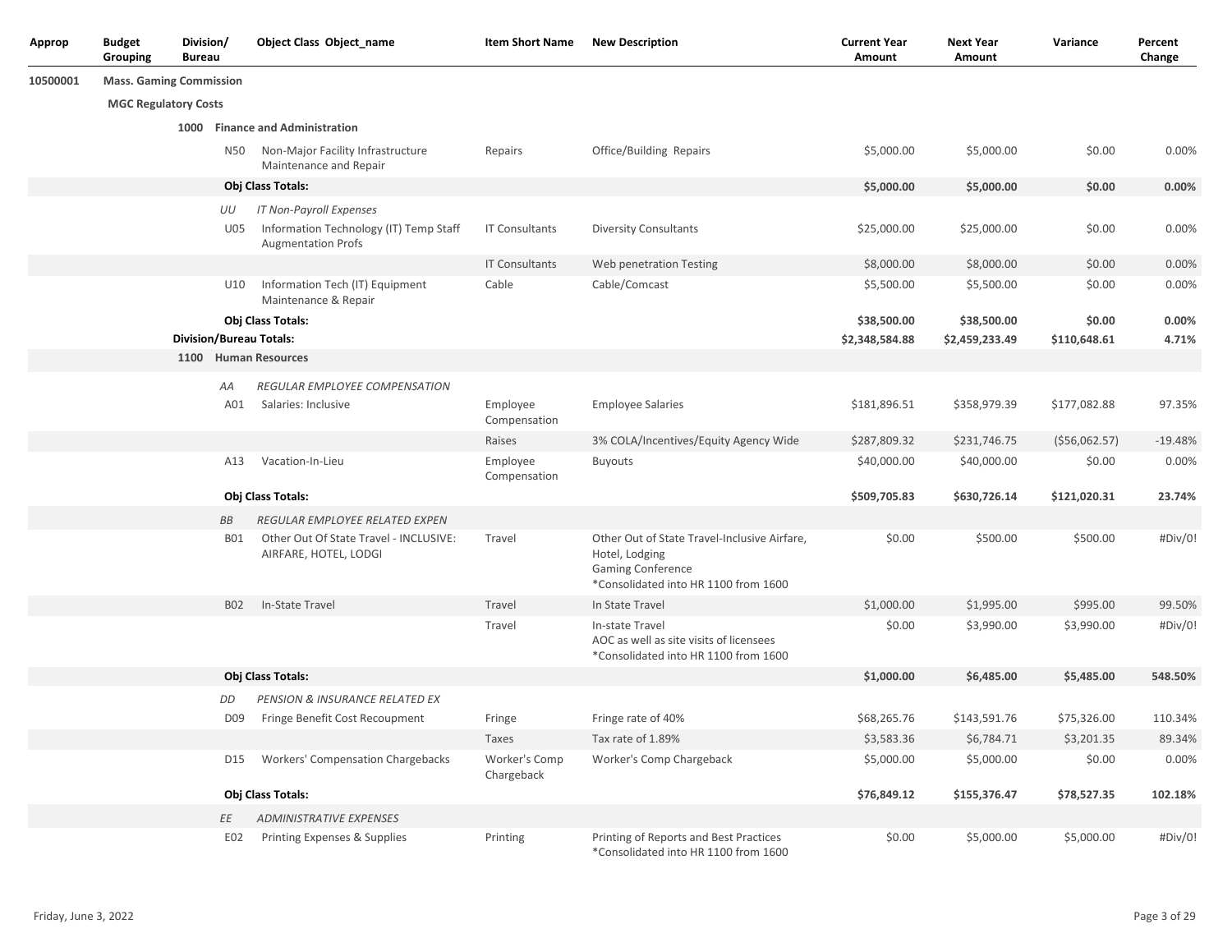| Approp   | <b>Budget</b><br>Grouping      | Division/<br><b>Bureau</b> |                 | Object Class Object name                                             | <b>Item Short Name</b>               | <b>New Description</b>                                                                                                                                                           | <b>Current Year</b><br>Amount | <b>Next Year</b><br>Amount | Variance     | Percent<br>Change |
|----------|--------------------------------|----------------------------|-----------------|----------------------------------------------------------------------|--------------------------------------|----------------------------------------------------------------------------------------------------------------------------------------------------------------------------------|-------------------------------|----------------------------|--------------|-------------------|
| 10500001 | <b>Mass. Gaming Commission</b> |                            |                 |                                                                      |                                      |                                                                                                                                                                                  |                               |                            |              |                   |
|          | <b>MGC Regulatory Costs</b>    |                            |                 |                                                                      |                                      |                                                                                                                                                                                  |                               |                            |              |                   |
|          |                                |                            |                 | 1100 Human Resources                                                 |                                      |                                                                                                                                                                                  |                               |                            |              |                   |
|          |                                |                            | E12             | Subscriptions, Memberships & Licensing<br>Fees                       | Administrative<br>Expenses           | Marketing Sponsorships of Diversity and<br><b>Opportunity Events</b><br><b>GNEMSCD, UMASS, Collette Philips</b><br>*Consolidated into HR 1100 from 1600                          | \$0.00                        | \$15,000.00                | \$15,000.00  | #Div/0!           |
|          |                                |                            |                 |                                                                      | Subscriptions                        | Human Resource Information System                                                                                                                                                | \$5,000.00                    | \$5,000.00                 | \$0.00       | 0.00%             |
|          |                                |                            |                 |                                                                      | Subscriptions                        | Subscriptions, Memberships & Licensing<br>Fees SHRM, NEHRA, The Partnership                                                                                                      | \$20,000.00                   | \$20,000.00                | \$0.00       | 0.00%             |
|          |                                |                            | E19             | Fees, Fines, Licenses, Permits &<br>Chargebacks                      | Licenses                             | Fees, Fines, Licenses, Permits & Chargebacks<br>for HRCMS and HRD                                                                                                                | \$9,000.00                    | \$9,000.00                 | \$0.00       | 0.00%             |
|          |                                |                            | E22             | Temp Use Space/Confer-Incidental<br><b>Includes Reservation Fees</b> | Conference<br>Incidentals            | Conference Incidentals                                                                                                                                                           | \$0.00                        | \$5,000.00                 | \$5,000.00   | #Div/0!           |
|          |                                |                            |                 |                                                                      | Conferences                          | Workforce/Diversity Meetings--Digital also<br>*Consolidated into HR 1100 from 1600                                                                                               | \$0.00                        | \$7,000.00                 | \$7,000.00   | #Div/0!           |
|          |                                |                            | E30             | <b>Credit Card Purchases</b>                                         | Credit Card Charges FIA Card         |                                                                                                                                                                                  | \$1,000.00                    | \$1,000.00                 | \$0.00       | 0.00%             |
|          |                                |                            | E41             | Out Of State Travel Expen on Behalf of<br><b>State Employ</b>        | Travel                               | <b>Travel Agent</b><br>*Consolidated into HR 1100 from 1600                                                                                                                      | \$0.00                        | \$1,000.00                 | \$1,000.00   | #Div/0!           |
|          |                                |                            | EE <sub>2</sub> | Conference, Training and Registration Fees Conference,               | Training<br><b>Registration Fees</b> | GNEMSDC, Umass, Colette Phillips<br>*Consolidated into HR 1100 from 1600                                                                                                         | \$0.00                        | \$5,500.00                 | \$5,500.00   | #Div/0!           |
|          |                                |                            |                 |                                                                      | Training                             | Conference, Training and Registration Fees                                                                                                                                       | \$0.00                        | \$500.00                   | \$500.00     | #Div/0!           |
|          |                                |                            | EE9             | <b>Employee Recognition Chargeback</b>                               | <b>Employee Morale</b>               | <b>Employee Recognition Program</b>                                                                                                                                              | \$5,000.00                    | \$5,000.00                 | \$0.00       | 0.00%             |
|          |                                |                            |                 | Obj Class Totals:                                                    |                                      |                                                                                                                                                                                  | \$40,000.00                   | \$79,000.00                | \$39,000.00  | 97.50%            |
|          |                                |                            | HН              | CONSULTANT SVCS (TO DEPTS)                                           |                                      |                                                                                                                                                                                  |                               |                            |              |                   |
|          |                                |                            | H09             | Attorneys/Legal Services                                             | Legal Consultants                    | <b>Employment Laywers</b>                                                                                                                                                        | \$5,000.00                    | \$5,000.00                 | \$0.00       | 0.00%             |
|          |                                |                            |                 |                                                                      | Worker's Comp                        | <b>Workers Comp Litigation Fees</b>                                                                                                                                              | \$5,000.00                    | \$5,000.00                 | \$0.00       | 0.00%             |
|          |                                |                            |                 | Obj Class Totals:                                                    |                                      |                                                                                                                                                                                  | \$10,000.00                   | \$10,000.00                | \$0.00       | 0.00%             |
|          |                                |                            | JJ              | <b>OPERATIONAL SERVICES</b>                                          |                                      |                                                                                                                                                                                  |                               |                            |              |                   |
|          |                                |                            | J46             | <b>Temporary Help Services</b>                                       | Temp Help                            | Temp help/interns/diversity                                                                                                                                                      | \$75,000.00                   | \$75,000.00                | \$0.00       | 0.00%             |
|          |                                |                            | JJ2             | <b>Auxiliary Services</b>                                            | HR Investigations                    | HR Investigations                                                                                                                                                                | \$10,000.00                   | \$10,000.00                | \$0.00       | 0.00%             |
|          |                                |                            |                 |                                                                      | Testing                              | All One Health Resouces                                                                                                                                                          | \$3,000.00                    | \$3,000.00                 | \$0.00       | 0.00%             |
|          |                                |                            |                 | <b>Obj Class Totals:</b>                                             |                                      |                                                                                                                                                                                  | \$88,000.00                   | \$88,000.00                | \$0.00       | 0.00%             |
|          |                                |                            | PP              | <b>STATE AID/POL SUB</b>                                             |                                      |                                                                                                                                                                                  |                               |                            |              |                   |
|          |                                |                            | <b>P01</b>      | <b>Grants To Public Entities</b>                                     | Grants                               | Worforce Development and Diversity Grants<br>--Business Technical Assistance<br>--Women in Construction<br>-- Regional WF Collaborations<br>*Consolidated into HR 1100 from 1600 | \$0.00                        | \$150,000.00               | \$150,000.00 | #Div/0!           |
|          |                                |                            |                 | Obj Class Totals:                                                    |                                      |                                                                                                                                                                                  | \$0.00                        | \$150,000.00               | \$150,000.00 | #Div/0!           |
|          |                                |                            |                 | <b>Division/Bureau Totals:</b>                                       |                                      |                                                                                                                                                                                  | \$725,554.95                  | \$1,119,587.61             | \$394,032.66 | 54.31%            |
|          |                                |                            | 1200 Legal      |                                                                      |                                      |                                                                                                                                                                                  |                               |                            |              |                   |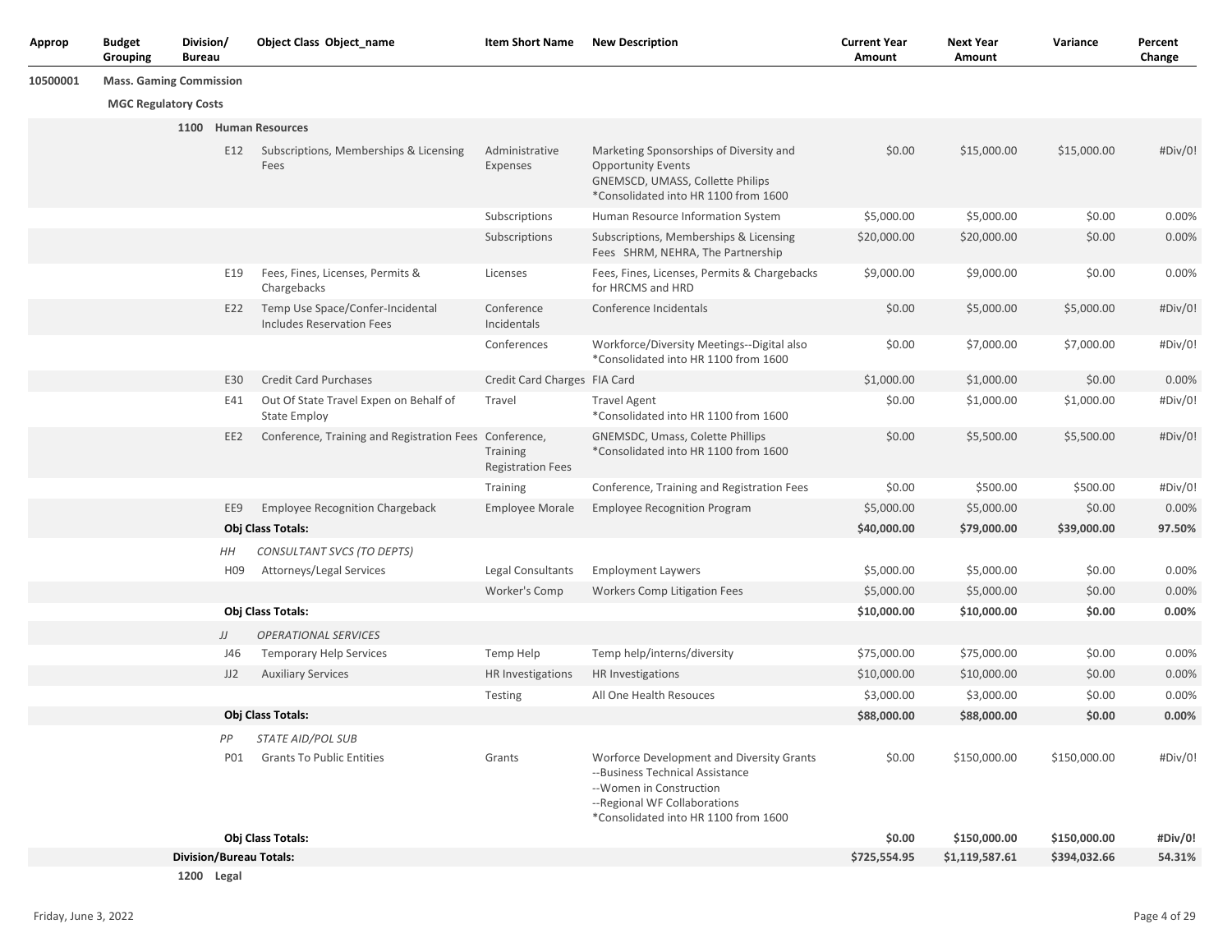| Approp   | <b>Budget</b><br>Grouping      | Division/<br><b>Bureau</b> |                 | <b>Object Class Object_name</b>                                 | <b>Item Short Name</b>                     | <b>New Description</b>                                                | <b>Current Year</b><br>Amount | <b>Next Year</b><br>Amount | Variance     | Percent<br>Change |
|----------|--------------------------------|----------------------------|-----------------|-----------------------------------------------------------------|--------------------------------------------|-----------------------------------------------------------------------|-------------------------------|----------------------------|--------------|-------------------|
| 10500001 | <b>Mass. Gaming Commission</b> |                            |                 |                                                                 |                                            |                                                                       |                               |                            |              |                   |
|          | <b>MGC Regulatory Costs</b>    |                            |                 |                                                                 |                                            |                                                                       |                               |                            |              |                   |
|          |                                |                            | 1200 Legal      |                                                                 |                                            |                                                                       |                               |                            |              |                   |
|          |                                |                            | АA              | REGULAR EMPLOYEE COMPENSATION                                   |                                            |                                                                       |                               |                            |              |                   |
|          |                                |                            | A01             | Salaries: Inclusive                                             | Employee<br>Compensation                   | <b>Employee Salaries</b>                                              | \$412,402.20                  | \$486,845.71               | \$74,443.51  | 18.05%            |
|          |                                |                            |                 | Obj Class Totals:                                               |                                            |                                                                       | \$412,402.20                  | \$486,845.71               | \$74,443.51  | 18.05%            |
|          |                                |                            | ВB              | REGULAR EMPLOYEE RELATED EXPEN                                  |                                            |                                                                       |                               |                            |              |                   |
|          |                                |                            | B01             | Other Out Of State Travel - INCLUSIVE:<br>AIRFARE, HOTEL, LODGI | Travel                                     | Out of State Travel and Training                                      | \$2,500.00                    | \$6,250.00                 | \$3,750.00   | 150.00%           |
|          |                                |                            | <b>B02</b>      | In-State Travel                                                 | Travel                                     | In State Travel                                                       | \$1,000.00                    | \$2,400.00                 | \$1,400.00   | 140.00%           |
|          |                                |                            | <b>B05</b>      | Conference, Training, Registration and<br>Membership Dues and L | Professional<br>Licenses                   | Professional and Bar Licenses                                         | \$1,000.00                    | \$1,500.00                 | \$500.00     | 50.00%            |
|          |                                |                            |                 | Obj Class Totals:                                               |                                            |                                                                       | \$4,500.00                    | \$10,150.00                | \$5,650.00   | 125.56%           |
|          |                                |                            | DD              | PENSION & INSURANCE RELATED EX                                  |                                            |                                                                       |                               |                            |              |                   |
|          |                                |                            | D <sub>09</sub> | Fringe Benefit Cost Recoupment                                  | Fringe                                     | Fringe rate of 40%                                                    | \$154,774.55                  | \$194,738.28               | \$39,963.73  | 25.82%            |
|          |                                |                            |                 |                                                                 | Taxes                                      | Tax rate of 1.89%                                                     | \$8,124.32                    | \$9,201.38                 | \$1,077.06   | 13.26%            |
|          |                                |                            |                 | Obj Class Totals:                                               |                                            |                                                                       | \$162,898.87                  | \$203,939.66               | \$41,040.79  | 25.19%            |
|          |                                |                            | ΕE              | <b>ADMINISTRATIVE EXPENSES</b>                                  |                                            |                                                                       |                               |                            |              |                   |
|          |                                |                            | E01             | Office & Administrative Supplies                                | Supplies                                   | Office Supplies                                                       | \$5,000.00                    | \$5,000.00                 | \$0.00       | 0.00%             |
|          |                                |                            | E12             | Subscriptions, Memberships & Licensing<br>Fees                  | Subscriptions                              | Subscriptions and Memberships Westlaw<br>ABA (increased by 300/month) | \$15,000.00                   | \$15,000.00                | \$0.00       | 0.00%             |
|          |                                |                            | E13             | <b>Advertising Expenses</b>                                     | <b>Reg Advertising</b>                     | Advertising of Regs and Meetings                                      | \$10,000.00                   | \$10,000.00                | \$0.00       | 0.00%             |
|          |                                |                            | E41             | Out Of State Travel Expen on Behalf of<br><b>State Employ</b>   | Conference,<br>Training, Registion<br>Fees | Conference, Training, Registion Fees                                  | \$2,500.00                    | \$6,250.00                 | \$3,750.00   | 150.00%           |
|          |                                |                            |                 |                                                                 | Travel                                     | Conference/Trainings Travel and Lodging for<br>4 FTE                  | \$1,000.00                    | \$2,500.00                 | \$1,500.00   | 150.00%           |
|          |                                |                            |                 | Obj Class Totals:                                               |                                            |                                                                       | \$33,500.00                   | \$38,750.00                | \$5,250.00   | 15.67%            |
|          |                                |                            | HΗ              | CONSULTANT SVCS (TO DEPTS)                                      |                                            |                                                                       |                               |                            |              |                   |
|          |                                |                            | H <sub>09</sub> | Attorneys/Legal Services                                        | Legal                                      | <b>NA</b>                                                             | \$0.00                        | \$0.00                     | \$0.00       | #Num!             |
|          |                                |                            |                 |                                                                 | <b>Litigation Defense</b>                  | Outside Counsel Litigation Defense                                    | \$400,000.00                  | \$400,000.00               | \$0.00       | 0.00%             |
|          |                                |                            |                 |                                                                 | Outside Counsel                            | General Practice, Regulations, Laws, etc.                             | \$75,000.00                   | \$75,000.00                | \$0.00       | 0.00%             |
|          |                                |                            |                 |                                                                 | Outside Counsel                            | Labor Employment Law                                                  | \$25,000.00                   | \$25,000.00                | \$0.00       | 0.00%             |
|          |                                |                            | H19             | <b>Management Consultants</b>                                   | <b>Hearing Officer</b>                     | <b>Hearing Officer</b>                                                | \$40,000.00                   | \$40,000.00                | \$0.00       | 0.00%             |
|          |                                |                            |                 | Obj Class Totals:                                               |                                            |                                                                       | \$540,000.00                  | \$540,000.00               | \$0.00       | $0.00\%$          |
|          |                                |                            | JJ              | <b>OPERATIONAL SERVICES</b>                                     |                                            |                                                                       |                               |                            |              |                   |
|          |                                |                            | JJ1             | <b>Legal Support Services</b>                                   | Operational<br>Services                    | Offsite Storage - \$50 per month charge if<br>boxes are pulled        | \$750.00                      | \$750.00                   | \$0.00       | 0.00%             |
|          |                                |                            |                 | Obj Class Totals:                                               |                                            |                                                                       | \$750.00                      | \$750.00                   | \$0.00       | 0.00%             |
|          |                                |                            |                 | <b>Division/Bureau Totals:</b>                                  |                                            |                                                                       | \$1,154,051.07                | \$1,280,435.37             | \$126,384.30 | 10.95%            |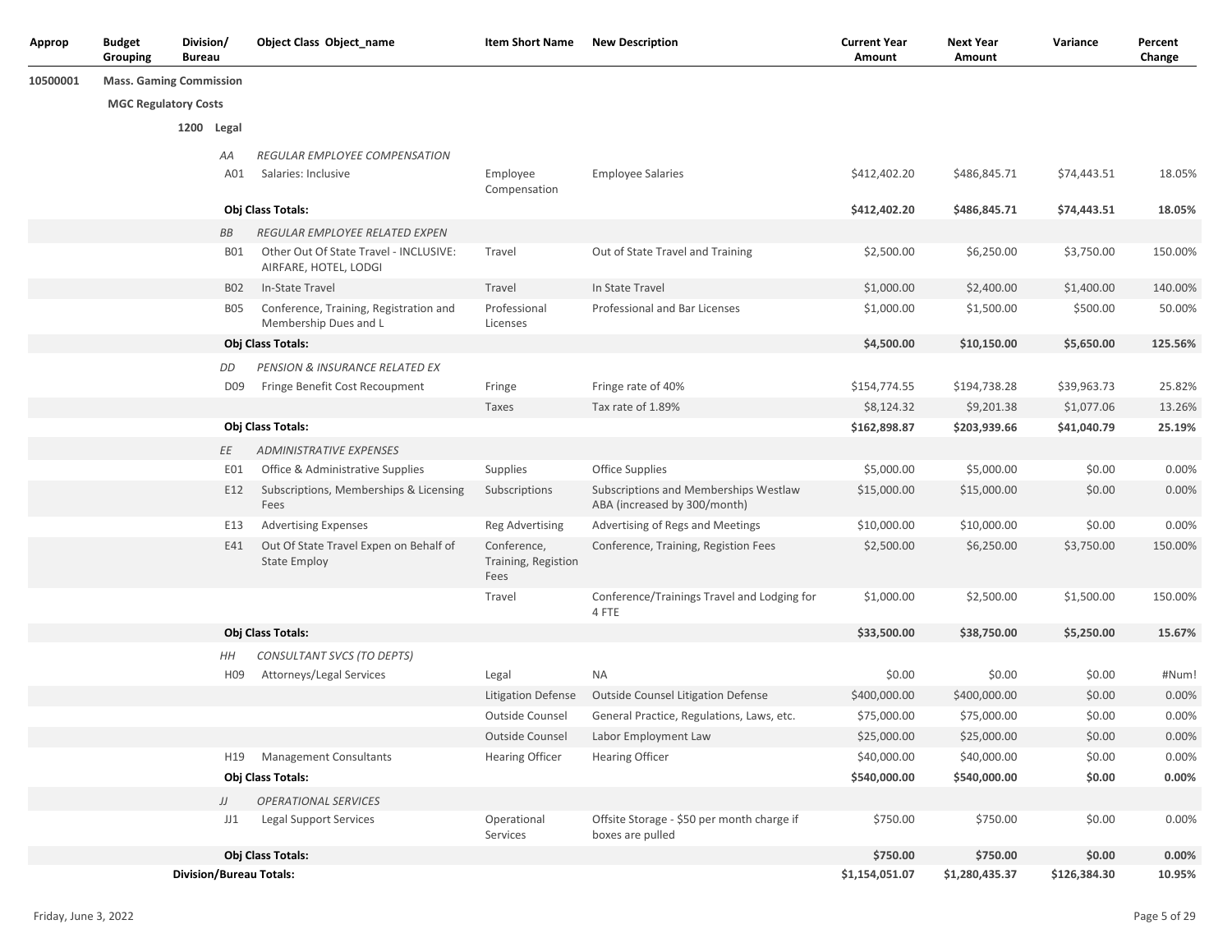| Approp   | <b>Budget</b><br>Grouping      | Division/<br>Bureau |                 | Object Class Object_name                                        | <b>Item Short Name</b>   | <b>New Description</b>                                              | <b>Current Year</b><br>Amount | <b>Next Year</b><br>Amount | Variance    | Percent<br>Change |
|----------|--------------------------------|---------------------|-----------------|-----------------------------------------------------------------|--------------------------|---------------------------------------------------------------------|-------------------------------|----------------------------|-------------|-------------------|
| 10500001 | <b>Mass. Gaming Commission</b> |                     |                 |                                                                 |                          |                                                                     |                               |                            |             |                   |
|          | <b>MGC Regulatory Costs</b>    |                     |                 |                                                                 |                          |                                                                     |                               |                            |             |                   |
|          |                                |                     |                 | 1300 Executive Director                                         |                          |                                                                     |                               |                            |             |                   |
|          |                                |                     | АA              | REGULAR EMPLOYEE COMPENSATION                                   |                          |                                                                     |                               |                            |             |                   |
|          |                                |                     | A01             | Salaries: Inclusive                                             | Employee                 | <b>Employee Salaries</b>                                            | \$401,516.17                  | \$441,495.38               | \$39,979.21 | 9.96%             |
|          |                                |                     |                 |                                                                 | Compensation             |                                                                     |                               |                            |             |                   |
|          |                                |                     |                 | Obj Class Totals:                                               |                          |                                                                     | \$401,516.17                  | \$441,495.38               | \$39,979.21 | 9.96%             |
|          |                                |                     | ВB              | REGULAR EMPLOYEE RELATED EXPEN                                  |                          |                                                                     |                               |                            |             |                   |
|          |                                |                     | <b>B01</b>      | Other Out Of State Travel - INCLUSIVE:<br>AIRFARE, HOTEL, LODGI | Travel                   | Conferences Out of State                                            | \$3,000.00                    | \$4,500.00                 | \$1,500.00  | 50.00%            |
|          |                                |                     | <b>B02</b>      | In-State Travel                                                 | Travel                   | In-State Mileage and Reimbursements                                 | \$2,050.00                    | \$4,023.25                 | \$1,973.25  | 96.26%            |
|          |                                |                     |                 | Obj Class Totals:                                               |                          |                                                                     | \$5,050.00                    | \$8,523.25                 | \$3,473.25  | 68.78%            |
|          |                                |                     | DD              | PENSION & INSURANCE RELATED EX                                  |                          |                                                                     |                               |                            |             |                   |
|          |                                |                     | D <sub>09</sub> | Fringe Benefit Cost Recoupment                                  | Fringe                   | Fringe rate of 40%                                                  | \$150,689.02                  | \$176,598.15               | \$25,909.13 | 17.19%            |
|          |                                |                     |                 |                                                                 | Taxes                    | Tax rate of 1.89%                                                   | \$7,909.87                    | \$8,344.26                 | \$434.39    | 5.49%             |
|          |                                |                     |                 | Obj Class Totals:                                               |                          |                                                                     | \$158,598.89                  | \$184,942.41               | \$26,343.52 | 16.61%            |
|          |                                |                     | ЕE              | <b>ADMINISTRATIVE EXPENSES</b>                                  |                          |                                                                     |                               |                            |             |                   |
|          |                                |                     | E12             | Subscriptions, Memberships & Licensing<br>Fees                  | Memberships              | <b>NAGR</b>                                                         | \$500.00                      | \$500.00                   | \$0.00      | 0.00%             |
|          |                                |                     | E30             | <b>Credit Card Purchases</b>                                    | Credit Card              | <b>Credit Card Purchases</b>                                        | \$5,000.00                    | \$5,000.00                 | \$0.00      | 0.00%             |
|          |                                |                     | EE2             | Conference, Training and Registration Fees Gaming Forum         |                          | Travel allocated to divisions                                       | \$0.00                        | \$0.00                     | \$0.00      | #Num!             |
|          |                                |                     |                 |                                                                 | Travel                   | <b>NA</b>                                                           | \$0.00                        | \$0.00                     | \$0.00      | #Num!             |
|          |                                |                     |                 |                                                                 | Travel and Conf          | Conference, Training and Registration Fees                          | \$0.00                        | \$5,000.00                 | \$5,000.00  | #Div/0!           |
|          |                                |                     |                 | Obj Class Totals:                                               |                          |                                                                     | \$5,500.00                    | \$10,500.00                | \$5,000.00  | 90.91%            |
|          |                                |                     | HН              | CONSULTANT SVCS (TO DEPTS)                                      |                          |                                                                     |                               |                            |             |                   |
|          |                                |                     | H19             | <b>Management Consultants</b>                                   | Strategic<br>Consultant  | General Consultant needs for Commissioners<br>or Executive Director | \$10,000.00                   | \$10,000.00                | \$0.00      | 0.00%             |
|          |                                |                     |                 | Obj Class Totals:                                               |                          |                                                                     | \$10,000.00                   | \$10,000.00                | \$0.00      | 0.00%             |
|          |                                |                     | JJ              | <b>OPERATIONAL SERVICES</b>                                     |                          |                                                                     |                               |                            |             |                   |
|          |                                |                     | J50             | Instructors/Lecturers/Trainers                                  | Training                 | <b>Upper Management Training</b>                                    | \$0.00                        | \$5,000.00                 | \$5,000.00  | #Div/0!           |
|          |                                |                     |                 | Obj Class Totals:                                               |                          |                                                                     | \$0.00                        | \$5,000.00                 | \$5,000.00  | #Div/0!           |
|          |                                |                     |                 | <b>Division/Bureau Totals:</b>                                  |                          |                                                                     | \$580,665.06                  | \$660,461.04               | \$79,795.98 | 13.74%            |
|          |                                |                     |                 | 1400 Information Technology                                     |                          |                                                                     |                               |                            |             |                   |
|          |                                |                     | AA              | REGULAR EMPLOYEE COMPENSATION                                   |                          |                                                                     |                               |                            |             |                   |
|          |                                |                     | A01             | Salaries: Inclusive                                             | Employee<br>Compensation | <b>Employee Salaries</b>                                            | \$829,849.30                  | \$891,382.92               | \$61,533.62 | 7.42%             |
|          |                                |                     |                 | Obj Class Totals:                                               |                          |                                                                     | \$829,849.30                  | \$891,382.92               | \$61,533.62 | 7.42%             |
|          |                                |                     | ВB              | REGULAR EMPLOYEE RELATED EXPEN                                  |                          |                                                                     |                               |                            |             |                   |
|          |                                |                     | <b>B01</b>      | Other Out Of State Travel - INCLUSIVE:<br>AIRFARE, HOTEL, LODGI | Travel                   | Out of State Travel G2E/Gartner                                     | \$1,250.00                    | \$1,875.00                 | \$625.00    | 50.00%            |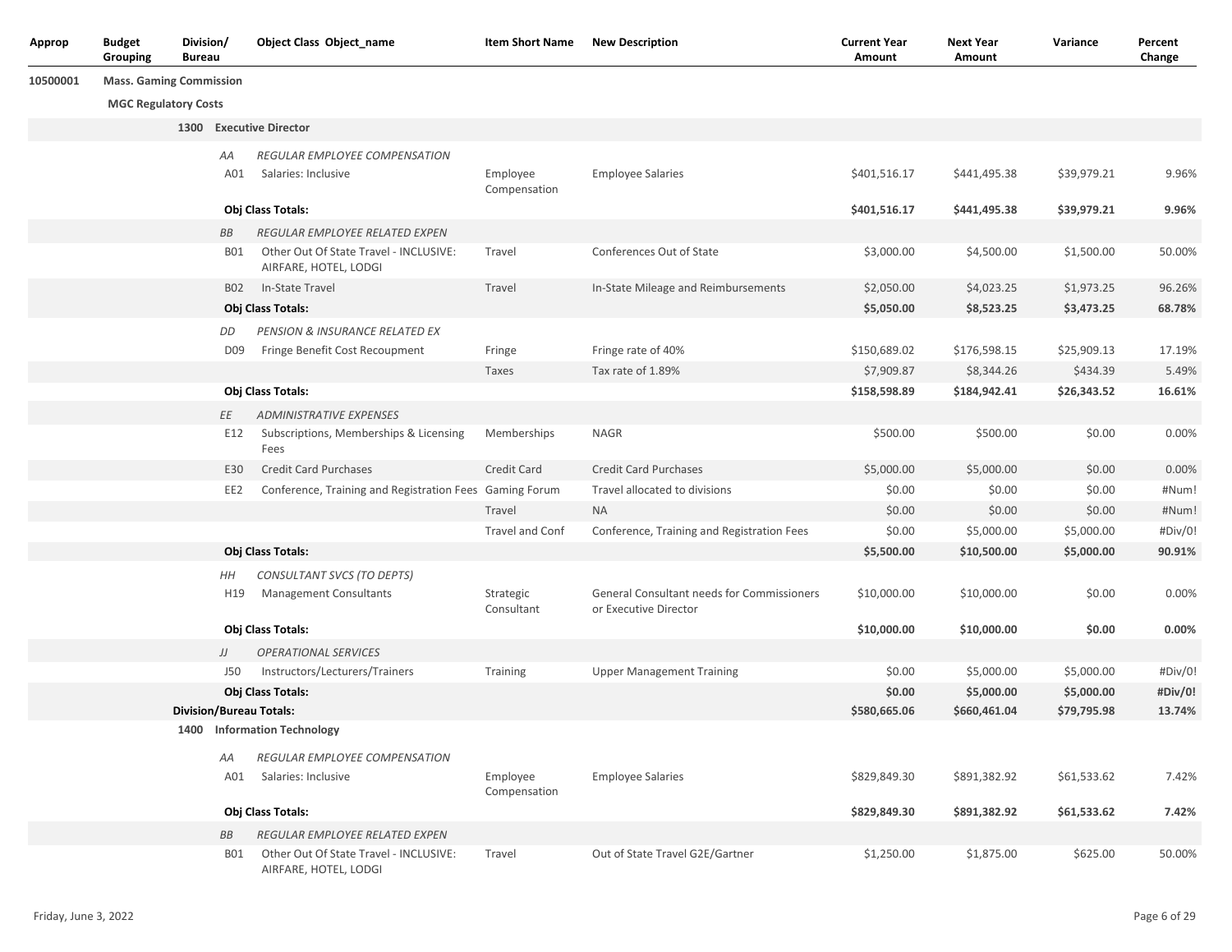| Approp   | <b>Budget</b><br>Grouping      | Division/<br><b>Bureau</b> |                 | <b>Object Class Object_name</b>                                              | <b>Item Short Name</b> | <b>New Description</b>                                                                 | <b>Current Year</b><br>Amount | <b>Next Year</b><br>Amount | Variance    | Percent<br>Change |
|----------|--------------------------------|----------------------------|-----------------|------------------------------------------------------------------------------|------------------------|----------------------------------------------------------------------------------------|-------------------------------|----------------------------|-------------|-------------------|
| 10500001 | <b>Mass. Gaming Commission</b> |                            |                 |                                                                              |                        |                                                                                        |                               |                            |             |                   |
|          | <b>MGC Regulatory Costs</b>    |                            |                 |                                                                              |                        |                                                                                        |                               |                            |             |                   |
|          |                                |                            |                 | 1400 Information Technology                                                  |                        |                                                                                        |                               |                            |             |                   |
|          |                                |                            | <b>B02</b>      | In-State Travel                                                              | Travel                 | In-state travel                                                                        | \$2,500.00                    | \$3,750.00                 | \$1,250.00  | 50.00%            |
|          |                                |                            | <b>B10</b>      | <b>Exigent Job Related Expenses</b>                                          | Travel                 | <b>Exigent Job Related Expenses</b>                                                    | \$100.00                      | \$0.00                     | ( \$100.00) | $-100.00%$        |
|          |                                |                            | B11             | <b>Employer Refund of Non-Tax Benefits</b>                                   | Travel                 | <b>Employer Refund of Non-Tax Benefits</b>                                             | \$300.00                      | \$0.00                     | ( \$300.00) | $-100.00\%$       |
|          |                                |                            |                 | <b>Obj Class Totals:</b>                                                     |                        |                                                                                        | \$4,150.00                    | \$5,625.00                 | \$1,475.00  | 35.54%            |
|          |                                |                            | DD              | PENSION & INSURANCE RELATED EX                                               |                        |                                                                                        |                               |                            |             |                   |
|          |                                |                            | D <sub>09</sub> | Fringe Benefit Cost Recoupment                                               | Fringe                 | Fringe rate of 40%                                                                     | \$311,442.44                  | \$356,553.17               | \$45,110.73 | 14.48%            |
|          |                                |                            |                 |                                                                              | Taxes                  | Tax rate of 1.89%                                                                      | \$16,348.03                   | \$16,847.14                | \$499.11    | 3.05%             |
|          |                                |                            |                 | Obj Class Totals:                                                            |                        |                                                                                        | \$327,790.47                  | \$373,400.31               | \$45,609.84 | 13.91%            |
|          |                                |                            | EE              | <b>ADMINISTRATIVE EXPENSES</b>                                               |                        |                                                                                        |                               |                            |             |                   |
|          |                                |                            | E01             | Office & Administrative Supplies                                             | Supplies               | Office and Administrative Supplies                                                     | \$200.00                      | \$300.00                   | \$100.00    | 50.00%            |
|          |                                |                            | E02             | Printing Expenses & Supplies                                                 | Printers               | Printers @\$250/printer                                                                | \$300.00                      | \$300.00                   | \$0.00      | 0.00%             |
|          |                                |                            | E12             | Subscriptions, Memberships & Licensing<br>Fees                               | Subscriptions          | Pagefreezer, Gaming Compliance                                                         | \$8,700.00                    | \$18,676.00                | \$9,976.00  | 114.67%           |
|          |                                |                            | E30             | <b>Credit Card Purchases</b>                                                 | Credit Card            | Credit Card Purchases; \$400 Domain GOV<br>Renewal                                     | \$1,000.00                    | \$1,000.00                 | \$0.00      | 0.00%             |
|          |                                |                            | E41             | Out Of State Travel Expen on Behalf of<br><b>State Employ</b>                | Travel                 | <b>Travel Agent Expenses</b>                                                           | \$0.00                        | \$0.00                     | \$0.00      | #Num!             |
|          |                                |                            | E42             | In-State Travel & Related Expen on Behalf Travel Agent<br>of State Employees |                        | In-State Travel and Related Expenses                                                   | \$0.00                        | \$0.00                     | \$0.00      | #Num!             |
|          |                                |                            |                 | EE2 Conference, Training and Registration Fees Conference                    |                        | Conference, Training and Registrations Fees                                            | \$0.00                        | \$2,500.00                 | \$2,500.00  | #Div/0!           |
|          |                                |                            |                 | Obj Class Totals:                                                            |                        |                                                                                        | \$10,200.00                   | \$22,776.00                | \$12,576.00 | 123.29%           |
|          |                                |                            | GG              | <b>ENERGY COSTS AND SPACE RENTAL</b>                                         |                        |                                                                                        |                               |                            |             |                   |
|          |                                |                            | G01             | Space Rental                                                                 | Data Center            | Markley Data Center Costs (Rack Space<br>\$10.8K, Electricity \$13.2K, and Fiber \$4K) | \$0.00                        | \$0.00                     | \$0.00      | #Num!             |
|          |                                |                            |                 | Obj Class Totals:                                                            |                        |                                                                                        | \$0.00                        | \$0.00                     | \$0.00      | #Num!             |
|          |                                |                            | JJ              | <b>OPERATIONAL SERVICES</b>                                                  |                        |                                                                                        |                               |                            |             |                   |
|          |                                |                            | J50             | Instructors/Lecturers/Trainers                                               | Training               | Technical Training not available on LinkedIn                                           | \$5,000.00                    | \$5,000.00                 | \$0.00      | 0.00%             |
|          |                                |                            | JJ1             | <b>Legal Support Services</b>                                                | Litigation             | <b>Target Litigation Backup</b>                                                        | \$0.00                        | \$0.00                     | \$0.00      | #Num!             |
|          |                                |                            |                 | Obj Class Totals:                                                            |                        |                                                                                        | \$5,000.00                    | \$5,000.00                 | \$0.00      | 0.00%             |
|          |                                |                            | KК              | <b>EQUIPMENT PURCHASE</b>                                                    |                        |                                                                                        |                               |                            |             |                   |
|          |                                |                            | K07             | <b>Office Furnishings</b>                                                    |                        | Office Equipment Creative Office Pavillion                                             | \$5,000.00                    | \$5,000.00                 | \$0.00      | 0.00%             |
|          |                                |                            |                 | Obj Class Totals:                                                            |                        |                                                                                        | \$5,000.00                    | \$5,000.00                 | \$0.00      | 0.00%             |
|          |                                |                            | LL              | EQUIPMENT LEASE-MAINTAIN/REPAR                                               |                        |                                                                                        |                               |                            |             |                   |
|          |                                |                            | L24             | Motorized Vehicle Equipment Rental or<br>Lease                               | <b>Rental Cars</b>     | Enterprise                                                                             | \$0.00                        | \$0.00                     | \$0.00      | #Num!             |
|          |                                |                            |                 | Obj Class Totals:                                                            |                        |                                                                                        | \$0.00                        | \$0.00                     | \$0.00      | #Num!             |
|          |                                |                            | NN              | <b>INFRASTRUCTURE:</b>                                                       |                        |                                                                                        |                               |                            |             |                   |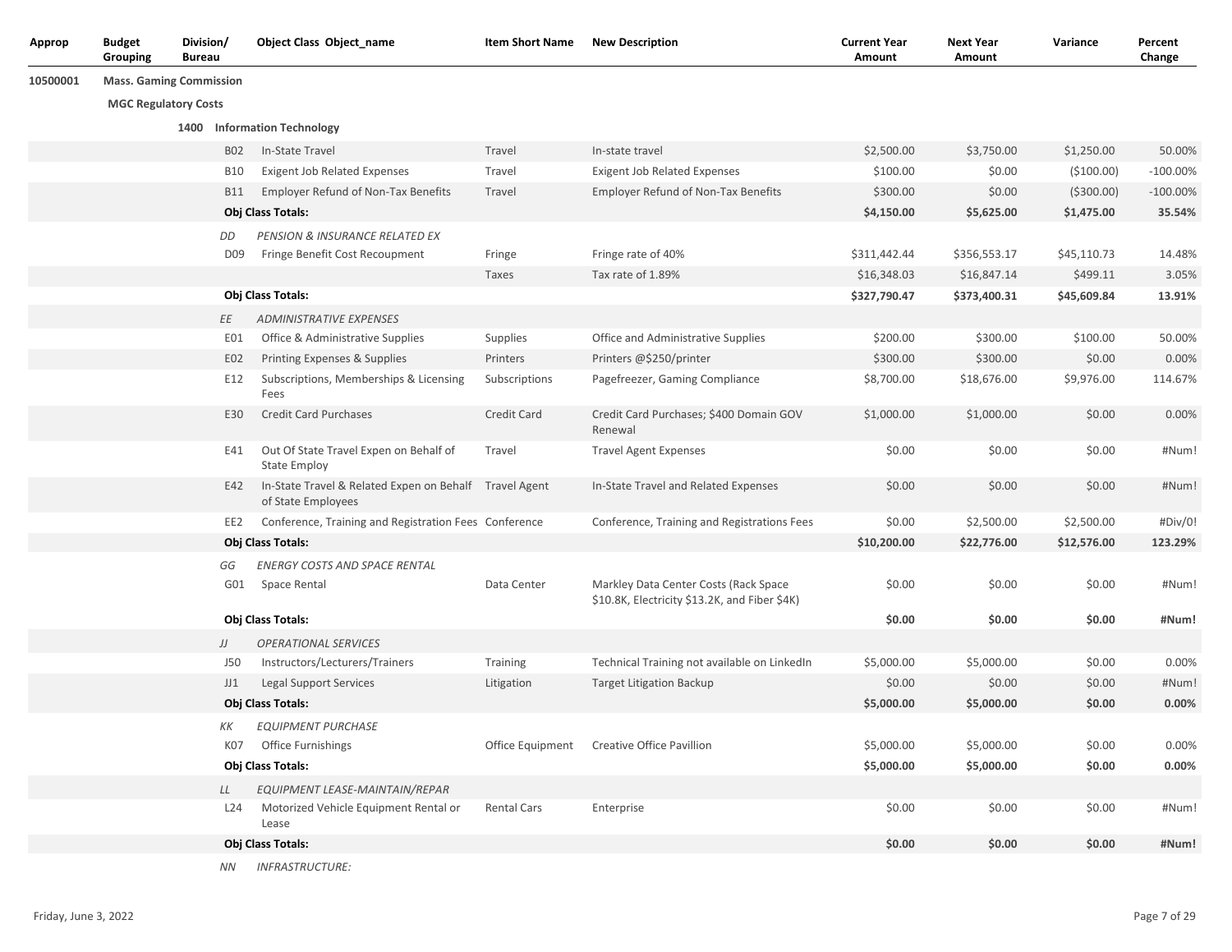| <b>Approp</b> | <b>Budget</b><br>Grouping      | Division/<br><b>Bureau</b> |           | <b>Object Class Object_name</b>                                     | <b>Item Short Name</b>                                                          | <b>New Description</b>                                                                                                       | <b>Current Year</b><br>Amount | <b>Next Year</b><br>Amount | Variance        | Percent<br>Change |
|---------------|--------------------------------|----------------------------|-----------|---------------------------------------------------------------------|---------------------------------------------------------------------------------|------------------------------------------------------------------------------------------------------------------------------|-------------------------------|----------------------------|-----------------|-------------------|
| 10500001      | <b>Mass. Gaming Commission</b> |                            |           |                                                                     |                                                                                 |                                                                                                                              |                               |                            |                 |                   |
|               | <b>MGC Regulatory Costs</b>    |                            |           |                                                                     |                                                                                 |                                                                                                                              |                               |                            |                 |                   |
|               |                                |                            |           | 1400 Information Technology                                         |                                                                                 |                                                                                                                              |                               |                            |                 |                   |
|               |                                |                            | N50       | Non-Major Facility Infrastructure<br>Maintenance and Repair         | Facilities<br>Maintenance                                                       | \$4,450 Annual Main & Support, Parts/HVAC<br>monitoring; Viscom \$1,500 Building Security                                    | \$10,000.00                   | \$10,000.00                | \$0.00          | 0.00%             |
|               |                                |                            |           | <b>Obj Class Totals:</b>                                            |                                                                                 |                                                                                                                              | \$10,000.00                   | \$10,000.00                | \$0.00          | 0.00%             |
|               |                                |                            | UU        | <b>IT Non-Payroll Expenses</b>                                      |                                                                                 |                                                                                                                              |                               |                            |                 |                   |
|               |                                |                            | U01       | <b>Telecommunications Services Data</b>                             | <b>IONS SERVICES</b><br><b>DATA</b>                                             | TELECOMMUNICAT Surveillance, CMS Primary/Backup Circuits,<br>Lab Line, Windstream Services (VPN, LAN,<br>WAN redundancy) etc | \$266,268.28                  | \$278,584.06               | \$12,315.78     | 4.63%             |
|               |                                |                            | U02       | <b>Telecommunications Services - Voice</b>                          | <b>IONS SERVICES -</b><br><b>VOICE</b>                                          | TELECOMMUNICAT OfficeSuite (Voice, HD Meeting, WeConnect),<br>Verizon Wireless, Multi-location fax lines                     | \$117,855.44                  | \$112,710.12               | (55, 145.32)    | $-4.37%$          |
|               |                                |                            | U03       | Software & Information Technology<br>Licenses (IT)                  | SOFTWARE &<br><b>INFORMATION</b><br><b>TECHNOLOGY</b><br>LICENSES (IT)          | Adobe, Sharepoint, O365, Azure, JIRA, MDM<br>etc                                                                             | \$401,420.71                  | \$455,310.48               | \$53,889.77     | 13.42%            |
|               |                                |                            | U04       | Information Technology Chargeback                                   | <b>INFORMATION</b><br><b>TECHNOLOGY</b><br>CHARGEBACK                           | <b>ITD/BCS Chargeback</b>                                                                                                    | \$97,931.00                   | \$63,226.34                | ( \$34, 704.66) | $-35.44%$         |
|               |                                |                            | U05       | Information Technology (IT) Temp Staff<br><b>Augmentation Profs</b> | CMS-<br>\$2,484,206.46                                                          | CMS - IGT Intelligen (PPC, MGM, EBH)                                                                                         | \$2,326,368.27                | \$2,326,368.27             | \$0.00          | 0.00%             |
|               |                                |                            |           |                                                                     | CONSULTING -<br>\$75,000                                                        | IT Consulting Support (TBD)                                                                                                  | \$50,000.00                   | \$50,000.00                | \$0.00          | 0.00%             |
|               |                                |                            |           |                                                                     | Staff<br>Augmentations<br>Professionals                                         | <b>McInnis Consulting Jira Expert</b>                                                                                        | \$10,000.00                   | \$10,000.00                | \$0.00          | 0.00%             |
|               |                                |                            | U06       | Information Technology (IT) Cabling                                 | <b>IT Cabling</b>                                                               | Runs/Cabling                                                                                                                 | \$3,000.00                    | \$3,000.00                 | \$0.00          | 0.00%             |
|               |                                |                            | U07       | Information Technology (IT) Equipment                               | <b>Cloud Migration</b>                                                          | Prior Year Adjustment                                                                                                        | \$0.00                        | \$0.00                     | \$0.00          | #Num!             |
|               |                                |                            |           |                                                                     | <b>IT Equipment</b>                                                             | IT Equipment, emergency replacements<br>(switches, routers, firewalls) etc                                                   | \$120,000.00                  | \$145,000.00               | \$25,000.00     | 20.83%            |
|               |                                |                            | U09       | Information Technology (IT) Equip Rental<br>Or Lease                | <b>INFORMATION</b><br><b>TECHNOLOGY (IT)</b><br><b>EQUIP RENTAL OR</b><br>LEASE | ACS Leases (Refresh)                                                                                                         | \$76,200.00                   | \$125,695.00               | \$49,495.00     | 64.95%            |
|               |                                |                            | U10       | Information Tech (IT) Equipment<br>Maintenance & Repair             | <b>IT Maintenance</b><br>and Repair                                             | Annual M&S Equipment/Services                                                                                                | \$106,436.54                  | \$131,802.76               | \$25,366.22     | 23.83%            |
|               |                                |                            |           | U11 Information Technology (IT) Contract<br>Services                |                                                                                 | IT Contract Services LMS, Gartner, Tallan Services                                                                           | \$400,000.00                  | \$471,017.00               | \$71,017.00     | 17.75%            |
|               |                                |                            |           | Obj Class Totals:                                                   |                                                                                 |                                                                                                                              | \$3,975,480.24                | \$4,172,714.03             | \$197,233.79    | 4.96%             |
|               |                                |                            |           | <b>Division/Bureau Totals:</b>                                      |                                                                                 |                                                                                                                              | \$5,167,470.01                | \$5,485,898.26             | \$318,428.25    | 6.16%             |
|               |                                |                            |           | 1500 Commissioners                                                  |                                                                                 |                                                                                                                              |                               |                            |                 |                   |
|               |                                |                            | AA<br>A01 | REGULAR EMPLOYEE COMPENSATION<br>Salaries: Inclusive                | Employee<br>Compensation                                                        | <b>Employee Compensation</b>                                                                                                 | \$664,292.41                  | \$815,872.68               | \$151,580.27    | 22.82%            |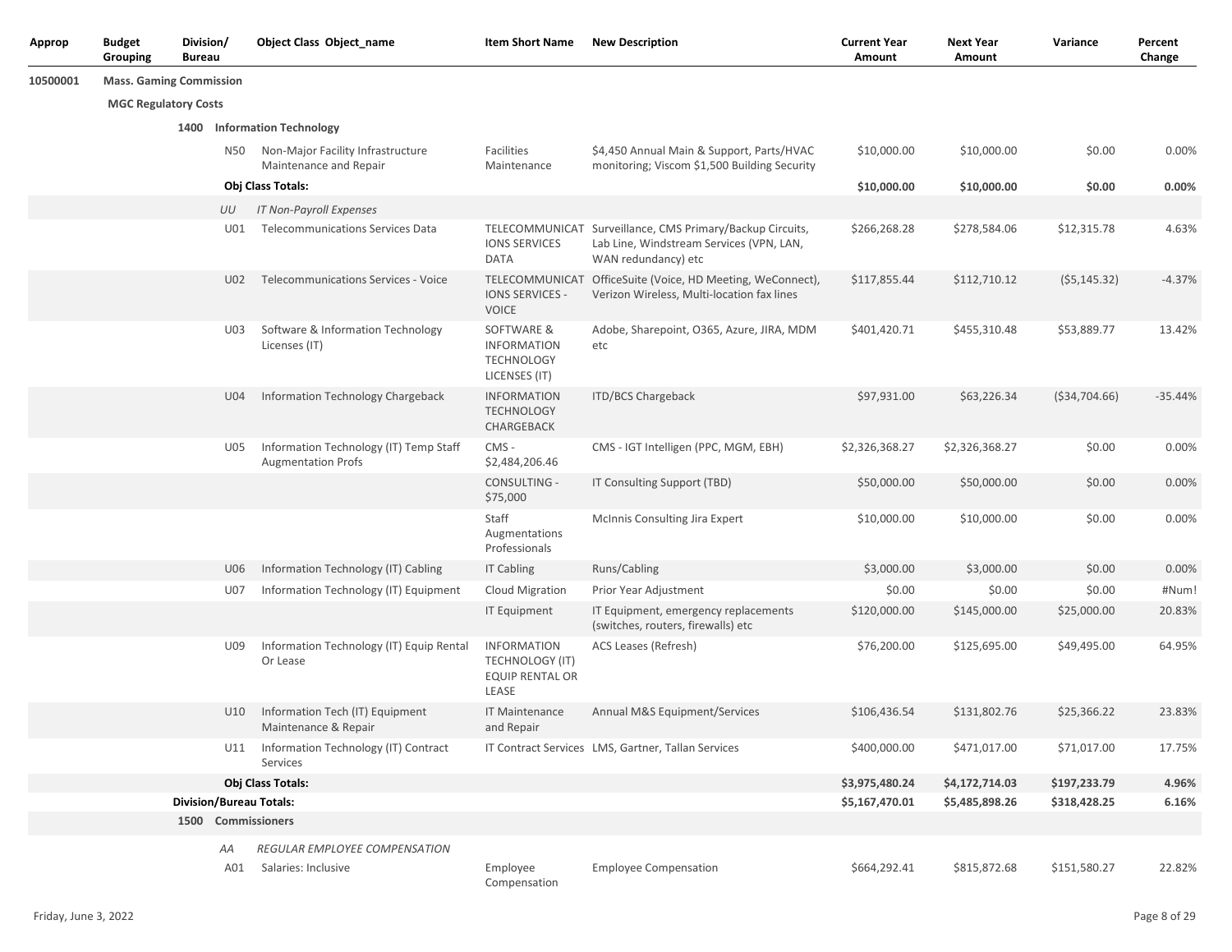| Approp   | <b>Budget</b><br>Grouping      | Division/<br><b>Bureau</b> |                 | <b>Object Class Object name</b>                                 | <b>Item Short Name</b>                | <b>New Description</b>                                                                                                             | <b>Current Year</b><br>Amount | <b>Next Year</b><br>Amount | Variance         | Percent<br>Change |
|----------|--------------------------------|----------------------------|-----------------|-----------------------------------------------------------------|---------------------------------------|------------------------------------------------------------------------------------------------------------------------------------|-------------------------------|----------------------------|------------------|-------------------|
| 10500001 | <b>Mass. Gaming Commission</b> |                            |                 |                                                                 |                                       |                                                                                                                                    |                               |                            |                  |                   |
|          | <b>MGC Regulatory Costs</b>    |                            |                 |                                                                 |                                       |                                                                                                                                    |                               |                            |                  |                   |
|          |                                |                            |                 | 1500 Commissioners                                              |                                       |                                                                                                                                    |                               |                            |                  |                   |
|          |                                |                            |                 | Obj Class Totals:                                               |                                       |                                                                                                                                    | \$664,292.41                  | \$815,872.68               | \$151,580.27     | 22.82%            |
|          |                                |                            | BB              | REGULAR EMPLOYEE RELATED EXPEN                                  |                                       |                                                                                                                                    |                               |                            |                  |                   |
|          |                                |                            | <b>B01</b>      | Other Out Of State Travel - INCLUSIVE:<br>AIRFARE, HOTEL, LODGI | Travel<br>Reimbursements              | <b>Travel Reimbursements</b><br>--In State (6 Commission Meetings a Year,<br>Site Visits)<br>--Out of Pocket Out of State Expenses | \$7,500.00                    | \$18,000.00                | \$10,500.00      | 140.00%           |
|          |                                |                            |                 | Obj Class Totals:                                               |                                       |                                                                                                                                    | \$7,500.00                    | \$18,000.00                | \$10,500.00      | 140.00%           |
|          |                                |                            | DD              | PENSION & INSURANCE RELATED EX                                  |                                       |                                                                                                                                    |                               |                            |                  |                   |
|          |                                |                            | D <sub>09</sub> | Fringe Benefit Cost Recoupment                                  | Fringe                                | Fringe rate of 40%                                                                                                                 | \$249,308.94                  | \$326,349.07               | \$77,040.13      | 30.90%            |
|          |                                |                            |                 |                                                                 | Taxes                                 | Tax rate of 1.89%                                                                                                                  | \$13,086.56                   | \$15,419.99                | \$2,333.43       | 17.83%            |
|          |                                |                            |                 | Obj Class Totals:                                               |                                       |                                                                                                                                    | \$262,395.50                  | \$341,769.06               | \$79,373.56      | 30.25%            |
|          |                                |                            | ΕE              | <b>ADMINISTRATIVE EXPENSES</b>                                  |                                       |                                                                                                                                    |                               |                            |                  |                   |
|          |                                |                            | E02             | Printing Expenses & Supplies                                    | <b>Office Supplies</b>                | Lane Printing, etc.                                                                                                                | \$200.00                      | \$200.00                   | \$0.00           | 0.00%             |
|          |                                |                            | E12             | Subscriptions, Memberships & Licensing<br>Fees                  | Subscriptions                         | Trade Journals                                                                                                                     | \$5,950.00                    | \$5,950.00                 | \$0.00           | 0.00%             |
|          |                                |                            | E22             | Temp Use Space/Confer-Incidental<br>Includes Reservation Fees   | 75-101 Parking<br>Garage              | Parking 75-101--5 spaces. Two of the spaces<br>are included in the lease. This item pays for<br>3 of the spaces.                   | \$28,200.00                   | \$18,720.00                | (59,480.00)      | $-33.62%$         |
|          |                                |                            |                 |                                                                 | <b>Meeting Space</b>                  | Temporary Space @ 6mtgs - \$2K meeting<br>space 6 mtgs and \$5k to stream for 4 of the<br>meetings                                 | \$0.00                        | \$32,000.00                | \$32,000.00      | #Div/0!           |
|          |                                |                            | E30             | <b>Credit Card Purchases</b>                                    | Credit Card                           | Allowable Credit Card Expenses                                                                                                     | \$7,500.00                    | \$7,500.00                 | \$0.00           | 0.00%             |
|          |                                |                            | E41             | Out Of State Travel Expen on Behalf of<br><b>State Employ</b>   | Travel Agency Fees Travel             |                                                                                                                                    | \$10,000.00                   | \$10,000.00                | \$0.00           | 0.00%             |
|          |                                |                            | EE2             | Conference, Training and Registration Fees Registration Fees    |                                       | Conference/Trainings                                                                                                               | \$7,000.00                    | \$7,000.00                 | \$0.00           | 0.00%             |
|          |                                |                            |                 | Obj Class Totals:                                               |                                       |                                                                                                                                    | \$58,850.00                   | \$81,370.00                | \$22,520.00      | 38.27%            |
|          |                                |                            | HН              | CONSULTANT SVCS (TO DEPTS)                                      |                                       |                                                                                                                                    |                               |                            |                  |                   |
|          |                                |                            | H <sub>23</sub> | Program Coordinators                                            | Consultant                            | NA                                                                                                                                 | \$0.00                        | \$0.00                     | \$0.00           | #Num!             |
|          |                                |                            |                 |                                                                 | Monitor                               | Independent Monitor bills paid in 2nd<br>quarter of FY22                                                                           | \$281,227.70                  | \$0.00                     | (5281, 227.70)   | $-100.00%$        |
|          |                                |                            |                 |                                                                 | Monitor                               | Independent Monitor bills paid in first<br>quarter of FY22                                                                         | \$73,024.40                   | \$0.00                     | (573, 024.40)    | $-100.00%$        |
|          |                                |                            |                 |                                                                 | Monitor                               | Prior Year Adjustment                                                                                                              | \$0.00                        | \$0.00                     | \$0.00           | #Num!             |
|          |                                |                            |                 | Obj Class Totals:                                               |                                       |                                                                                                                                    | \$354,252.10                  | \$0.00                     | ( \$354, 252.10) | $-100.00%$        |
|          |                                |                            | JJ              | <b>OPERATIONAL SERVICES</b>                                     |                                       |                                                                                                                                    |                               |                            |                  |                   |
|          |                                |                            | J33             | Photographic & Micrographic Services                            | Stenographer                          | <b>Transcriptions services</b>                                                                                                     | \$20,000.00                   | \$10,000.00                | (\$10,000.00)    | $-50.00%$         |
|          |                                |                            |                 | Obj Class Totals:                                               |                                       |                                                                                                                                    | \$20,000.00                   | \$10,000.00                | (\$10,000.00)    | $-50.00%$         |
|          |                                |                            | ΚK<br>K07       | <b>EQUIPMENT PURCHASE</b><br><b>Office Furnishings</b>          | Office Equipment   Office Furnishings |                                                                                                                                    | \$5,000.00                    | \$5,000.00                 | \$0.00           | 0.00%             |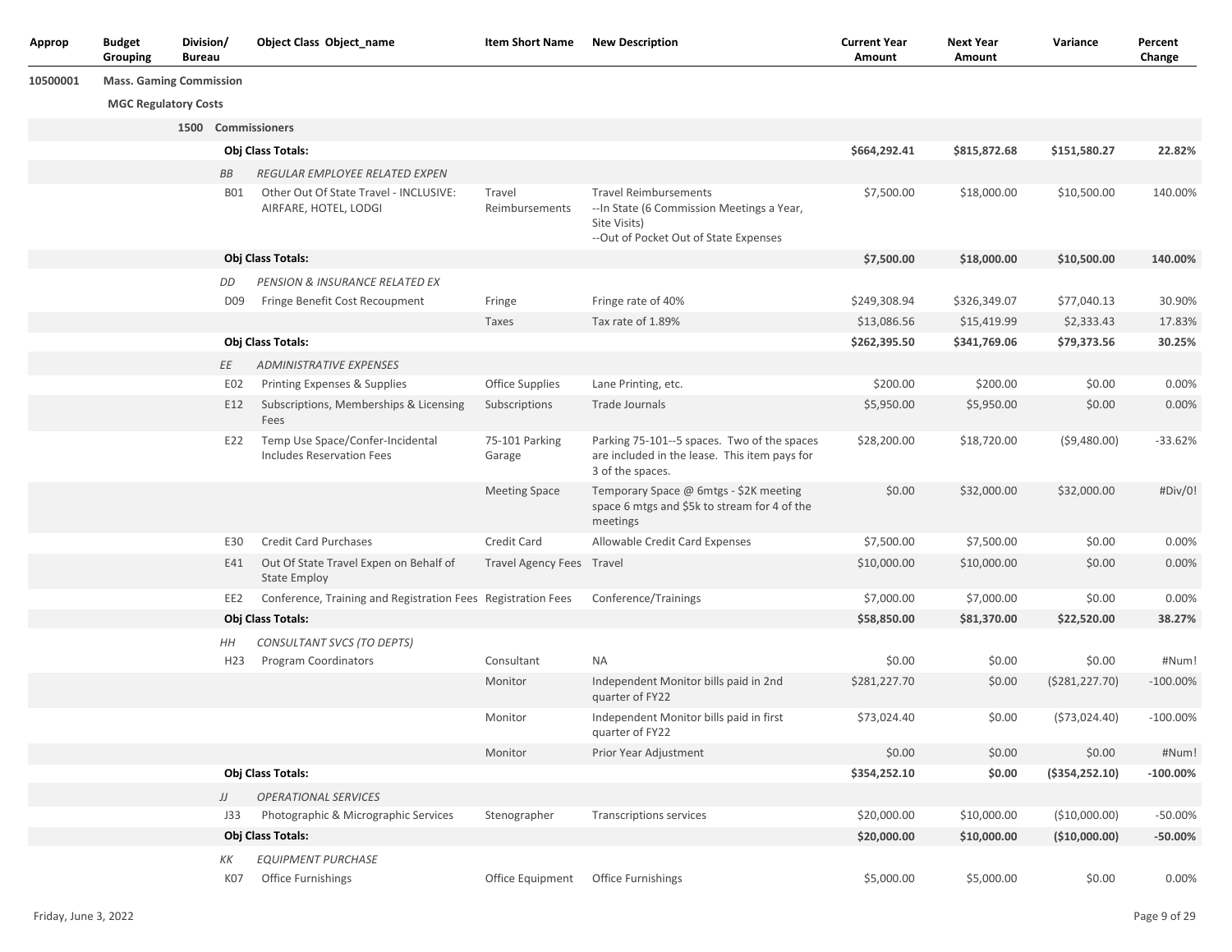| Approp   | <b>Budget</b><br>Grouping      | Division/<br><b>Bureau</b> |                 | <b>Object Class Object_name</b>                                      | <b>Item Short Name</b>                      | <b>New Description</b>                                                                                   | <b>Current Year</b><br>Amount | <b>Next Year</b><br>Amount | Variance         | Percent<br>Change |
|----------|--------------------------------|----------------------------|-----------------|----------------------------------------------------------------------|---------------------------------------------|----------------------------------------------------------------------------------------------------------|-------------------------------|----------------------------|------------------|-------------------|
| 10500001 | <b>Mass. Gaming Commission</b> |                            |                 |                                                                      |                                             |                                                                                                          |                               |                            |                  |                   |
|          | <b>MGC Regulatory Costs</b>    |                            |                 |                                                                      |                                             |                                                                                                          |                               |                            |                  |                   |
|          |                                |                            |                 | 1500 Commissioners                                                   |                                             |                                                                                                          |                               |                            |                  |                   |
|          |                                |                            |                 | Obj Class Totals:                                                    |                                             |                                                                                                          | \$5,000.00                    | \$5,000.00                 | \$0.00           | 0.00%             |
|          |                                |                            |                 | <b>Division/Bureau Totals:</b>                                       |                                             |                                                                                                          | \$1,372,290.01                | \$1,272,011.74             | ( \$100, 278.27) | $-7.31%$          |
|          |                                | 1600                       |                 | <b>Workforce and Supplier Diversity</b>                              |                                             |                                                                                                          |                               |                            |                  |                   |
|          |                                |                            | АA              | <b>REGULAR EMPLOYEE COMPENSATION</b>                                 |                                             |                                                                                                          |                               |                            |                  |                   |
|          |                                |                            | A01             | Salaries: Inclusive                                                  | Employee<br>Compensation                    | Employee Salaries consolidated into HR                                                                   | \$208,243.26                  | \$0.00                     | ( \$208, 243.26) | $-100.00\%$       |
|          |                                |                            |                 | Obj Class Totals:                                                    |                                             |                                                                                                          | \$208,243.26                  | \$0.00                     | (5208, 243.26)   | $-100.00\%$       |
|          |                                |                            | ВB              | REGULAR EMPLOYEE RELATED EXPEN                                       |                                             |                                                                                                          |                               |                            |                  |                   |
|          |                                |                            | B01             | Other Out Of State Travel - INCLUSIVE:<br>AIRFARE, HOTEL, LODGI      | Travel                                      | Other Out of State Travel-Inclusive Airfare,<br>Hotel, Lodging<br>--Las Vegas Gaming Conference G2E      | \$500.00                      | \$0.00                     | ( \$500.00)      | $-100.00\%$       |
|          |                                |                            | <b>B02</b>      | In-State Travel                                                      | Travel                                      | In-state Travel<br>AOC as well as site visits of licensees                                               | \$3,000.00                    | \$0.00                     | ( \$3,000.00)    | $-100.00\%$       |
|          |                                |                            |                 | Obj Class Totals:                                                    |                                             |                                                                                                          | \$3,500.00                    | \$0.00                     | ( \$3,500.00)    | $-100.00\%$       |
|          |                                |                            | DD              | PENSION & INSURANCE RELATED EX                                       |                                             |                                                                                                          |                               |                            |                  |                   |
|          |                                |                            | D <sub>09</sub> | Fringe Benefit Cost Recoupment                                       | Fringe                                      | Fringe consolidated into HR                                                                              | \$78,153.70                   | \$0.00                     | (578, 153.70)    | $-100.00%$        |
|          |                                |                            |                 |                                                                      | Taxes                                       | Tax rate consolidated into HR                                                                            | \$4,102.39                    | \$0.00                     | (54, 102.39)     | $-100.00\%$       |
|          |                                |                            |                 | Obj Class Totals:                                                    |                                             |                                                                                                          | \$82,256.09                   | \$0.00                     | ( \$82, 256.09)  | $-100.00\%$       |
|          |                                |                            | ΕE              | <b>ADMINISTRATIVE EXPENSES</b>                                       |                                             |                                                                                                          |                               |                            |                  |                   |
|          |                                |                            | E02             | Printing Expenses & Supplies                                         | Printing                                    | Printing of Reports and Best Practices                                                                   | \$5,000.00                    | \$0.00                     | ( \$5,000.00)    | $-100.00\%$       |
|          |                                |                            | E12             | Subscriptions, Memberships & Licensing<br>Fees                       | Administrative<br>Expenses                  | Marketing Sponsorships of Diversity and<br><b>Opportunity Events</b><br>GNEMSCD, UMASS, Collette Philips | \$15,000.00                   | \$0.00                     | (\$15,000.00)    | $-100.00\%$       |
|          |                                |                            | E22             | Temp Use Space/Confer-Incidental<br><b>Includes Reservation Fees</b> | Conferences                                 | Workforce/Diversity Meetings--Digital also                                                               | \$3,500.00                    | \$0.00                     | ( \$3,500.00)    | $-100.00%$        |
|          |                                |                            | E41             | Out Of State Travel Expen on Behalf of<br><b>State Employ</b>        | Travel                                      | <b>Travel Agent</b>                                                                                      | \$0.00                        | \$0.00                     | \$0.00           | #Num!             |
|          |                                |                            | EE2             | Conference, Training and Registration Fees Conference,               | <b>Training</b><br><b>Registration Fees</b> | GNEMSDC, Umass, Colette Phillips                                                                         | \$0.00                        | \$0.00                     | \$0.00           | #Num!             |
|          |                                |                            |                 | Obj Class Totals:                                                    |                                             |                                                                                                          | \$23,500.00                   | \$0.00                     | ( \$23,500.00)   | $-100.00%$        |
|          |                                |                            | HН              | CONSULTANT SVCS (TO DEPTS)                                           |                                             |                                                                                                          |                               |                            |                  |                   |
|          |                                |                            | HH3             | Media Design, Editorial and<br>Communication                         | Media Design                                | One Time Instance - Impact Report Design                                                                 | \$10,000.00                   | \$0.00                     | (\$10,000.00)    | $-100.00\%$       |
|          |                                |                            |                 | Obj Class Totals:                                                    |                                             |                                                                                                          | \$10,000.00                   | \$0.00                     | (\$10,000.00)    | $-100.00\%$       |
|          |                                |                            | PP              | <b>STATE AID/POL SUB</b>                                             |                                             |                                                                                                          |                               |                            |                  |                   |
|          |                                |                            | <b>P01</b>      | <b>Grants To Public Entities</b>                                     | Grants                                      | Completed - MCCA contibution to Workforce<br>Development                                                 | \$25,000.00                   | \$0.00                     | (\$25,000.00)    | $-100.00\%$       |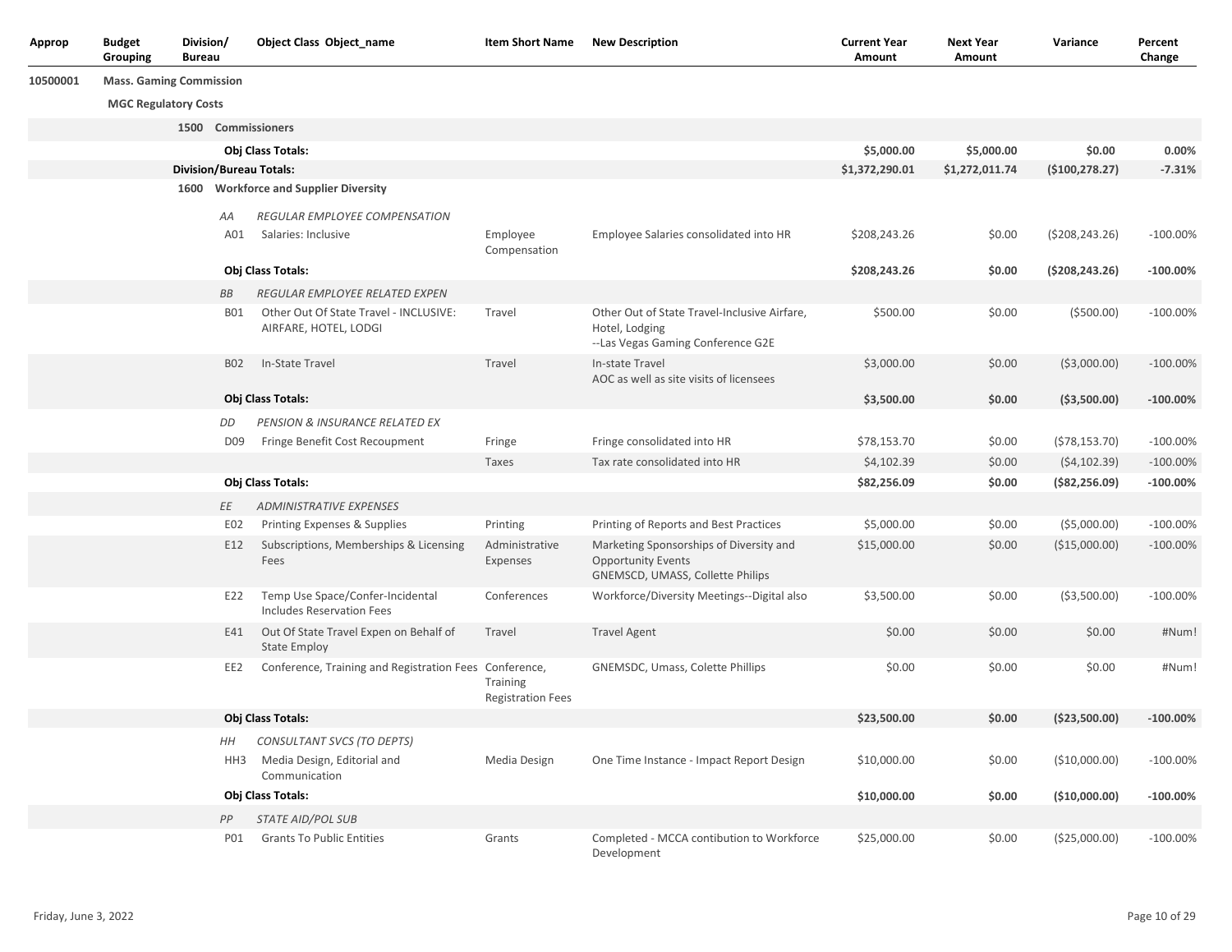| Approp   | <b>Budget</b><br>Grouping      | Division/<br><b>Bureau</b> |                 | <b>Object Class Object_name</b>                               | <b>Item Short Name</b>   | <b>New Description</b>                                                                                                                  | <b>Current Year</b><br>Amount | <b>Next Year</b><br>Amount | Variance         | Percent<br>Change |
|----------|--------------------------------|----------------------------|-----------------|---------------------------------------------------------------|--------------------------|-----------------------------------------------------------------------------------------------------------------------------------------|-------------------------------|----------------------------|------------------|-------------------|
| 10500001 | <b>Mass. Gaming Commission</b> |                            |                 |                                                               |                          |                                                                                                                                         |                               |                            |                  |                   |
|          | <b>MGC Regulatory Costs</b>    |                            |                 |                                                               |                          |                                                                                                                                         |                               |                            |                  |                   |
|          |                                |                            |                 | 1600 Workforce and Supplier Diversity                         |                          |                                                                                                                                         |                               |                            |                  |                   |
|          |                                |                            | P01             | <b>Grants To Public Entities</b>                              | Grants                   | Worforce Development and Diversity Grants<br>--Business Technical Assistance<br>--Women in Construction<br>--Regional WF Collaborations | \$150,000.00                  | \$0.00                     | (\$150,000.00)   | $-100.00\%$       |
|          |                                |                            |                 | Obj Class Totals:                                             |                          |                                                                                                                                         | \$175,000.00                  | \$0.00                     | (\$175,000.00)   | $-100.00\%$       |
|          |                                |                            |                 | <b>Division/Bureau Totals:</b>                                |                          |                                                                                                                                         | \$502,499.35                  | \$0.00                     | ( \$502, 499.35) | $-100.00\%$       |
|          |                                |                            |                 | 1800 Communications                                           |                          |                                                                                                                                         |                               |                            |                  |                   |
|          |                                |                            | АA              | REGULAR EMPLOYEE COMPENSATION                                 |                          |                                                                                                                                         |                               |                            |                  |                   |
|          |                                |                            | A01             | Salaries: Inclusive                                           | Employee<br>Compensation | <b>Regular Salaries</b>                                                                                                                 | \$182,681.05                  | \$192,021.01               | \$9,339.96       | 5.11%             |
|          |                                |                            |                 | Obj Class Totals:                                             |                          |                                                                                                                                         | \$182,681.05                  | \$192,021.01               | \$9,339.96       | 5.11%             |
|          |                                |                            | ВB              | REGULAR EMPLOYEE RELATED EXPEN                                |                          |                                                                                                                                         |                               |                            |                  |                   |
|          |                                |                            | <b>B02</b>      | In-State Travel                                               | Travel<br>Reimbursement  | In-State Travel Reimbursement                                                                                                           | \$2,250.00                    | \$4,488.75                 | \$2,238.75       | 99.50%            |
|          |                                |                            |                 | Obj Class Totals:                                             |                          |                                                                                                                                         | \$2,250.00                    | \$4,488.75                 | \$2,238.75       | 99.50%            |
|          |                                |                            | СC              | <b>SPECIAL EMPLOYEES</b>                                      |                          |                                                                                                                                         |                               |                            |                  |                   |
|          |                                |                            | C <sub>05</sub> | <b>Contracted Student Interns</b>                             | Intern                   | Student Intern-Co-op                                                                                                                    | \$0.00                        | \$0.00                     | \$0.00           | #Num!             |
|          |                                |                            | C <sub>23</sub> | Management, Business Professionals &<br><b>Admin Services</b> |                          | Contract Employee Contract Employee                                                                                                     | \$0.00                        | \$0.00                     | \$0.00           | #Num!             |
|          |                                |                            |                 | Obj Class Totals:                                             |                          |                                                                                                                                         | \$0.00                        | \$0.00                     | \$0.00           | #Num!             |
|          |                                |                            | DD              | PENSION & INSURANCE RELATED EX                                |                          |                                                                                                                                         |                               |                            |                  |                   |
|          |                                |                            | D <sub>09</sub> | Fringe Benefit Cost Recoupment                                | Fringe                   | Fringe rate of 40%                                                                                                                      | \$68,560.20                   | \$76,808.40                | \$8,248.20       | 12.03%            |
|          |                                |                            |                 |                                                               | Taxes                    | Tax rate of 1.89%                                                                                                                       | \$3,598.82                    | \$3,629.20                 | \$30.38          | 0.84%             |
|          |                                |                            |                 | Obj Class Totals:                                             |                          |                                                                                                                                         | \$72,159.02                   | \$80,437.60                | \$8,278.58       | 11.47%            |
|          |                                |                            | ΕE              | <b>ADMINISTRATIVE EXPENSES</b>                                |                          |                                                                                                                                         |                               |                            |                  |                   |
|          |                                |                            | E02             | Printing Expenses & Supplies                                  | Printing                 | Printing                                                                                                                                | \$6,100.00                    | \$6,100.00                 | \$0.00           | 0.00%             |
|          |                                |                            | E12             | Subscriptions, Memberships & Licensing<br>Fees                | Subscriptions            | Subscriptions, Licensing, Memberships                                                                                                   | \$35,650.00                   | \$35,650.00                | \$0.00           | 0.00%             |
|          |                                |                            |                 | Obj Class Totals:                                             |                          |                                                                                                                                         | \$41,750.00                   | \$41,750.00                | \$0.00           | 0.00%             |
|          |                                |                            | HH              | CONSULTANT SVCS (TO DEPTS)                                    |                          |                                                                                                                                         |                               |                            |                  |                   |
|          |                                |                            | HH3             | Media Design, Editorial and<br>Communication                  | Website Design           | Marketing & Website Design                                                                                                              | \$25,000.00                   | \$25,000.00                | \$0.00           | 0.00%             |
|          |                                |                            |                 | Obj Class Totals:                                             |                          |                                                                                                                                         | \$25,000.00                   | \$25,000.00                | \$0.00           | 0.00%             |
|          |                                |                            | IJ              | <b>OPERATIONAL SERVICES</b>                                   |                          |                                                                                                                                         |                               |                            |                  |                   |
|          |                                |                            | JJ2             | <b>Auxiliary Services</b>                                     | Streaming                | Streaming & Production of Public Meetings                                                                                               | \$23,000.00                   | \$23,000.00                | \$0.00           | 0.00%             |
|          |                                |                            |                 | Obj Class Totals:                                             |                          |                                                                                                                                         | \$23,000.00                   | \$23,000.00                | \$0.00           | 0.00%             |
|          |                                |                            | КK              | <b>EQUIPMENT PURCHASE</b>                                     |                          |                                                                                                                                         |                               |                            |                  |                   |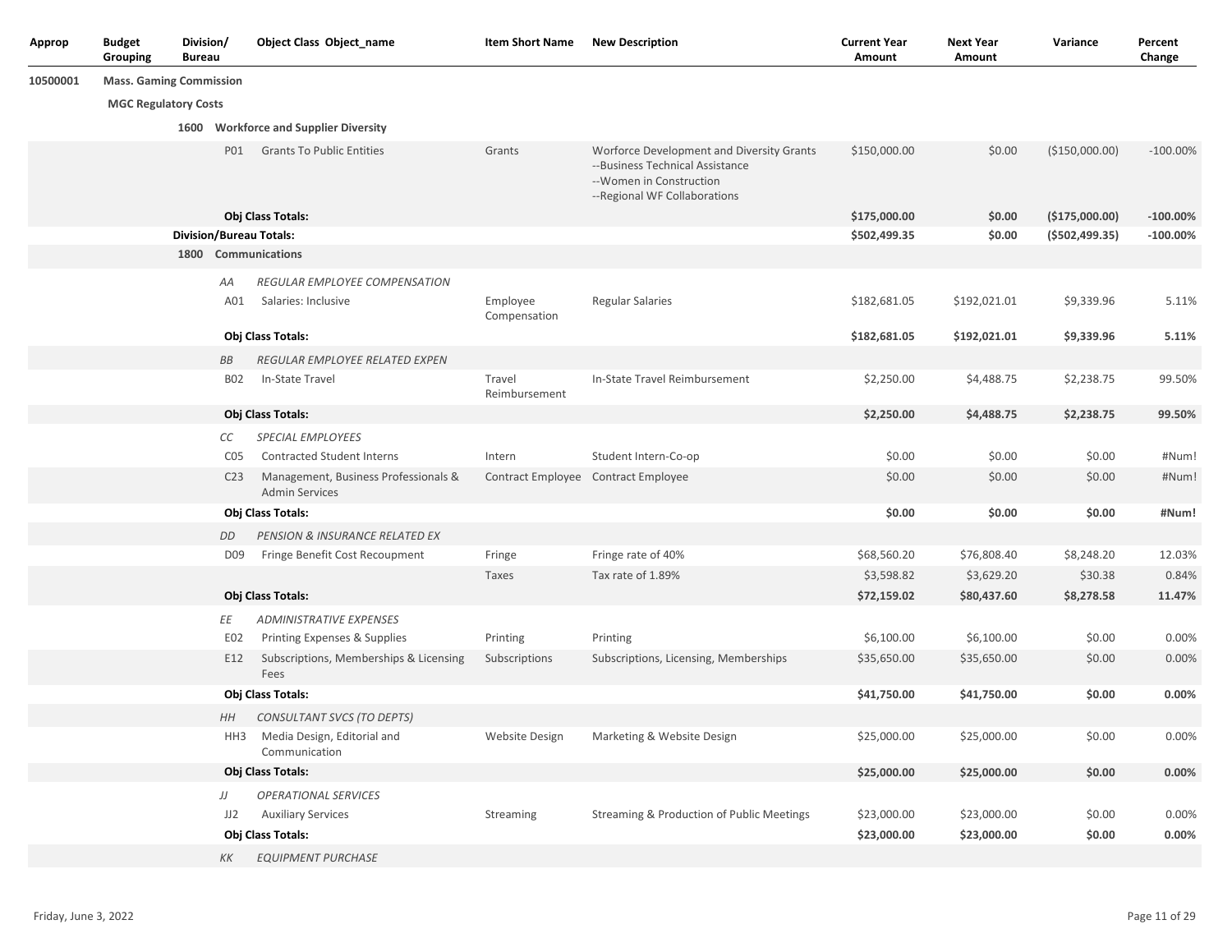| Approp   | <b>Budget</b><br>Grouping      | Division/<br><b>Bureau</b> | <b>Object Class Object_name</b>                                             | <b>Item Short Name</b>           | <b>New Description</b>                                                                                                                                                 | <b>Current Year</b><br>Amount | <b>Next Year</b><br>Amount | Variance     | Percent<br>Change |
|----------|--------------------------------|----------------------------|-----------------------------------------------------------------------------|----------------------------------|------------------------------------------------------------------------------------------------------------------------------------------------------------------------|-------------------------------|----------------------------|--------------|-------------------|
| 10500001 | <b>Mass. Gaming Commission</b> |                            |                                                                             |                                  |                                                                                                                                                                        |                               |                            |              |                   |
|          | <b>MGC Regulatory Costs</b>    |                            |                                                                             |                                  |                                                                                                                                                                        |                               |                            |              |                   |
|          |                                |                            | 1800 Communications                                                         |                                  |                                                                                                                                                                        |                               |                            |              |                   |
|          |                                |                            | K05<br>Office Equipment                                                     | Equipment<br>Purchases           | Increased to purchase additional<br>Photography/Streaming Equipment Net Zero<br>Purchase                                                                               | \$2,500.00                    | \$5,000.00                 | \$2,500.00   | 100.00%           |
|          |                                |                            | Obj Class Totals:                                                           |                                  |                                                                                                                                                                        | \$2,500.00                    | \$5,000.00                 | \$2,500.00   | 100.00%           |
|          |                                | UU                         | IT Non-Payroll Expenses                                                     |                                  |                                                                                                                                                                        |                               |                            |              |                   |
|          |                                |                            | Information Technology (IT) Equipment<br>U07                                | Database                         | Customer Relationship management tool                                                                                                                                  | \$0.00                        | \$0.00                     | \$0.00       | #Num!             |
|          |                                |                            | Obj Class Totals:                                                           |                                  |                                                                                                                                                                        | \$0.00                        | \$0.00                     | \$0.00       | #Num!             |
|          |                                |                            | <b>Division/Bureau Totals:</b>                                              |                                  |                                                                                                                                                                        | \$349,340.07                  | \$371,697.36               | \$22,357.29  | 6.40%             |
|          |                                |                            | 1900 Ombudsman                                                              |                                  |                                                                                                                                                                        |                               |                            |              |                   |
|          |                                | АA                         | REGULAR EMPLOYEE COMPENSATION                                               |                                  |                                                                                                                                                                        |                               |                            |              |                   |
|          |                                |                            | A01<br>Salaries: Inclusive                                                  | Employee<br>Compensation         | <b>Regular Employees</b>                                                                                                                                               | \$95,790.72                   | \$102,061.04               | \$6,270.32   | 6.55%             |
|          |                                |                            | Obj Class Totals:                                                           |                                  |                                                                                                                                                                        | \$95,790.72                   | \$102,061.04               | \$6,270.32   | 6.55%             |
|          |                                | BB                         | REGULAR EMPLOYEE RELATED EXPEN                                              |                                  |                                                                                                                                                                        |                               |                            |              |                   |
|          |                                |                            | In-State Travel<br><b>B02</b>                                               | In State Travel<br>Reimbursement | In-State Travel Reimbursement and Out of<br>State<br>-- Visits to Other Licensee Sites<br>*Increase post pandemic to account for<br>increase in mileage reimbursements | \$500.00                      | \$2,992.50                 | \$2,492.50   | 498.50%           |
|          |                                |                            | Obj Class Totals:                                                           |                                  |                                                                                                                                                                        | \$500.00                      | \$2,992.50                 | \$2,492.50   | 498.50%           |
|          |                                | DD                         | PENSION & INSURANCE RELATED EX                                              |                                  |                                                                                                                                                                        |                               |                            |              |                   |
|          |                                |                            | Fringe Benefit Cost Recoupment<br>D <sub>09</sub>                           | Fringe                           | Fringe rate of 40%                                                                                                                                                     | \$35,590.26                   | \$40,824.42                | \$5,234.16   | 14.71%            |
|          |                                |                            |                                                                             | Taxes                            | Tax rate of 1.89%                                                                                                                                                      | \$1,887.08                    | \$1,928.95                 | \$41.87      | 2.22%             |
|          |                                |                            | Obj Class Totals:                                                           |                                  |                                                                                                                                                                        | \$37,477.34                   | \$42,753.37                | \$5,276.03   | 14.08%            |
|          |                                | ΕE                         | <b>ADMINISTRATIVE EXPENSES</b>                                              |                                  |                                                                                                                                                                        |                               |                            |              |                   |
|          |                                |                            | E12<br>Subscriptions, Memberships & Licensing<br>Fees                       | berships                         | Subscriptions/Mem Instatrac subscription                                                                                                                               | \$0.00                        | \$0.00                     | \$0.00       | #Num!             |
|          |                                |                            | Temp Use Space/Confer-Incidental<br>E22<br><b>Includes Reservation Fees</b> | Conferences and<br>Incidentals   | Gaming Policy Advisory Committee                                                                                                                                       | \$0.00                        | \$0.00                     | \$0.00       | #Num!             |
|          |                                |                            | Obj Class Totals:                                                           |                                  |                                                                                                                                                                        | \$0.00                        | \$0.00                     | \$0.00       | #Num!             |
|          |                                |                            | UU<br><b>IT Non-Payroll Expenses</b>                                        |                                  |                                                                                                                                                                        |                               |                            |              |                   |
|          |                                |                            | U07 Information Technology (IT) Equipment                                   | <b>IT Software</b>               | <b>Grant Software</b>                                                                                                                                                  | \$0.00                        | \$0.00                     | \$0.00       | #Num!             |
|          |                                |                            | Obj Class Totals:                                                           |                                  |                                                                                                                                                                        | \$0.00                        | \$0.00                     | \$0.00       | #Num!             |
|          |                                |                            | <b>Division/Bureau Totals:</b>                                              |                                  |                                                                                                                                                                        | \$133,768.06                  | \$147,806.91               | \$14,038.85  | 10.49%            |
|          |                                |                            | 5000 Investigations and Enforcement Bureau                                  |                                  |                                                                                                                                                                        |                               |                            |              |                   |
|          |                                | AA                         | REGULAR EMPLOYEE COMPENSATION                                               |                                  |                                                                                                                                                                        |                               |                            |              |                   |
|          |                                |                            | A01<br>Salaries: Inclusive                                                  | Employee<br>Compensation         | <b>Employee Salaries</b>                                                                                                                                               | \$3,357,188.68                | \$3,639,412.54             | \$282,223.86 | 8.41%             |
|          |                                |                            | Overtime Pay<br>A08                                                         | Overtime                         | Overtime for Gaming Agents.                                                                                                                                            | \$100,000.00                  | \$100,000.00               | \$0.00       | 0.00%             |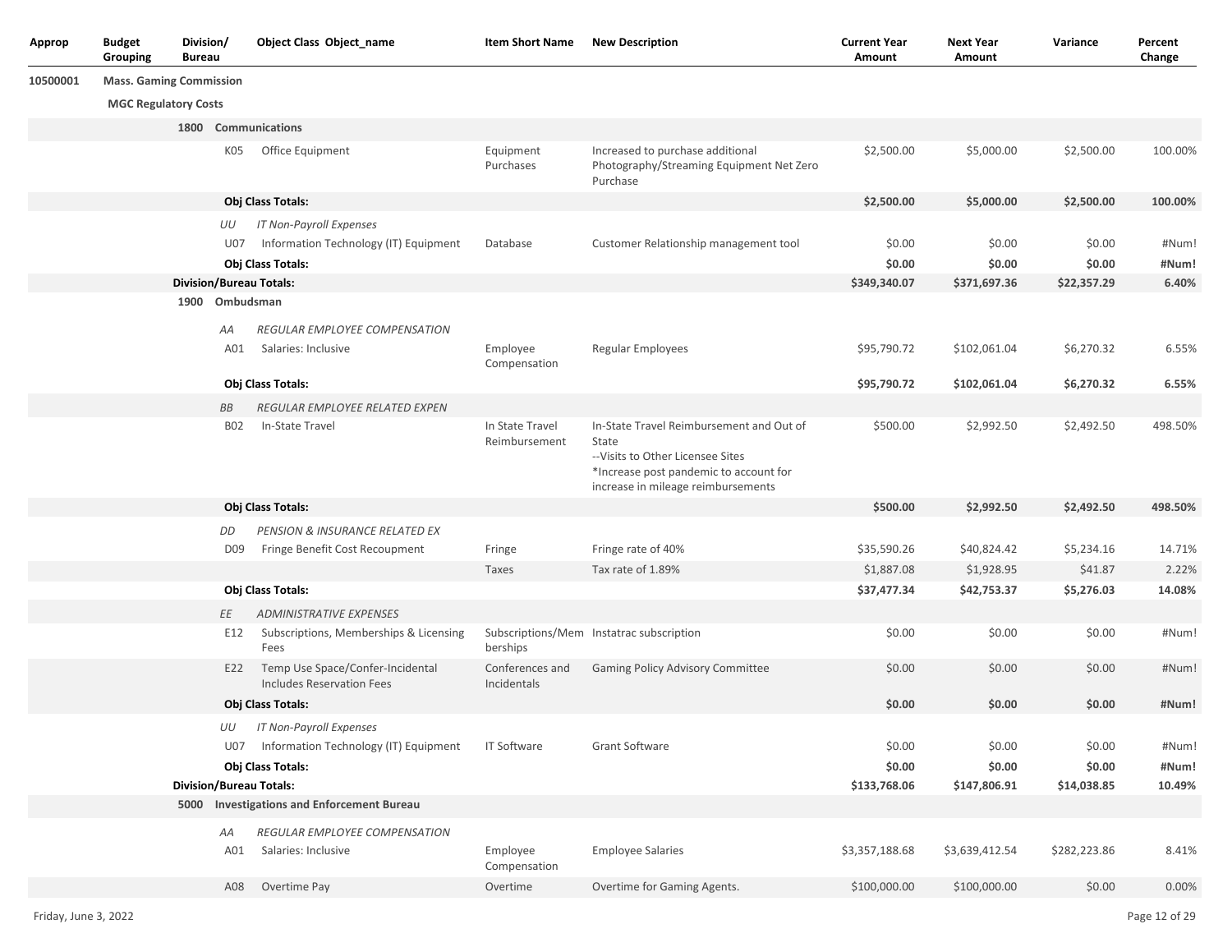| Approp   | <b>Budget</b><br>Grouping      | Division/<br><b>Bureau</b> |                 | <b>Object Class Object_name</b>                                 | <b>Item Short Name</b>            | <b>New Description</b>                                                                                            | <b>Current Year</b><br>Amount | <b>Next Year</b><br>Amount | Variance       | Percent<br>Change |
|----------|--------------------------------|----------------------------|-----------------|-----------------------------------------------------------------|-----------------------------------|-------------------------------------------------------------------------------------------------------------------|-------------------------------|----------------------------|----------------|-------------------|
| 10500001 | <b>Mass. Gaming Commission</b> |                            |                 |                                                                 |                                   |                                                                                                                   |                               |                            |                |                   |
|          | <b>MGC Regulatory Costs</b>    |                            |                 |                                                                 |                                   |                                                                                                                   |                               |                            |                |                   |
|          |                                |                            |                 | 5000 Investigations and Enforcement Bureau                      |                                   |                                                                                                                   |                               |                            |                |                   |
|          |                                |                            | A08             | Overtime Pay                                                    | Overtime                          | Overtime increase for 2nd half of fiscal year<br><b>Gaming Agents</b>                                             | \$60,000.00                   | \$0.00                     | ( \$60,000.00) | $-100.00%$        |
|          |                                |                            |                 | Obj Class Totals:                                               |                                   |                                                                                                                   | \$3,517,188.68                | \$3,739,412.54             | \$222,223.86   | 6.32%             |
|          |                                |                            | BB              | REGULAR EMPLOYEE RELATED EXPEN                                  |                                   |                                                                                                                   |                               |                            |                |                   |
|          |                                |                            | <b>B01</b>      | Other Out Of State Travel - INCLUSIVE:<br>AIRFARE, HOTEL, LODGI | Travel                            | Out of state travel reimbursements for<br>gaming enforcement agents and non-state<br>police staff                 | \$7,500.00                    | \$11,250.00                | \$3,750.00     | 50.00%            |
|          |                                |                            | <b>B02</b>      | In-State Travel                                                 | Travel                            | In-state-travel reimbursements for gaming<br>enforcement agents and non-state police<br>staff                     | \$4,000.00                    | \$7,980.00                 | \$3,980.00     | 99.50%            |
|          |                                |                            |                 | Obj Class Totals:                                               |                                   |                                                                                                                   | \$11,500.00                   | \$19,230.00                | \$7,730.00     | 67.22%            |
|          |                                |                            | СC              | <b>SPECIAL EMPLOYEES</b>                                        |                                   |                                                                                                                   |                               |                            |                |                   |
|          |                                |                            | C <sub>23</sub> | Management, Business Professionals &<br><b>Admin Services</b>   |                                   | Contract Employee Contracted Civilian Investigators                                                               | \$205,000.00                  | \$205,000.00               | \$0.00         | 0.00%             |
|          |                                |                            |                 |                                                                 | Contract                          | Prior Year Adjustment                                                                                             | \$0.00                        | \$0.00                     | \$0.00         | #Num!             |
|          |                                |                            |                 | Obj Class Totals:                                               |                                   |                                                                                                                   | \$205,000.00                  | \$205,000.00               | \$0.00         | 0.00%             |
|          |                                |                            | DD              | PENSION & INSURANCE RELATED EX                                  |                                   |                                                                                                                   |                               |                            |                |                   |
|          |                                |                            | D <sub>09</sub> | Fringe Benefit Cost Recoupment                                  | Fringe                            | Fringe rate of 40%                                                                                                | \$1,259,952.92                | \$1,455,765.02             | \$195,812.10   | 15.54%            |
|          |                                |                            |                 |                                                                 | Taxes                             | Tax rate of 1.89%                                                                                                 | \$66,136.62                   | \$68,784.90                | \$2,648.28     | 4.00%             |
|          |                                |                            |                 |                                                                 | Taxes                             | Taxes on CC Employees 1.89%                                                                                       | \$4,038.50                    | \$4,038.50                 | \$0.00         | 0.00%             |
|          |                                |                            |                 | Obj Class Totals:                                               |                                   |                                                                                                                   | \$1,330,128.04                | \$1,528,588.42             | \$198,460.38   | 14.92%            |
|          |                                |                            | ЕE              | <b>ADMINISTRATIVE EXPENSES</b>                                  |                                   |                                                                                                                   |                               |                            |                |                   |
|          |                                |                            | E01             | Office & Administrative Supplies                                | Supplies                          | Supplies                                                                                                          | \$5,000.00                    | \$5,000.00                 | \$0.00         | 0.00%             |
|          |                                |                            | E12             | Subscriptions, Memberships & Licensing<br>Fees                  | Subscriptions                     | Lexis Nexis, Hire Authority, Nat. Student Loan<br>Increase of \$500/month for GOLD<br><b>Subscription Service</b> | \$86,000.00                   | \$86,000.00                | \$0.00         | 0.00%             |
|          |                                |                            | E20             | Motor Vehicle Chargeback                                        | Motor Vehcile<br>Lease            | OVM Chargeback                                                                                                    | \$6,110.00                    | \$6,110.00                 | \$0.00         | 0.00%             |
|          |                                |                            | E30             | <b>Credit Card Purchases</b>                                    | Credit Card                       | <b>Credit Card Purchases</b>                                                                                      | \$15,000.00                   | \$15,000.00                | \$0.00         | 0.00%             |
|          |                                |                            | E41             | Out Of State Travel Expen on Behalf of<br><b>State Employ</b>   | <b>Travel Agent</b>               | Travel Agent for Trainings and Investigations                                                                     | \$50,000.00                   | \$75,000.00                | \$25,000.00    | 50.00%            |
|          |                                |                            | EE2             | Conference, Training and Registration Fees Registrations        |                                   | Training/Conference Registration Fees.                                                                            | \$22,500.00                   | \$26,250.00                | \$3,750.00     | 16.67%            |
|          |                                |                            |                 | Obj Class Totals:                                               |                                   |                                                                                                                   | \$184,610.00                  | \$213,360.00               | \$28,750.00    | 15.57%            |
|          |                                |                            | FF              | FACILITY OPERATIONAL EXPENSES                                   |                                   |                                                                                                                   |                               |                            |                |                   |
|          |                                |                            | F09             | Clothing & Footwear                                             | Programatic<br>Supplies           | Clothing and Footwear                                                                                             | \$20,000.00                   | \$20,000.00                | \$0.00         | 0.00%             |
|          |                                |                            |                 | Obj Class Totals:                                               |                                   |                                                                                                                   | \$20,000.00                   | \$20,000.00                | \$0.00         | 0.00%             |
|          |                                |                            | HН              | CONSULTANT SVCS (TO DEPTS)                                      |                                   |                                                                                                                   |                               |                            |                |                   |
|          |                                |                            | H <sub>23</sub> | <b>Program Coordinators</b>                                     | Outside Consultant HLT Background |                                                                                                                   | \$0.00                        | \$0.00                     | \$0.00         | #Num!             |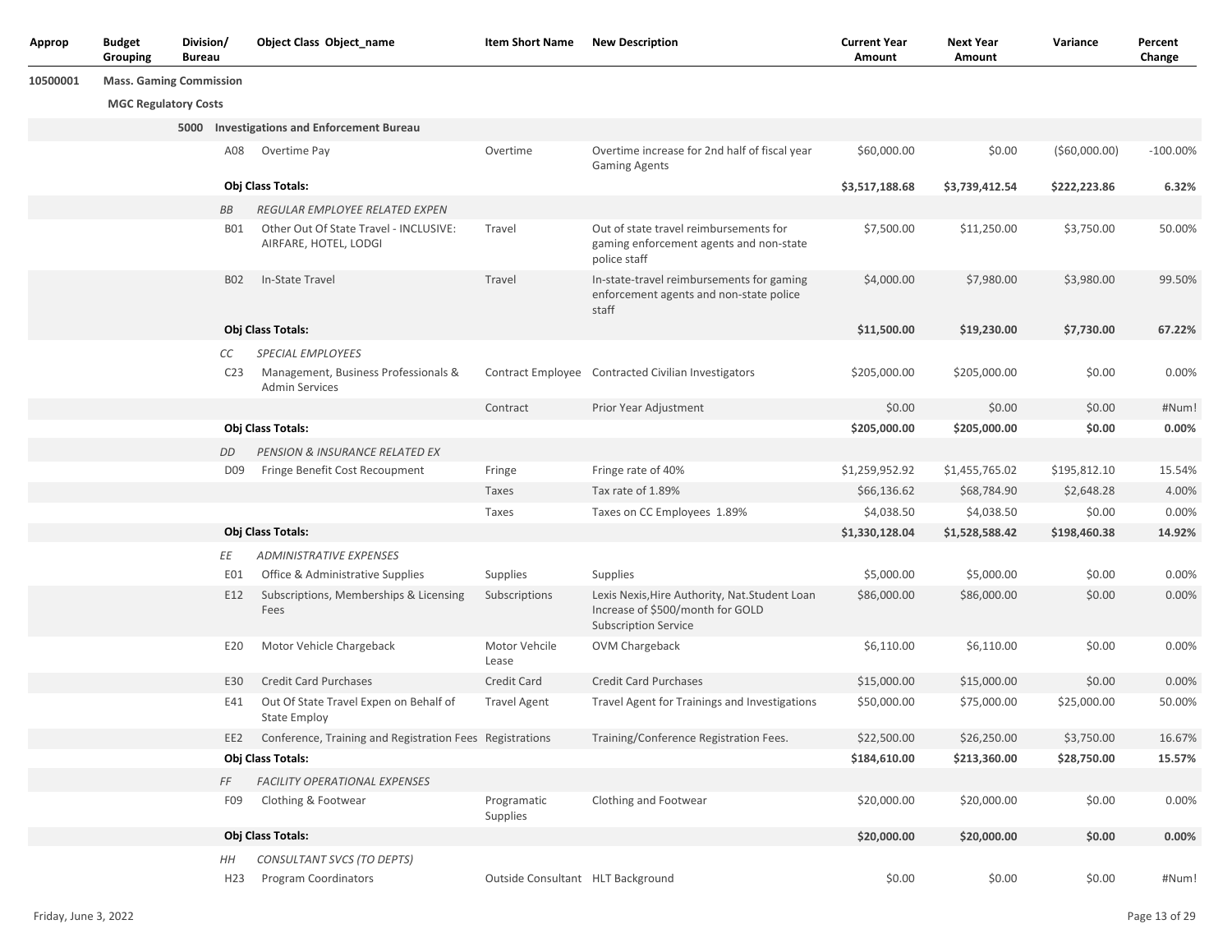| Approp   | <b>Budget</b><br>Grouping   | Division/<br><b>Bureau</b>     | <b>Object Class Object_name</b>                             | <b>Item Short Name</b>               | <b>New Description</b>                                                                                         | <b>Current Year</b><br>Amount | <b>Next Year</b><br>Amount | Variance       | Percent<br>Change |
|----------|-----------------------------|--------------------------------|-------------------------------------------------------------|--------------------------------------|----------------------------------------------------------------------------------------------------------------|-------------------------------|----------------------------|----------------|-------------------|
| 10500001 |                             | <b>Mass. Gaming Commission</b> |                                                             |                                      |                                                                                                                |                               |                            |                |                   |
|          | <b>MGC Regulatory Costs</b> |                                |                                                             |                                      |                                                                                                                |                               |                            |                |                   |
|          |                             |                                | 5000 Investigations and Enforcement Bureau                  |                                      |                                                                                                                |                               |                            |                |                   |
|          |                             |                                | Obj Class Totals:                                           |                                      |                                                                                                                | \$0.00                        | \$0.00                     | \$0.00         | #Num!             |
|          |                             | IJ                             | <b>OPERATIONAL SERVICES</b>                                 |                                      |                                                                                                                |                               |                            |                |                   |
|          |                             | J25                            | Laboratory & Pharmaceutical Services                        | <b>Everett Police</b>                | <b>EPDEverett Police GEU 7FTE's</b>                                                                            | \$1,062,872.00                | \$1,333,235.00             | \$270,363.00   | 25.44%            |
|          |                             |                                |                                                             | <b>Finger Prints State</b><br>Police | Chargeback for Finger Print Costs for<br>Licenses @ \$50/set and ~4.5K prints                                  | \$50,000.00                   | \$50,000.00                | \$0.00         | 0.00%             |
|          |                             |                                |                                                             | Plainville Police<br>Salaries        | Plainville Local Police                                                                                        | \$225,000.00                  | \$411,044.56               | \$186,044.56   | 82.69%            |
|          |                             |                                |                                                             | Plainville Police<br>Salaries        | Plainville Local Police amendment for unpaid<br>invoice from FY19                                              | \$58,528.46                   | \$0.00                     | (558, 528.46)  | $-100.00\%$       |
|          |                             |                                |                                                             | Springfield Police<br>Salaries       | SPDSpringfield Police GEU 6 FTEs<br>Amendment for FY21 costs billed in FY22                                    | \$271,539.12                  | \$0.00                     | (5271, 539.12) | $-100.00%$        |
|          |                             |                                |                                                             | Springfield Police<br>Salaries       | SPDSpringfield Police GEU 7 FTEs                                                                               | \$821,169.00                  | \$1,014,612.49             | \$193,443.49   | 23.56%            |
|          |                             |                                |                                                             | <b>State Police</b>                  | MSP MGC Salaries for MGC Investigations<br>and Background Unit                                                 | \$939,199.89                  | \$961,673.22               | \$22,473.33    | 2.39%             |
|          |                             |                                |                                                             | <b>State Police</b>                  | MSPMGC State Police Troopers Plainville<br><b>Straight Time and Payroll Taxes</b>                              | \$1,236,429.79                | \$1,193,336.14             | ( \$43,093.65) | $-3.49%$          |
|          |                             |                                |                                                             | <b>State Police</b>                  | <b>MSPMGC State Troopers Everett</b>                                                                           | \$1,672,292.60                | \$1,646,713.44             | ( \$25,579.16) | $-1.53%$          |
|          |                             |                                |                                                             | <b>State Police</b>                  | <b>MSPMSP Staff Costs at MGM 16 FTEs</b>                                                                       | \$1,693,031.48                | \$1,830,943.32             | \$137,911.84   | 8.15%             |
|          |                             |                                |                                                             | State Police                         | Prior Year Adjustment                                                                                          | \$0.00                        | \$0.00                     | \$0.00         | #Num!             |
|          |                             |                                |                                                             | State Police OT &<br>Travel          | OT and Travel for Troopers assigned to MGC<br>GEU                                                              | \$1,870,000.00                | \$1,926,100.00             | \$56,100.00    | 3.00%             |
|          |                             | J28                            | Law Enforcement                                             | Lease Vehicles                       | Plainville Law Enforcement Vehicles                                                                            | \$8,877.39                    | \$8,877.39                 | \$0.00         | 0.00%             |
|          |                             |                                | Obj Class Totals:                                           |                                      |                                                                                                                | \$9,908,939.73                | \$10,376,535.56            | \$467,595.83   | 4.72%             |
|          |                             | ΚK                             | <b>EQUIPMENT PURCHASE</b>                                   |                                      |                                                                                                                |                               |                            |                |                   |
|          |                             | K07                            | <b>Office Furnishings</b>                                   | Equipment<br>Purchase                | Current year Qtr1 budget adjustment                                                                            | \$0.00                        | \$0.00                     | \$0.00         | #Num!             |
|          |                             |                                |                                                             | Office Equipment                     | Patrol Riffles/Active Shooter Gear--<br>Replacement/Upgrade of Fingerprint<br>Machines to be Windows Compliant | \$47,000.00                   | \$47,000.00                | \$0.00         | 0.00%             |
|          |                             |                                | Obj Class Totals:                                           |                                      |                                                                                                                | \$47,000.00                   | \$47,000.00                | \$0.00         | 0.00%             |
|          |                             | NN -                           | <b>INFRASTRUCTURE:</b>                                      |                                      |                                                                                                                |                               |                            |                |                   |
|          |                             | N50                            | Non-Major Facility Infrastructure<br>Maintenance and Repair | Maintenance &<br>Repair              | Non-Major Facility Office Reconfiguration                                                                      | \$10,000.00                   | \$10,000.00                | \$0.00         | 0.00%             |
|          |                             |                                | Obj Class Totals:                                           |                                      |                                                                                                                | \$10,000.00                   | \$10,000.00                | \$0.00         | $0.00\%$          |
|          |                             | UU                             | IT Non-Payroll Expenses                                     |                                      |                                                                                                                |                               |                            |                |                   |
|          |                             | U03                            | Software & Information Technology<br>Licenses (IT)          | Software                             | <b>ITRACK</b>                                                                                                  | \$11,700.00                   | \$11,700.00                | \$0.00         | 0.00%             |
|          |                             |                                | Obj Class Totals:                                           |                                      |                                                                                                                | \$11,700.00                   | \$11,700.00                | \$0.00         | 0.00%             |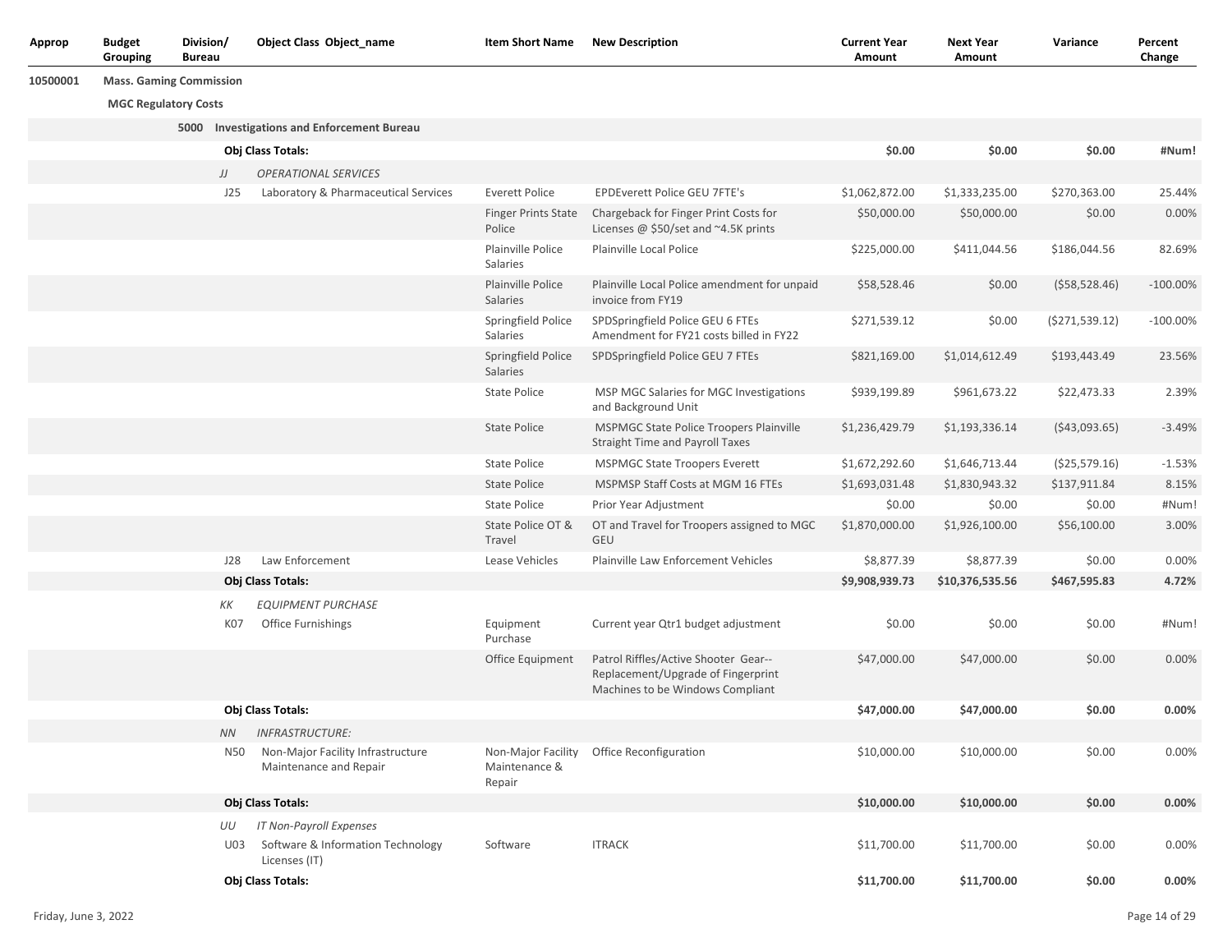| Approp   | <b>Budget</b><br>Grouping      | Division/<br><b>Bureau</b> |                      | <b>Object Class Object_name</b>                                 | <b>Item Short Name</b>            | <b>New Description</b>                                                               | <b>Current Year</b><br>Amount | <b>Next Year</b><br>Amount | Variance        | Percent<br>Change |
|----------|--------------------------------|----------------------------|----------------------|-----------------------------------------------------------------|-----------------------------------|--------------------------------------------------------------------------------------|-------------------------------|----------------------------|-----------------|-------------------|
| 10500001 | <b>Mass. Gaming Commission</b> |                            |                      |                                                                 |                                   |                                                                                      |                               |                            |                 |                   |
|          | <b>MGC Regulatory Costs</b>    |                            |                      |                                                                 |                                   |                                                                                      |                               |                            |                 |                   |
|          |                                |                            |                      | 5000 Investigations and Enforcement Bureau                      |                                   |                                                                                      |                               |                            |                 |                   |
|          |                                |                            |                      | <b>Division/Bureau Totals:</b>                                  |                                   |                                                                                      | \$15,246,066.45               | \$16,170,826.52            | \$924,760.07    | 6.07%             |
|          |                                |                            |                      | 7000 Licensing Division                                         |                                   |                                                                                      |                               |                            |                 |                   |
|          |                                |                            | АA                   | REGULAR EMPLOYEE COMPENSATION                                   |                                   |                                                                                      |                               |                            |                 |                   |
|          |                                |                            | A01                  | Salaries: Inclusive                                             | Employee<br>Compensation          | Regular Employee Salaries                                                            | \$445,414.34                  | \$591,539.70               | \$146,125.36    | 32.81%            |
|          |                                |                            |                      | Obj Class Totals:                                               |                                   |                                                                                      | \$445,414.34                  | \$591,539.70               | \$146,125.36    | 32.81%            |
|          |                                |                            | BB                   | REGULAR EMPLOYEE RELATED EXPEN                                  |                                   |                                                                                      |                               |                            |                 |                   |
|          |                                |                            | B01                  | Other Out Of State Travel - INCLUSIVE:<br>AIRFARE, HOTEL, LODGI | Travel                            | <b>Out-of State Travel Reimbursements</b>                                            | \$1,250.00                    | \$1,875.00                 | \$625.00        | 50.00%            |
|          |                                |                            | B02                  | In-State Travel                                                 | Travel                            | In-State Travel Reimbursements--<br><b>Fingerprinting Reimbursements</b>             | \$500.00                      | \$997.50                   | \$497.50        | 99.50%            |
|          |                                |                            |                      | Obj Class Totals:                                               |                                   |                                                                                      | \$1,750.00                    | \$2,872.50                 | \$1,122.50      | 64.14%            |
|          |                                |                            | DD                   | PENSION & INSURANCE RELATED EX                                  |                                   |                                                                                      |                               |                            |                 |                   |
|          |                                |                            | D <sub>09</sub>      | Fringe Benefit Cost Recoupment                                  | Fringe                            | Fringe rate of 40%                                                                   | \$167,164.00                  | \$236,615.87               | \$69,451.87     | 41.55%            |
|          |                                |                            |                      |                                                                 | Taxes                             | Tax rate of 1.89%                                                                    | \$8,774.66                    | \$11,180.10                | \$2,405.44      | 27.41%            |
|          |                                |                            |                      | Obj Class Totals:                                               |                                   |                                                                                      | \$175,938.66                  | \$247,795.97               | \$71,857.31     | 40.84%            |
|          |                                |                            | ΕE                   | <b>ADMINISTRATIVE EXPENSES</b>                                  |                                   |                                                                                      |                               |                            |                 |                   |
|          |                                |                            | E02                  | Printing Expenses & Supplies                                    | Supplies                          | Supplies                                                                             | \$7,500.00                    | \$7,500.00                 | \$0.00          | 0.00%             |
|          |                                |                            | E06                  | Postage                                                         | Postage                           | <b>Federal Express Charges</b>                                                       | \$1,500.00                    | \$1,500.00                 | \$0.00          | 0.00%             |
|          |                                |                            | E41                  | Out Of State Travel Expen on Behalf of<br><b>State Employ</b>   | <b>Travel Agent</b>               | <b>Travel Leaders</b><br>G2E for meetings with Vendors and Licensing<br>of Primaries | \$4,000.00                    | \$7,000.00                 | \$3,000.00      | 75.00%            |
|          |                                |                            | EE2                  | Conference, Training and Registration Fees Conferences          |                                   | Conference, Training & Registration.                                                 | \$3,000.00                    | \$4,000.00                 | \$1,000.00      | 33.33%            |
|          |                                |                            |                      | Obj Class Totals:                                               |                                   |                                                                                      | \$16,000.00                   | \$20,000.00                | \$4,000.00      | 25.00%            |
|          |                                |                            | LL                   | EQUIPMENT LEASE-MAINTAIN/REPAR                                  |                                   |                                                                                      |                               |                            |                 |                   |
|          |                                |                            | L26                  | Printing/Photocopy & Micrographics<br>Equip Rent/Lease          | Equipment Leases 3 Scanner Leases |                                                                                      | \$10,000.00                   | \$10,000.00                | \$0.00          | 0.00%             |
|          |                                |                            |                      | Obj Class Totals:                                               |                                   |                                                                                      | \$10,000.00                   | \$10,000.00                | \$0.00          | 0.00%             |
|          |                                |                            |                      | <b>Division/Bureau Totals:</b>                                  |                                   |                                                                                      | \$649,103.00                  | \$872,208.17               | \$223,105.17    | 34.37%            |
|          |                                | All                        | <b>All Divisions</b> |                                                                 |                                   |                                                                                      |                               |                            |                 |                   |
|          |                                |                            | AA                   | REGULAR EMPLOYEE COMPENSATION                                   |                                   |                                                                                      |                               |                            |                 |                   |
|          |                                |                            | A01                  | Salaries: Inclusive                                             | Regular Employee<br>Compensation  | <b>Turnover Savings</b>                                                              | ( \$250,000.00)               | ( \$350,000.00)            | ( \$100,000.00) | 40.00%            |
|          |                                |                            |                      |                                                                 | <b>Turnover Savings</b>           | Projected Turnover in addition to initial<br>\$250K.                                 | ( \$500,000.00)               | \$0.00                     | \$500,000.00    | $-100.00\%$       |
|          |                                |                            |                      | Obj Class Totals:                                               |                                   |                                                                                      | ( \$750,000.00)               | ( \$350,000.00)            | \$400,000.00    | $-53.33%$         |
|          |                                |                            | BB                   | REGULAR EMPLOYEE RELATED EXPEN                                  |                                   |                                                                                      |                               |                            |                 |                   |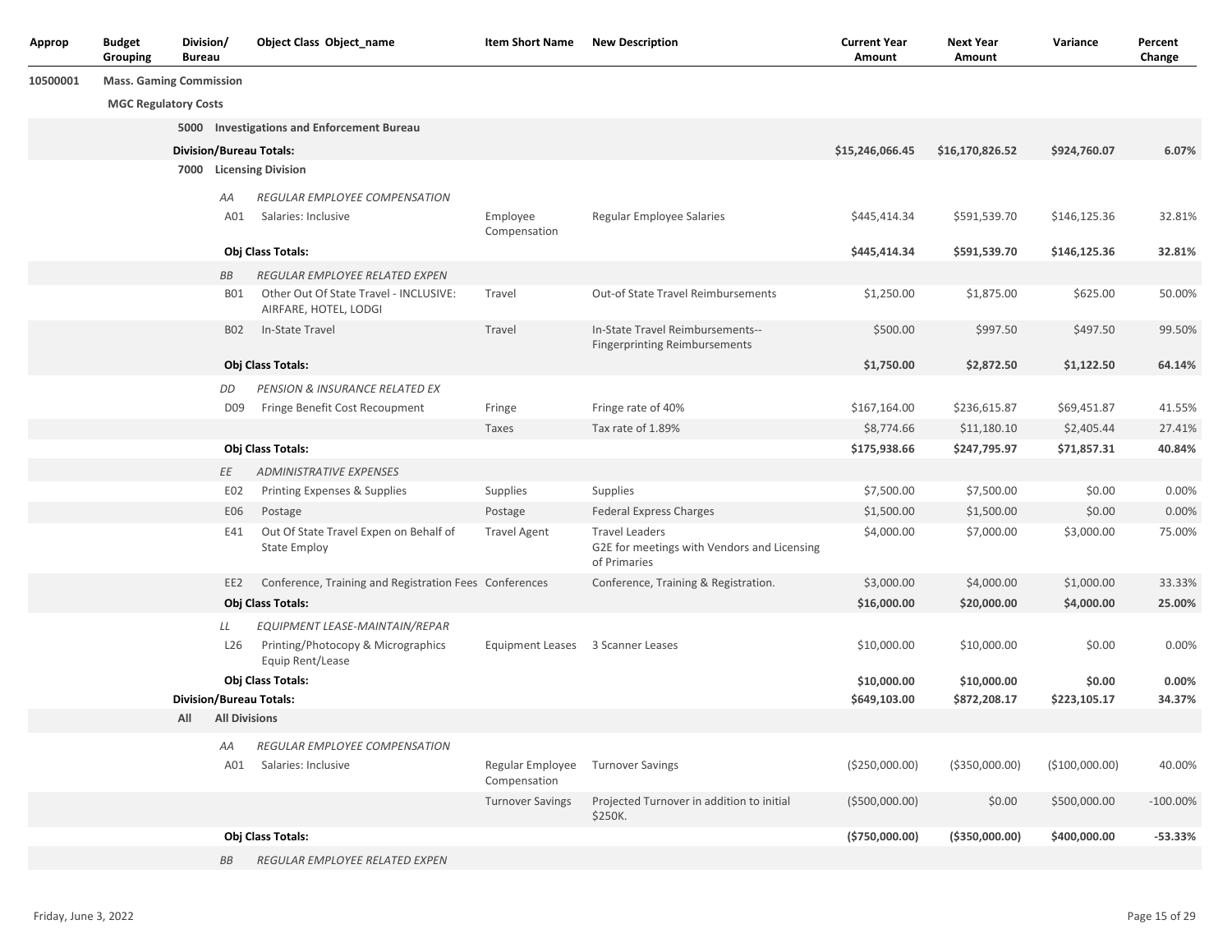| Approp   | <b>Budget</b><br>Grouping      | Division/<br>Bureau                                                                                  |                      | Object Class Object name                                        | <b>Item Short Name</b>                                      | <b>New Description</b>                       | <b>Current Year</b><br>Amount | <b>Next Year</b><br>Amount | Variance       | Percent<br>Change |
|----------|--------------------------------|------------------------------------------------------------------------------------------------------|----------------------|-----------------------------------------------------------------|-------------------------------------------------------------|----------------------------------------------|-------------------------------|----------------------------|----------------|-------------------|
| 10500001 | <b>Mass. Gaming Commission</b> |                                                                                                      |                      |                                                                 |                                                             |                                              |                               |                            |                |                   |
|          | <b>MGC Regulatory Costs</b>    |                                                                                                      |                      |                                                                 |                                                             |                                              |                               |                            |                |                   |
|          |                                | All                                                                                                  | <b>All Divisions</b> |                                                                 |                                                             |                                              |                               |                            |                |                   |
|          |                                |                                                                                                      | <b>B01</b>           | Other Out Of State Travel - INCLUSIVE:<br>AIRFARE, HOTEL, LODGI | Travel                                                      | <b>NA</b>                                    | \$0.00                        | \$0.00                     | \$0.00         | #Num!             |
|          |                                |                                                                                                      |                      | Obj Class Totals:                                               |                                                             |                                              | \$0.00                        | \$0.00                     | \$0.00         | #Num!             |
|          |                                | DD<br><b>PENSION &amp; INSURANCE RELATED EX</b><br>Fringe Benefit Cost Recoupment<br>D <sub>09</sub> |                      | Fringe and Payroll<br>Taxes                                     | Fringe and Payroll Taxes on 2nd quarter<br>turnover savings | ( \$173,800.00)                              | \$0.00                        | \$173,800.00               | $-100.00\%$    |                   |
|          |                                |                                                                                                      |                      |                                                                 | Fringe and Payroll<br>Taxes                                 | Fringe and Payroll Taxes on Turnover Savings | ( \$113,684.68)               | ( \$146, 615.00)           | (532, 930.32)  | 28.97%            |
|          |                                |                                                                                                      |                      | Obj Class Totals:                                               |                                                             |                                              | (5287, 484.68)                | ( \$146, 615.00)           | \$140,869.68   | $-49.00%$         |
|          |                                |                                                                                                      |                      | <b>Division/Bureau Totals:</b>                                  |                                                             |                                              | (51,037,484.68)               | (5496, 615.00)             | \$540,869.68   | $-52.13%$         |
|          | <b>MGC Regulatory Costs</b>    |                                                                                                      |                      | Totals:                                                         |                                                             |                                              | \$27,191,908.23               | \$29,343,551.47            | \$2,151,643.24 | 7.91%             |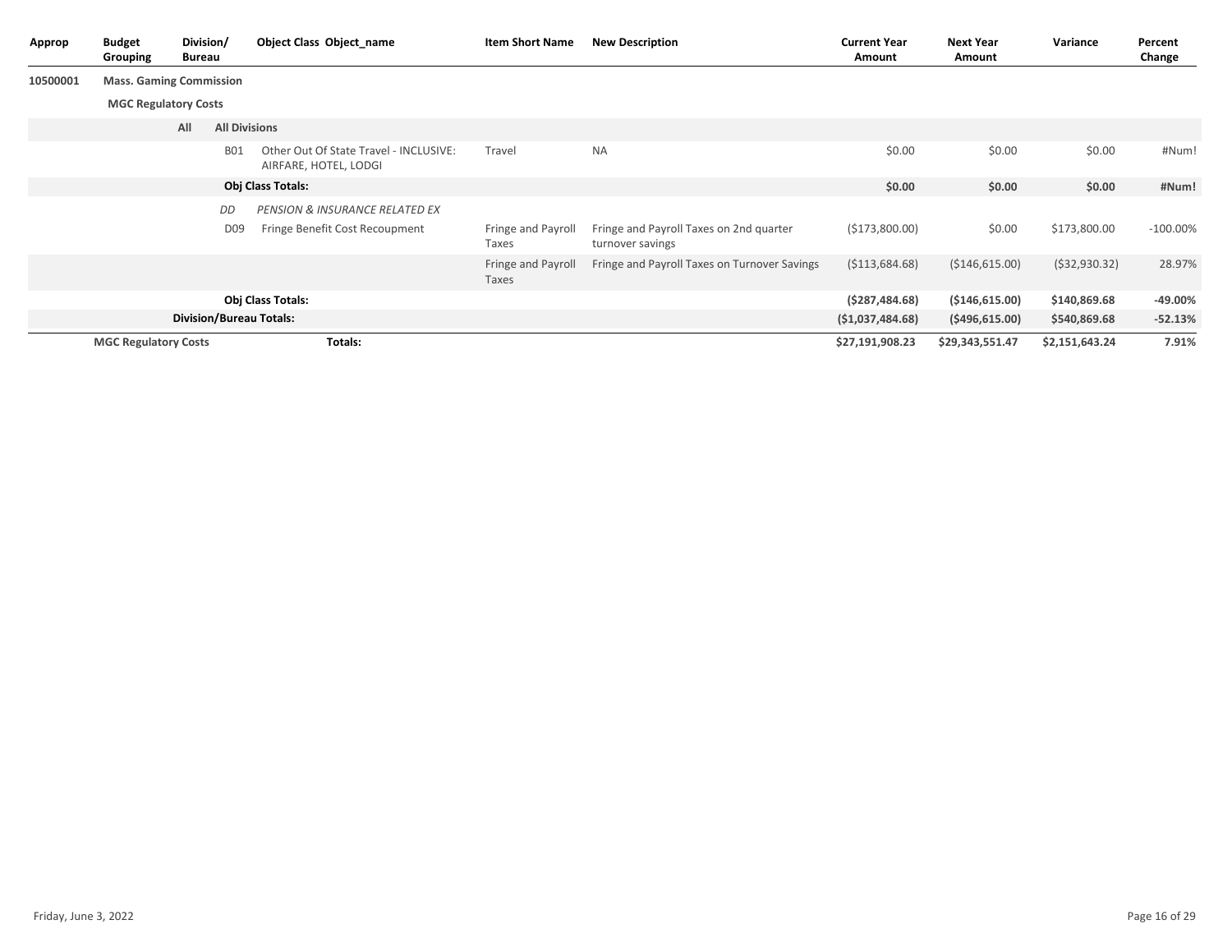| Approp   | <b>Budget</b><br>Grouping | Division/<br>Bureau            | Object Class Object name | <b>Item Short Name</b>         | <b>New Description</b>                                    | <b>Current Year</b><br>Amount | <b>Next Year</b><br>Amount | Variance     | Percent<br>Change |
|----------|---------------------------|--------------------------------|--------------------------|--------------------------------|-----------------------------------------------------------|-------------------------------|----------------------------|--------------|-------------------|
| 10500001 |                           | <b>Mass. Gaming Commission</b> |                          |                                |                                                           |                               |                            |              |                   |
|          | Indirect                  |                                |                          |                                |                                                           |                               |                            |              |                   |
|          |                           | 2000                           | <b>MGC Indirect</b>      |                                |                                                           |                               |                            |              |                   |
|          |                           | ΕE                             | ADMINISTRATIVE EXPENSES  |                                |                                                           |                               |                            |              |                   |
|          |                           | E16                            | Indirect Cost Recoupment | Indirect                       | Indirect adjustments from 2nd quarter<br>revisions        | ( \$15,877.23)                | \$0.00                     | \$15,877.23  | $-100.00\%$       |
|          |                           |                                |                          | Indirect                       | Indirect Expense on Turnover Savings                      | ( \$25,000.00)                | \$0.00                     | \$25,000.00  | $-100.00\%$       |
|          |                           |                                |                          | Indirect                       | <b>NA</b>                                                 | \$0.00                        | \$0.00                     | \$0.00       | #Num!             |
|          |                           |                                |                          | Indirect                       | Prior Year Adjustment                                     | \$0.00                        | \$0.00                     | \$0.00       | #Num!             |
|          |                           |                                |                          | <b>Indirect Agency</b><br>Wide | Indirect at 10% of AA, CC, HH, JJ and UU<br>excluding U07 | \$2,286,055.34                | \$2,419,852.48             | \$133,797.14 | 5.85%             |
|          |                           |                                | Obj Class Totals:        |                                |                                                           | \$2,245,178.11                | \$2,419,852.48             | \$174,674.37 | 7.78%             |
|          |                           | <b>Division/Bureau Totals:</b> |                          |                                |                                                           | \$2,245,178.11                | \$2,419,852.48             | \$174,674.37 | 7.78%             |
|          | Indirect                  |                                | Totals:                  |                                |                                                           | \$2,245,178.11                | \$2,419,852.48             | \$174,674.37 | 7.78%             |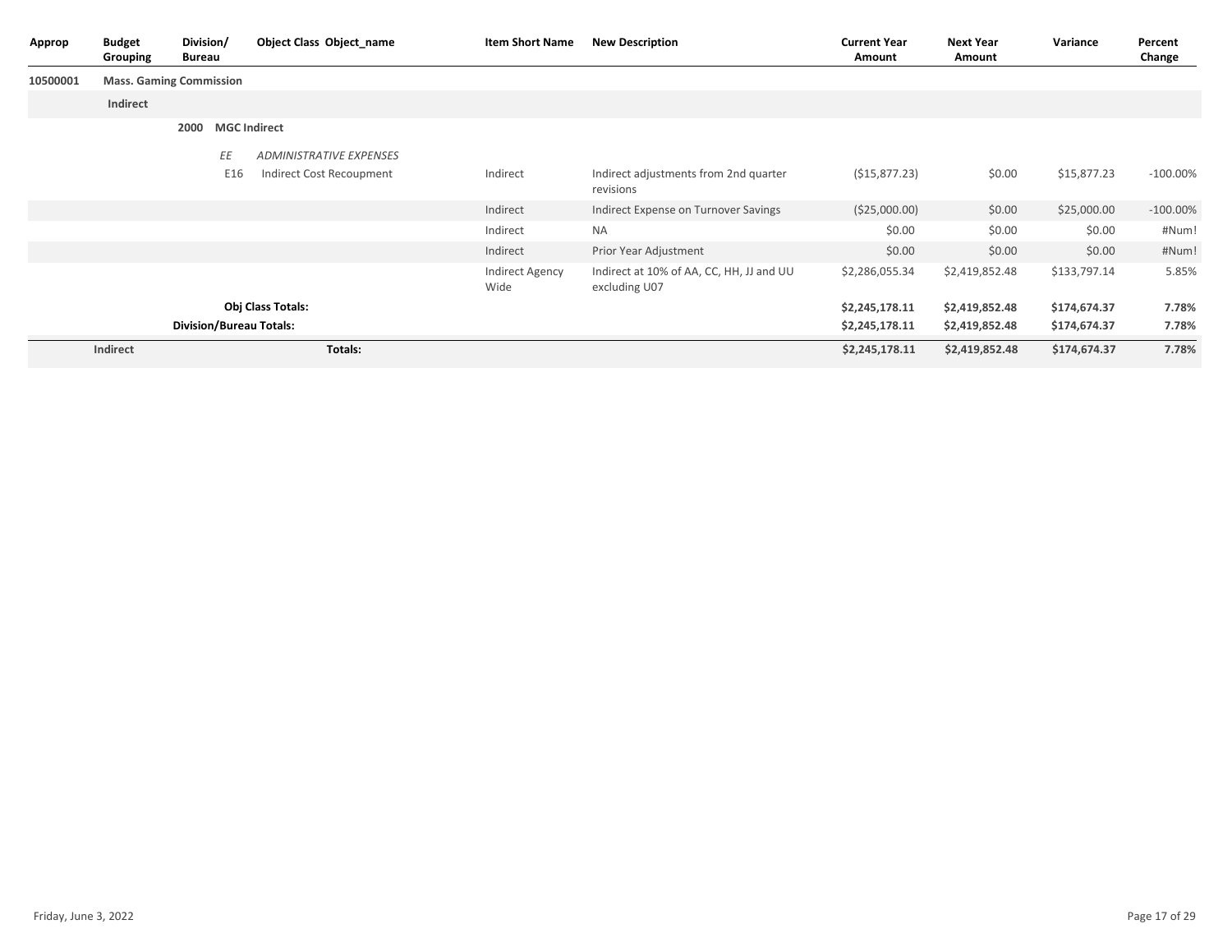| Approp   | <b>Budget</b><br>Grouping              | Division/<br><b>Bureau</b> |     | Object Class Object name               | <b>Item Short Name</b>                                                                                                                                                  | <b>New Description</b>                                            | <b>Current Year</b><br>Amount | <b>Next Year</b><br>Amount | Variance     | Percent<br>Change |
|----------|----------------------------------------|----------------------------|-----|----------------------------------------|-------------------------------------------------------------------------------------------------------------------------------------------------------------------------|-------------------------------------------------------------------|-------------------------------|----------------------------|--------------|-------------------|
| 10500001 | <b>Mass. Gaming Commission</b>         |                            |     |                                        |                                                                                                                                                                         |                                                                   |                               |                            |              |                   |
|          |                                        |                            |     | Office of Attorney General and AGO MSP |                                                                                                                                                                         |                                                                   |                               |                            |              |                   |
|          |                                        | 9000                       |     | <b>Office of the Attorney General</b>  |                                                                                                                                                                         |                                                                   |                               |                            |              |                   |
|          |                                        |                            | JJ  | <b>OPERATIONAL SERVICES</b>            |                                                                                                                                                                         |                                                                   |                               |                            |              |                   |
|          |                                        |                            | J25 | Laboratory & Pharmaceutical Services   | <b>State Police</b>                                                                                                                                                     | <b>MSPAGO State Police OT</b>                                     | \$350,000.00                  | \$360,500.00               | \$10,500.00  | 3.00%             |
|          |                                        |                            |     |                                        | <b>State Police</b>                                                                                                                                                     | MSPAGO Straight Time Troopers and Payroll<br>Taxes 3FTEs for FY23 | \$587,971.46                  | \$578,613.12               | (59,358.34)  | $-1.59%$          |
|          |                                        |                            |     | Obj Class Totals:                      |                                                                                                                                                                         |                                                                   | \$937,971.46                  | \$939,113.12               | \$1,141.66   | 0.12%             |
|          |                                        |                            | 00  |                                        |                                                                                                                                                                         |                                                                   |                               |                            |              |                   |
|          | O99                                    |                            |     | <b>Attorney General</b>                | Funds FTEs assigned to the unit, various<br>percentages of FTEs of support, and<br>management positions, office space, travel,<br>conferences, and investigative costs. | \$2,630,034.15                                                    | \$2,927,384.00                | \$297,349.85               | 11.31%       |                   |
|          |                                        |                            |     |                                        | Indirect                                                                                                                                                                | Prior Year Adjustment                                             | \$0.00                        | \$0.00                     | \$0.00       | #Num!             |
|          |                                        |                            |     | <b>Obj Class Totals:</b>               |                                                                                                                                                                         |                                                                   | \$2,630,034.15                | \$2,927,384.00             | \$297,349.85 | 11.31%            |
|          |                                        |                            |     | <b>Division/Bureau Totals:</b>         |                                                                                                                                                                         |                                                                   | \$3,568,005.61                | \$3,866,497.12             | \$298,491.51 | 8.37%             |
|          | Office of Attorney General and AGO MSP |                            |     | Totals:                                |                                                                                                                                                                         |                                                                   | \$3,568,005.61                | \$3,866,497.12             | \$298,491.51 | 8.37%             |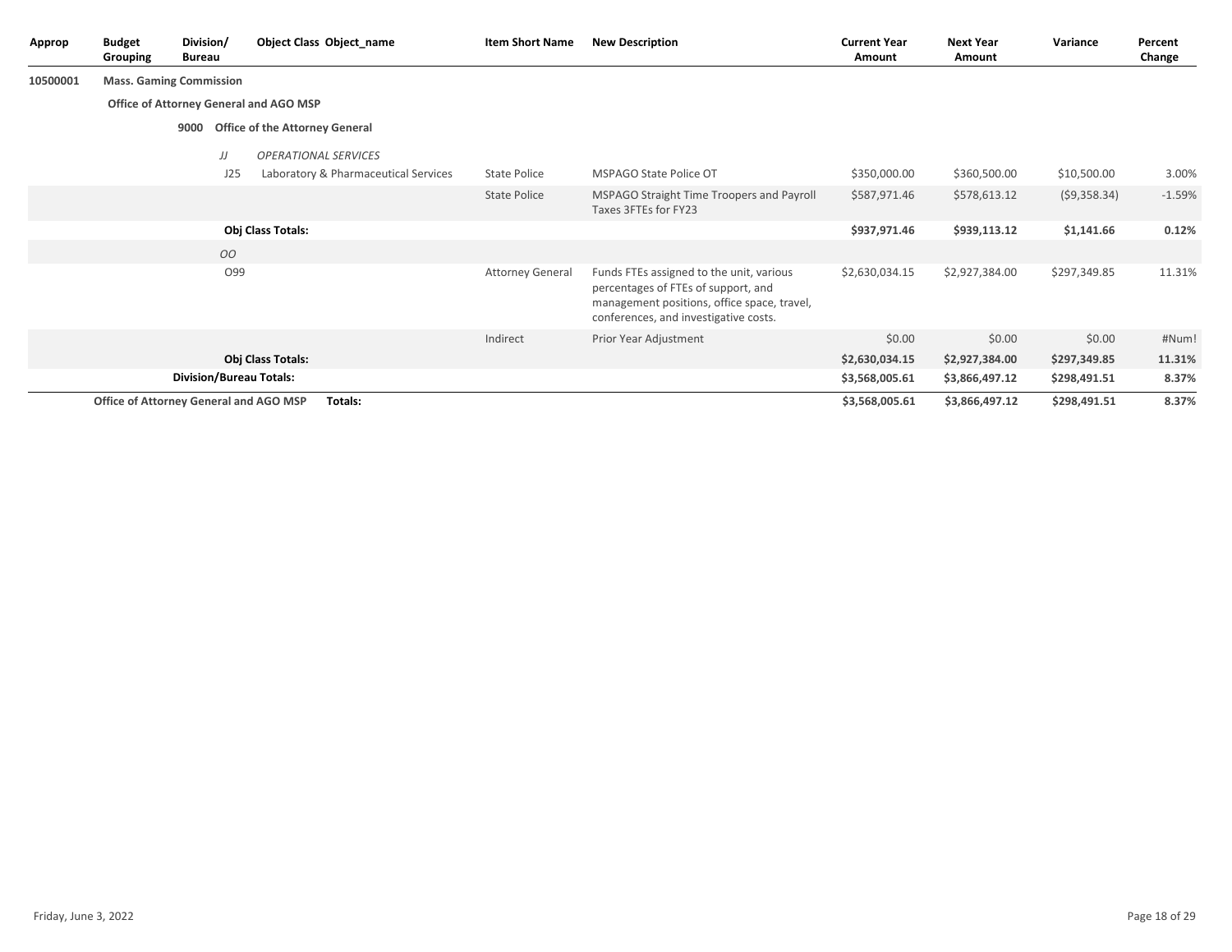| Approp   | <b>Budget</b><br>Grouping | Division/<br>Bureau            | Object Class Object name                        | <b>Item Short Name</b> | <b>New Description</b> | <b>Current Year</b><br>Amount | <b>Next Year</b><br>Amount | Variance | Percent<br>Change |
|----------|---------------------------|--------------------------------|-------------------------------------------------|------------------------|------------------------|-------------------------------|----------------------------|----------|-------------------|
| 10500001 |                           | <b>Mass. Gaming Commission</b> |                                                 |                        |                        |                               |                            |          |                   |
|          |                           |                                | <b>Alcohol and Beverage Control Commission</b>  |                        |                        |                               |                            |          |                   |
|          |                           | 9001                           |                                                 |                        |                        |                               |                            |          |                   |
|          |                           | 00                             |                                                 |                        |                        |                               |                            |          |                   |
|          |                           | O01                            |                                                 | <b>ISA with ABCC</b>   | ABCC                   | \$75,000.00                   | \$75,000.00                | \$0.00   | $0.00\%$          |
|          |                           |                                | <b>Obj Class Totals:</b>                        |                        |                        | \$75,000.00                   | \$75,000.00                | \$0.00   | $0.00\%$          |
|          |                           | <b>Division/Bureau Totals:</b> |                                                 |                        |                        | \$75,000.00                   | \$75,000.00                | \$0.00   | $0.00\%$          |
|          |                           |                                | Alcohol and Beverage Control Commission Totals: |                        |                        | \$75,000.00                   | \$75,000.00                | \$0.00   | 0.00%             |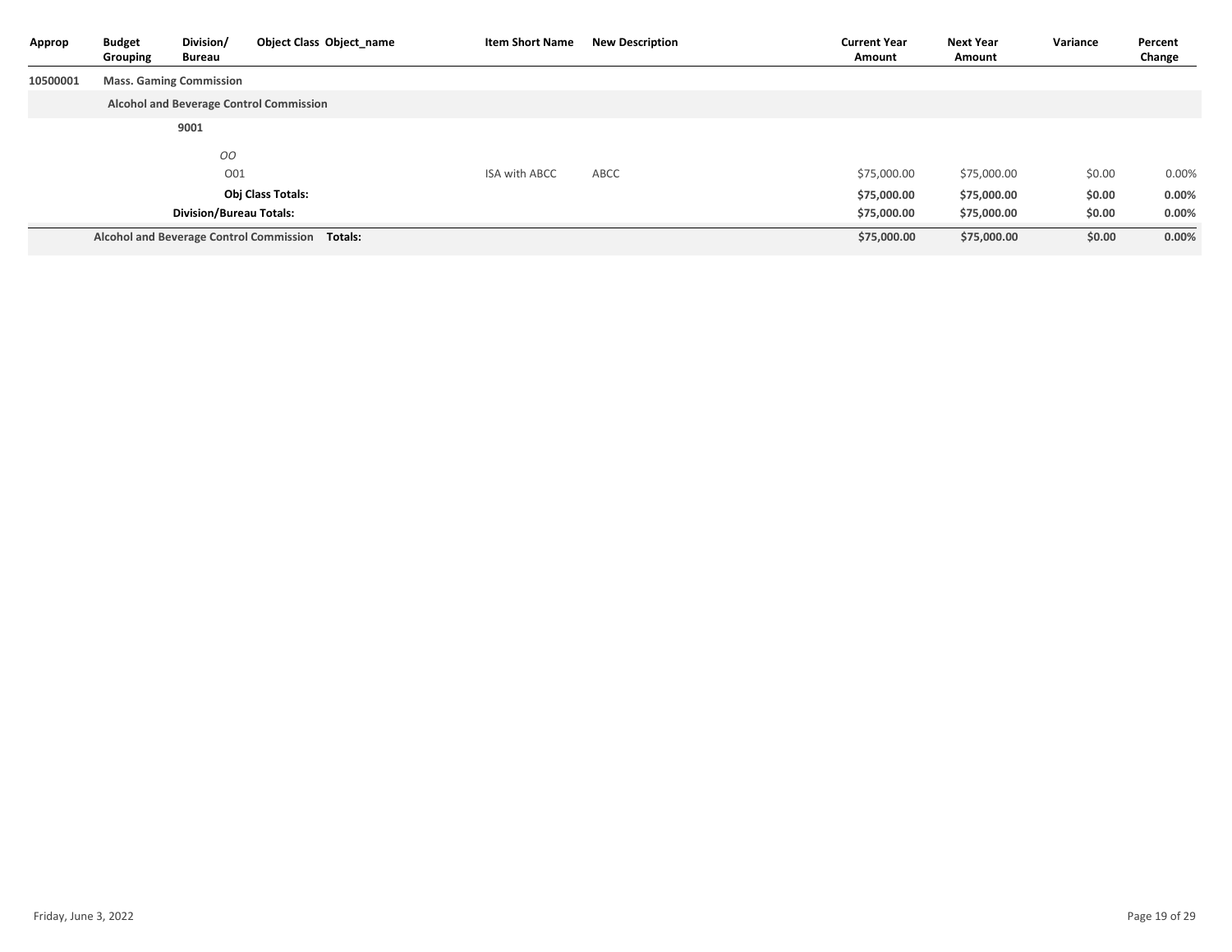| Approp                      | <b>Budget</b><br>Grouping   | Division/<br><b>Bureau</b>     |                                                             | <b>Object Class Object_name</b>                 | <b>Item Short Name</b>   | <b>New Description</b>        | <b>Current Year</b><br>Amount | <b>Next Year</b><br>Amount | Variance        | Percent<br>Change |
|-----------------------------|-----------------------------|--------------------------------|-------------------------------------------------------------|-------------------------------------------------|--------------------------|-------------------------------|-------------------------------|----------------------------|-----------------|-------------------|
| 10500001                    |                             | <b>Mass. Gaming Commission</b> |                                                             |                                                 |                          |                               |                               |                            |                 |                   |
| <b>Appropriation Totals</b> |                             |                                |                                                             |                                                 |                          |                               | \$33,080,091.95               | \$35,704,901.07            | \$2,624,809.12  | 7.93%             |
| 10500003                    |                             |                                |                                                             | <b>MGC Mass Racing Development and Oversigh</b> |                          |                               |                               |                            |                 |                   |
|                             | <b>MGC Regulatory Costs</b> |                                |                                                             |                                                 |                          |                               |                               |                            |                 |                   |
|                             |                             | 1000                           |                                                             | <b>Finance and Administration</b>               |                          |                               |                               |                            |                 |                   |
|                             |                             |                                |                                                             |                                                 |                          |                               |                               |                            |                 |                   |
|                             |                             |                                | АA                                                          | REGULAR EMPLOYEE COMPENSATION                   |                          |                               |                               |                            |                 |                   |
|                             |                             |                                | A01                                                         | Salaries: Inclusive                             | Employee<br>Compensation | Admin Employees Salaries      | \$223,849.78                  | \$209,120.02               | ( \$14, 729.76) | $-6.58%$          |
|                             |                             |                                |                                                             | Obj Class Totals:                               |                          |                               | \$223,849.78                  | \$209,120.02               | (\$14,729.76)   | $-6.58%$          |
|                             |                             |                                | DD                                                          | PENSION & INSURANCE RELATED EX                  |                          |                               |                               |                            |                 |                   |
|                             |                             |                                | D <sub>09</sub>                                             | Fringe Benefit Cost Recoupment                  | Fringe                   | Fringe rate of 40%            | \$84,010.82                   | \$83,648.25                | ( \$362.57)     | $-0.43%$          |
|                             |                             |                                |                                                             |                                                 | Taxes                    | Tax rate of 1.89%             | \$4,409.84                    | \$4,027.90                 | ( \$381.94)     | $-8.66%$          |
|                             |                             |                                |                                                             | Obj Class Totals:                               |                          |                               | \$88,420.66                   | \$87,676.15                | (5744.51)       | $-0.84%$          |
|                             |                             |                                |                                                             | <b>Division/Bureau Totals:</b>                  |                          |                               | \$312,270.44                  | \$296,796.17               | (\$15,474.27)   | $-4.96%$          |
|                             |                             |                                | 1100 Human Resources<br>REGULAR EMPLOYEE COMPENSATION<br>АA |                                                 |                          |                               |                               |                            |                 |                   |
|                             |                             |                                |                                                             |                                                 |                          |                               |                               |                            |                 |                   |
|                             |                             |                                | A01                                                         | Salaries: Inclusive                             | Employee                 | <b>HR Employees Salaries</b>  | \$50,424.53                   | \$105,766.53               | \$55,342.00     | 109.75%           |
|                             |                             |                                |                                                             |                                                 | Compensatio              |                               |                               |                            |                 |                   |
|                             |                             |                                |                                                             | Obj Class Totals:                               |                          |                               | \$50,424.53                   | \$105,766.53               | \$55,342.00     | 109.75%           |
|                             |                             |                                | DD                                                          | PENSION & INSURANCE RELATED EX                  |                          |                               |                               |                            |                 |                   |
|                             |                             |                                | D <sub>09</sub>                                             | Fringe Benefit Cost Recoupment                  | Fringe                   | Fringe rate of 40%            | \$18,924.33                   | \$42,306.61                | \$23,382.28     | 123.56%           |
|                             |                             |                                |                                                             |                                                 | Taxes                    | Tax rate of 1.89%             | \$993.36                      | \$1,998.99                 | \$1,005.63      | 101.24%           |
|                             |                             |                                |                                                             | Obj Class Totals:                               |                          |                               | \$19,917.69                   | \$44,305.60                | \$24,387.91     | 122.44%           |
|                             |                             |                                |                                                             | <b>Division/Bureau Totals:</b>                  |                          |                               | \$70,342.22                   | \$150,072.13               | \$79,729.91     | 113.35%           |
|                             |                             | 1200 Legal                     |                                                             |                                                 |                          |                               |                               |                            |                 |                   |
|                             |                             |                                | АA                                                          | REGULAR EMPLOYEE COMPENSATION                   |                          |                               |                               |                            |                 |                   |
|                             |                             |                                | A01                                                         | Salaries: Inclusive                             | Employee<br>Compensation | Legal Employees Salaries      | \$20,975.51                   | \$35,661.64                | \$14,686.13     | 70.02%            |
|                             |                             |                                |                                                             | Obj Class Totals:                               |                          |                               | \$20,975.51                   | \$35,661.64                | \$14,686.13     | 70.02%            |
|                             |                             |                                | DD                                                          | PENSION & INSURANCE RELATED EX                  |                          |                               |                               |                            |                 |                   |
|                             |                             |                                | D <sub>09</sub>                                             | Fringe Benefit Cost Recoupment                  | Fringe                   | Fringe rate of 40%            | \$7,872.11                    | \$14,264.66                | \$6,392.55      | 81.21%            |
|                             |                             |                                |                                                             |                                                 | Taxes                    | Tax rate of 1.89%             | \$413.22                      | \$674.00                   | \$260.78        | 63.11%            |
|                             |                             |                                |                                                             | Obj Class Totals:                               |                          |                               | \$8,285.33                    | \$14,938.66                | \$6,653.33      | 80.30%            |
|                             |                             |                                |                                                             | <b>Division/Bureau Totals:</b>                  |                          |                               | \$29,260.84                   | \$50,600.30                | \$21,339.46     | 72.93%            |
|                             |                             |                                |                                                             | 1300 Executive Director                         |                          |                               |                               |                            |                 |                   |
|                             |                             |                                | AA                                                          | REGULAR EMPLOYEE COMPENSATION                   |                          |                               |                               |                            |                 |                   |
|                             |                             |                                | A01                                                         | Salaries: Inclusive                             | Employee                 | Exec. Dir. Employees Salaries | \$6,820.87                    | \$28,169.45                | \$21,348.58     | 312.99%           |
|                             |                             |                                |                                                             |                                                 | Compensation             |                               |                               |                            |                 |                   |
|                             |                             |                                |                                                             | Obj Class Totals:                               |                          |                               | \$6,820.87                    | \$28,169.45                | \$21,348.58     | 312.99%           |
|                             |                             |                                | DD                                                          | PENSION & INSURANCE RELATED EX                  |                          |                               |                               |                            |                 |                   |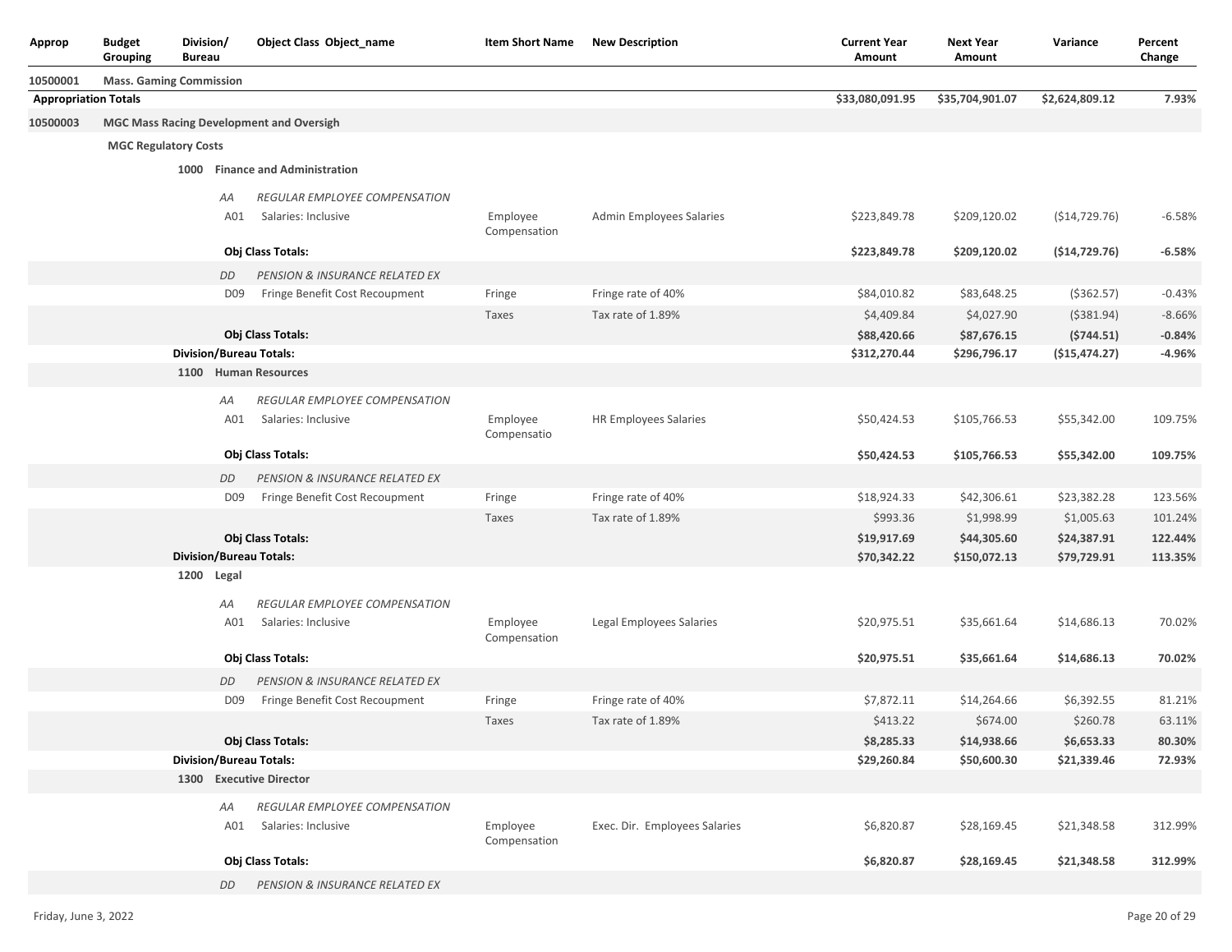| Approp   | <b>Budget</b><br>Grouping | Division/<br><b>Bureau</b>                                                     |                 | <b>Object Class Object_name</b>      | <b>Item Short Name</b>   | <b>New Description</b>                   | <b>Current Year</b><br>Amount | <b>Next Year</b><br>Amount | Variance    | Percent<br>Change |
|----------|---------------------------|--------------------------------------------------------------------------------|-----------------|--------------------------------------|--------------------------|------------------------------------------|-------------------------------|----------------------------|-------------|-------------------|
| 10500003 |                           | <b>MGC Mass Racing Development and Oversigh</b><br><b>MGC Regulatory Costs</b> |                 |                                      |                          |                                          |                               |                            |             |                   |
|          |                           |                                                                                |                 |                                      |                          |                                          |                               |                            |             |                   |
|          |                           |                                                                                |                 | 1300 Executive Director              |                          |                                          |                               |                            |             |                   |
|          |                           |                                                                                | D <sub>09</sub> | Fringe Benefit Cost Recoupment       | Fringe                   | Fringe rate of 40%                       | \$2,559.87                    | \$11,267.78                | \$8,707.91  | 340.17%           |
|          |                           |                                                                                |                 |                                      | Taxes                    | Tax rate of 1.89%                        | \$134.37                      | \$532.40                   | \$398.03    | 296.22%           |
|          |                           |                                                                                |                 | Obj Class Totals:                    |                          |                                          | \$2,694.24                    | \$11,800.18                | \$9,105.94  | 337.98%           |
|          |                           |                                                                                |                 | <b>Division/Bureau Totals:</b>       |                          |                                          | \$9,515.11                    | \$39,969.63                | \$30,454.52 | 320.06%           |
|          |                           |                                                                                |                 | 1400 Information Technology          |                          |                                          |                               |                            |             |                   |
|          |                           |                                                                                | АA              | <b>REGULAR EMPLOYEE COMPENSATION</b> |                          |                                          |                               |                            |             |                   |
|          |                           |                                                                                | A01             | Salaries: Inclusive                  | Employee<br>Compensation | IT Employees Salaries                    | \$145,986.07                  | \$197,045.62               | \$51,059.55 | 34.98%            |
|          |                           |                                                                                |                 | Obj Class Totals:                    |                          |                                          | \$145,986.07                  | \$197,045.62               | \$51,059.55 | 34.98%            |
|          |                           | PENSION & INSURANCE RELATED EX<br>DD                                           |                 |                                      |                          |                                          |                               |                            |             |                   |
|          |                           |                                                                                | D09             | Fringe Benefit Cost Recoupment       | Fringe                   | Fringe rate of 40%                       | \$54,788.57                   | \$78,818.25                | \$24,029.68 | 43.86%            |
|          |                           |                                                                                |                 |                                      | Taxes                    | Tax rate of 1.89%                        | \$2,875.93                    | \$3,724.16                 | \$848.23    | 29.49%            |
|          |                           |                                                                                |                 | Obj Class Totals:                    |                          |                                          | \$57,664.50                   | \$82,542.41                | \$24,877.91 | 43.14%            |
|          |                           | <b>Division/Bureau Totals:</b><br>1500 Commissioners                           |                 |                                      |                          | \$203,650.57                             | \$279,588.03                  | \$75,937.46                | 37.29%      |                   |
|          |                           |                                                                                |                 |                                      |                          |                                          |                               |                            |             |                   |
|          |                           |                                                                                | AA              | REGULAR EMPLOYEE COMPENSATION        |                          |                                          |                               |                            |             |                   |
|          |                           |                                                                                | A01             | Salaries: Inclusive                  | Employee<br>Compensation | Commissioners Employees Salaries         | \$61,960.50                   | \$64,831.02                | \$2,870.52  | 4.63%             |
|          |                           |                                                                                |                 | Obj Class Totals:                    |                          |                                          | \$61,960.50                   | \$64,831.02                | \$2,870.52  | 4.63%             |
|          |                           |                                                                                | DD              | PENSION & INSURANCE RELATED EX       |                          |                                          |                               |                            |             |                   |
|          |                           |                                                                                | D <sub>09</sub> | Fringe Benefit Cost Recoupment       | Fringe                   | Fringe rate of 40%                       | \$23,253.78                   | \$25,932.41                | \$2,678.63  | 11.52%            |
|          |                           |                                                                                |                 |                                      | Taxes                    | Tax rate of 1.89%                        | \$1,220.62                    | \$1,225.31                 | \$4.69      | 0.38%             |
|          |                           |                                                                                |                 | Obj Class Totals:                    |                          |                                          | \$24,474.40                   | \$27,157.72                | \$2,683.32  | 10.96%            |
|          |                           |                                                                                |                 | <b>Division/Bureau Totals:</b>       |                          |                                          | \$86,434.90                   | \$91,988.74                | \$5,553.84  | 6.43%             |
|          |                           | 1800                                                                           |                 | <b>Communications</b>                |                          |                                          |                               |                            |             |                   |
|          |                           |                                                                                | АA              | REGULAR EMPLOYEE COMPENSATION        |                          |                                          |                               |                            |             |                   |
|          |                           |                                                                                | A01             | Salaries: Inclusive                  | Employee<br>Compensation | <b>Communications Employees Salaries</b> | \$11,654.92                   | \$17,838.02                | \$6,183.10  | 53.05%            |
|          |                           |                                                                                |                 | Obj Class Totals:                    |                          |                                          | \$11,654.92                   | \$17,838.02                | \$6,183.10  | 53.05%            |
|          |                           |                                                                                | DD              | PENSION & INSURANCE RELATED EX       |                          |                                          |                               |                            |             |                   |
|          |                           |                                                                                | D09             | Fringe Benefit Cost Recoupment       | Fringe                   | Fringe rate of 40%                       | \$4,374.09                    | \$7,135.21                 | \$2,761.12  | 63.12%            |
|          |                           |                                                                                |                 |                                      | Taxes                    | Tax rate of 1.89%                        | \$229.60                      | \$337.14                   | \$107.54    | 46.84%            |
|          |                           |                                                                                |                 | Obj Class Totals:                    |                          |                                          | \$4,603.69                    | \$7,472.35                 | \$2,868.66  | 62.31%            |
|          |                           |                                                                                |                 | <b>Division/Bureau Totals:</b>       |                          |                                          | \$16,258.61                   | \$25,310.37                | \$9,051.76  | 55.67%            |
|          |                           |                                                                                |                 | 3000 Racing Division                 |                          |                                          |                               |                            |             |                   |
|          |                           |                                                                                |                 |                                      |                          |                                          |                               |                            |             |                   |

*AA REGULAR EMPLOYEE COMPENSATION*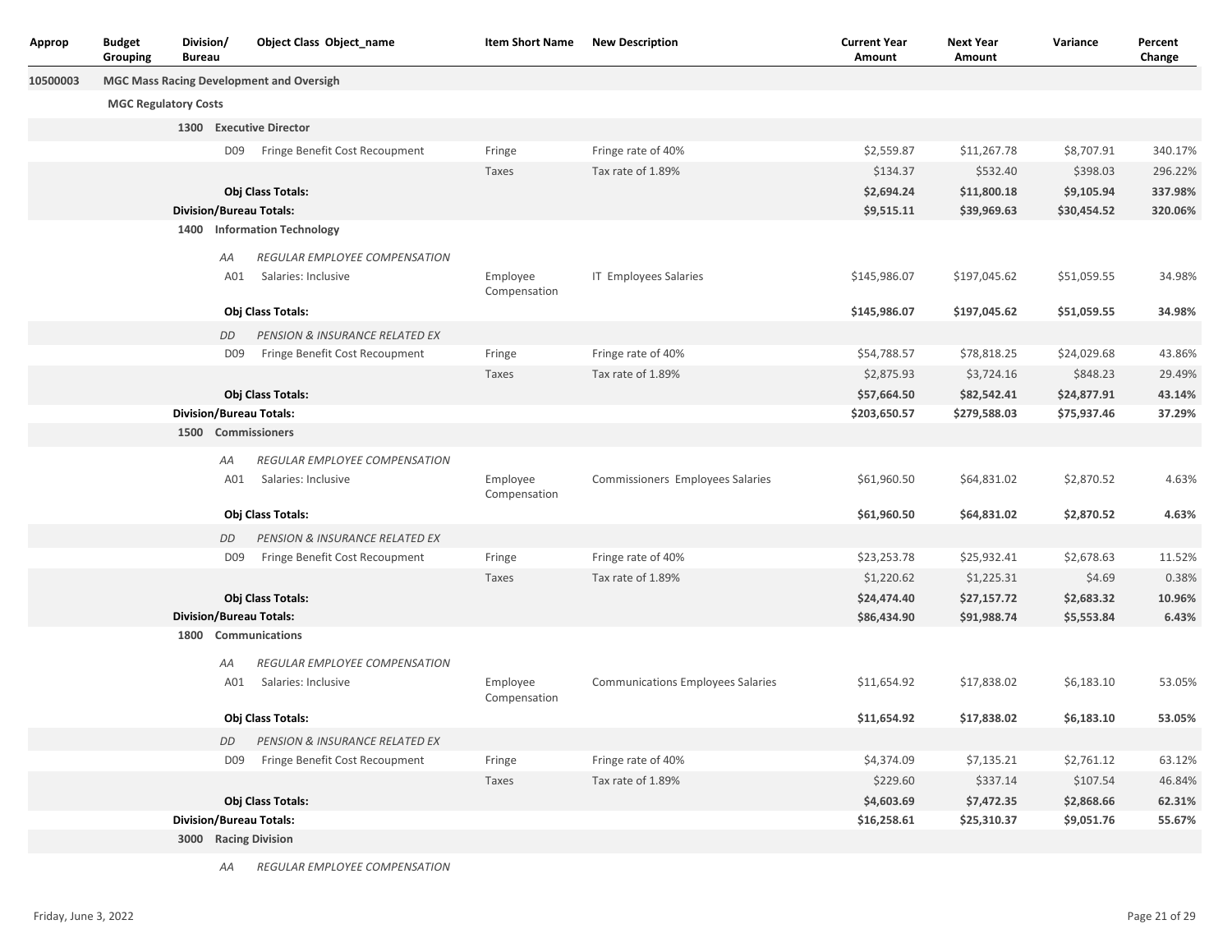| Approp   | <b>Budget</b><br>Grouping   | Division/<br><b>Bureau</b> |                 | Object Class Object name                                        | <b>Item Short Name</b>           | <b>New Description</b>                                          | <b>Current Year</b><br>Amount | <b>Next Year</b><br>Amount | Variance    | Percent<br>Change |
|----------|-----------------------------|----------------------------|-----------------|-----------------------------------------------------------------|----------------------------------|-----------------------------------------------------------------|-------------------------------|----------------------------|-------------|-------------------|
| 10500003 |                             |                            |                 | <b>MGC Mass Racing Development and Oversigh</b>                 |                                  |                                                                 |                               |                            |             |                   |
|          | <b>MGC Regulatory Costs</b> |                            |                 |                                                                 |                                  |                                                                 |                               |                            |             |                   |
|          |                             |                            |                 | 3000 Racing Division                                            |                                  |                                                                 |                               |                            |             |                   |
|          |                             |                            | A01             | Salaries: Inclusive                                             | Employee<br>Compensation         | Regular Employee Salaries                                       | \$282,033.17                  | \$293,314.51               | \$11,281.34 | 4.00%             |
|          |                             |                            |                 | Obj Class Totals:                                               |                                  |                                                                 | \$282,033.17                  | \$293,314.51               | \$11,281.34 | 4.00%             |
|          |                             |                            | BB              | REGULAR EMPLOYEE RELATED EXPEN                                  |                                  |                                                                 |                               |                            |             |                   |
|          |                             |                            | <b>B01</b>      | Other Out Of State Travel - INCLUSIVE:<br>AIRFARE, HOTEL, LODGI | Travel                           | Out of State Travel Reimbursement                               | \$1,250.00                    | \$10,000.00                | \$8,750.00  | 700.00%           |
|          |                             |                            | <b>B02</b>      | In-State Travel                                                 | Travel                           | In State Travel Reimbursement                                   | \$500.00                      | \$3,000.00                 | \$2,500.00  | 500.00%           |
|          |                             |                            |                 | Obj Class Totals:                                               |                                  |                                                                 | \$1,750.00                    | \$13,000.00                | \$11,250.00 | 642.86%           |
|          |                             |                            | СC              | SPECIAL EMPLOYEES                                               |                                  |                                                                 |                               |                            |             |                   |
|          |                             |                            | CO <sub>4</sub> | <b>Contracted Seasonal Employees</b>                            | Seasonals                        | 4% Increase Seasonal salaries for Plainridge<br>at 35 weeks     | \$450,000.00                  | \$468,000.00               | \$18,000.00 | 4.00%             |
|          |                             |                            |                 | Obj Class Totals:                                               |                                  |                                                                 | \$450,000.00                  | \$468,000.00               | \$18,000.00 | 4.00%             |
|          |                             |                            | DD              | PENSION & INSURANCE RELATED EX                                  |                                  |                                                                 |                               |                            |             |                   |
|          |                             |                            | D <sub>09</sub> | Fringe Benefit Cost Recoupment                                  | Fringe                           | Fringe rate of 40%                                              | \$105,847.05                  | \$117,325.80               | \$11,478.75 | 10.84%            |
|          |                             |                            |                 |                                                                 | Taxes                            | Tax rate of 1.89%                                               | \$0.00                        | \$8,845.20                 | \$8,845.20  | #Div/0!           |
|          |                             |                            |                 |                                                                 | Taxes                            | Tax rate of 1.89%                                               | \$5,556.05                    | \$5,543.64                 | (512.41)    | $-0.22%$          |
|          |                             |                            |                 | Obj Class Totals:                                               |                                  |                                                                 | \$111,403.10                  | \$131,714.64               | \$20,311.54 | 18.23%            |
|          |                             |                            | ΕE              | <b>ADMINISTRATIVE EXPENSES</b>                                  |                                  |                                                                 |                               |                            |             |                   |
|          |                             |                            | EO1             | Office & Administrative Supplies                                | Supplies                         | W.B. Mason                                                      | \$7,500.00                    | \$7,500.00                 | \$0.00      | 0.00%             |
|          |                             |                            | E02             | Printing Expenses & Supplies                                    | Printing                         | <b>Millineum Printing</b>                                       | \$500.00                      | \$500.00                   | \$0.00      | 0.00%             |
|          |                             |                            | E12             | Subscriptions, Memberships & Licensing<br>Fees                  | Memberships                      | AA Dority/Organization of Racing<br>Investigators               | \$5,625.00                    | \$5,625.00                 | \$0.00      | 0.00%             |
|          |                             |                            |                 |                                                                 | Memberships                      | Assoc. of Racing Regulators                                     | \$18,700.00                   | \$18,700.00                | \$0.00      | 0.00%             |
|          |                             |                            | E13             | <b>Advertising Expenses</b>                                     | <b>Public Hearing</b><br>Notices | <b>Boston Globe</b>                                             | \$1,000.00                    | \$1,000.00                 | \$0.00      | 0.00%             |
|          |                             |                            |                 |                                                                 | <b>Public Hearing</b><br>Notices | <b>Boston Herald</b>                                            | \$700.00                      | \$700.00                   | \$0.00      | 0.00%             |
|          |                             |                            | E15             | <b>Bottled Water</b>                                            | Water                            | Belmont Springs/DS Waters of America                            | \$360.00                      | \$360.00                   | \$0.00      | 0.00%             |
|          |                             |                            | E41             | Out Of State Travel Expen on Behalf of<br><b>State Employ</b>   | <b>Travel Agent</b>              | Travel                                                          | \$5,000.00                    | \$5,000.00                 | \$0.00      | 0.00%             |
|          |                             |                            | EE2             | Conference, Training and Registration Fees Conferences          |                                  | Assoc. of Racing Comm./Louisianna<br>Racing/Thoroughbred Racing | \$3,000.00                    | \$3,000.00                 | \$0.00      | 0.00%             |
|          |                             |                            |                 | Obj Class Totals:                                               |                                  |                                                                 | \$42,385.00                   | \$42,385.00                | \$0.00      | 0.00%             |
|          |                             |                            | FF              | FACILITY OPERATIONAL EXPENSES                                   |                                  |                                                                 |                               |                            |             |                   |
|          |                             |                            | F <sub>05</sub> | Laboratory Supplies                                             | Vet Supplies                     | Gloves, scrubs etc.                                             | \$2,000.00                    | \$2,000.00                 | \$0.00      | 0.00%             |
|          |                             |                            | F09             | Clothing & Footwear                                             | Equipment                        | Misc Facility Equjpment                                         | \$25,000.00                   | \$25,000.00                | \$0.00      | 0.00%             |
|          |                             |                            |                 |                                                                 | Uniforms                         | Racing Uniforms for Seasonal Employees                          | \$15,000.00                   | \$15,000.00                | \$0.00      | 0.00%             |
|          |                             |                            |                 | Obj Class Totals:                                               |                                  |                                                                 | \$42,000.00                   | \$42,000.00                | \$0.00      | 0.00%             |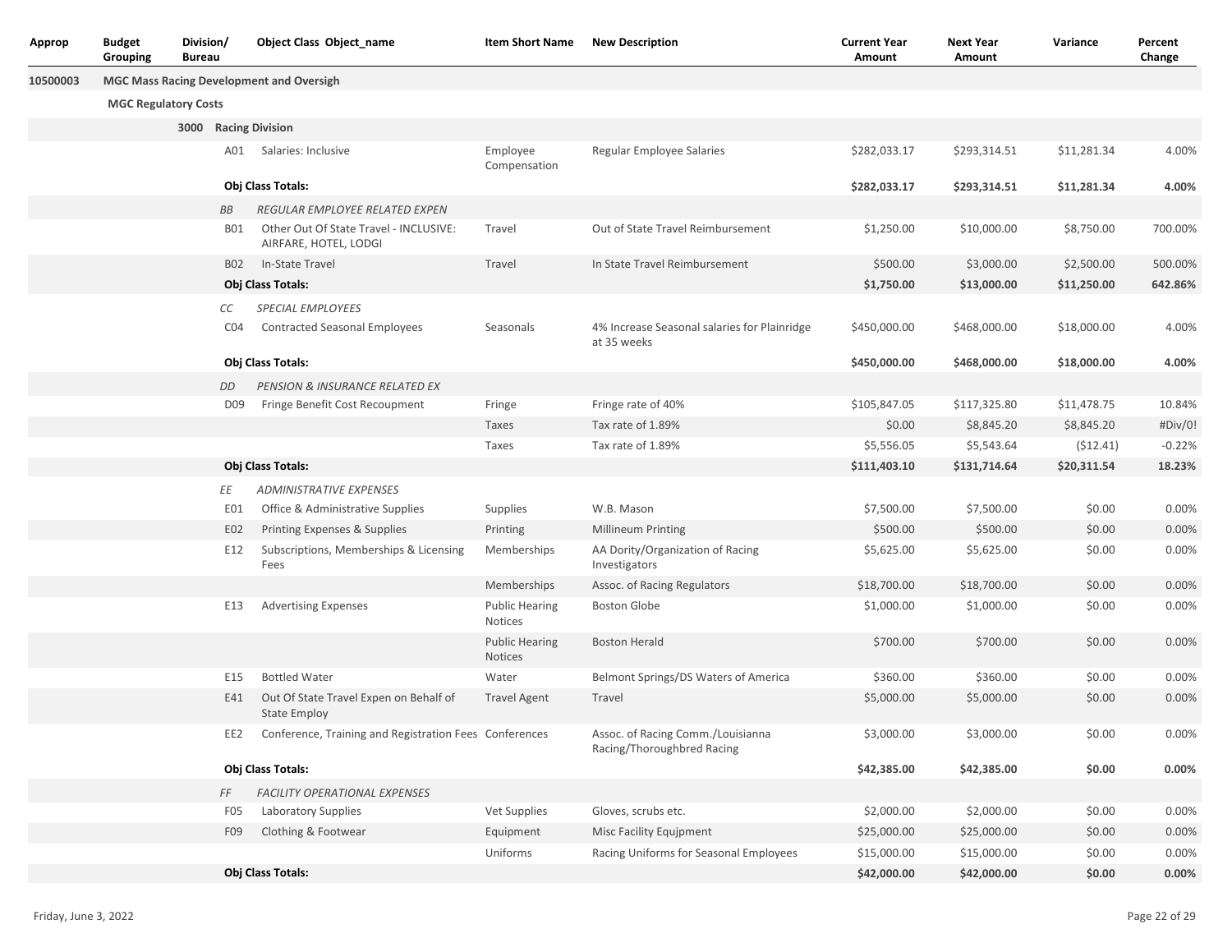| Approp   | <b>Budget</b><br>Grouping   | Division/<br><b>Bureau</b> |                       | Object Class Object name                                            | <b>Item Short Name</b>              | <b>New Description</b>                                                | <b>Current Year</b><br>Amount | <b>Next Year</b><br>Amount | Variance        | Percent<br>Change |
|----------|-----------------------------|----------------------------|-----------------------|---------------------------------------------------------------------|-------------------------------------|-----------------------------------------------------------------------|-------------------------------|----------------------------|-----------------|-------------------|
| 10500003 |                             |                            |                       | <b>MGC Mass Racing Development and Oversigh</b>                     |                                     |                                                                       |                               |                            |                 |                   |
|          | <b>MGC Regulatory Costs</b> |                            |                       |                                                                     |                                     |                                                                       |                               |                            |                 |                   |
|          |                             |                            |                       | 3000 Racing Division                                                |                                     |                                                                       |                               |                            |                 |                   |
|          |                             |                            |                       |                                                                     |                                     |                                                                       |                               |                            |                 |                   |
|          |                             |                            | ΗH<br>H <sub>19</sub> | CONSULTANT SVCS (TO DEPTS)<br><b>Management Consultants</b>         | <b>Hearing Officer</b>              | Hearing Officer for Racing Appeals                                    | \$25,000.00                   | \$25,000.00                | \$0.00          | 0.00%             |
|          |                             |                            |                       | Obj Class Totals:                                                   |                                     |                                                                       | \$25,000.00                   | \$25,000.00                | \$0.00          | 0.00%             |
|          |                             |                            | JJ                    | <b>OPERATIONAL SERVICES</b>                                         |                                     |                                                                       |                               |                            |                 |                   |
|          |                             |                            | J10                   | <b>Auxiliary Financial Services</b>                                 | Credit Cards                        | Bank of America credit card terminal fees                             | \$1,000.00                    | \$1,000.00                 | \$0.00          | 0.00%             |
|          |                             |                            | J25                   | Laboratory & Pharmaceutical Services                                | Testing                             | Health Resources Corp.                                                | \$2,000.00                    | \$2,000.00                 | \$0.00          | 0.00%             |
|          |                             |                            | J28                   | Law Enforcement                                                     | <b>State Police</b>                 | <b>MSP Racing Straight Time</b>                                       | \$400,590.03                  | \$378,622.26               | ( \$21, 967.77) | $-5.48%$          |
|          |                             |                            | JJ1                   | <b>Legal Support Services</b>                                       | Stenographer                        | Hardeman RealTime                                                     | \$5,000.00                    | \$5,000.00                 | \$0.00          | 0.00%             |
|          |                             |                            | JJ2                   | <b>Auxiliary Services</b>                                           | Autopsies                           | <b>Uconn Pathology</b>                                                | \$4,000.00                    | \$4,000.00                 | \$0.00          | 0.00%             |
|          |                             |                            |                       |                                                                     | <b>Testing Lab</b>                  | Back Up Lab TBD                                                       | \$0.00                        | \$0.00                     | \$0.00          | #Num!             |
|          |                             |                            |                       |                                                                     | <b>Testing Lab</b>                  | Industrial Laboratories or alternate lab                              | \$382,500.00                  | \$382,500.00               | \$0.00          | 0.00%             |
|          |                             |                            |                       | Obj Class Totals:                                                   |                                     |                                                                       | \$795,090.03                  | \$773,122.26               | ( \$21, 967.77) | $-2.76%$          |
|          |                             |                            | LL                    | EQUIPMENT LEASE-MAINTAIN/REPAR                                      |                                     |                                                                       |                               |                            |                 |                   |
|          |                             |                            | L46                   | Print, Photocopying & Micrograph<br>Equipment Maint/Repair          | Maintenance<br>Contract             | K & A Industries--Badge Printer                                       | \$915.00                      | \$915.00                   | \$0.00          | 0.00%             |
|          |                             |                            |                       | Obj Class Totals:                                                   |                                     |                                                                       | \$915.00                      | \$915.00                   | \$0.00          | 0.00%             |
|          |                             |                            | МM                    | PURCHASED CLIENT/PROGRAM SVCS                                       |                                     |                                                                       |                               |                            |                 |                   |
|          |                             |                            | M03                   | Purchased Human & Social Services For<br>Clients/Non Medical        |                                     | Hardship Payments Economic Hardship Payments--Statutorily<br>Required | \$20,000.00                   | \$20,000.00                | \$0.00          | 0.00%             |
|          |                             |                            |                       |                                                                     | Legislative<br>Mandate              | Jockey's Guild--Statutory Requirement                                 | \$65,000.00                   | \$65,000.00                | \$0.00          | 0.00%             |
|          |                             |                            | M04                   | Services Purch Support of Human/Social<br>Services for Clients      | <b>ISA</b>                          | ISA with DPH Compulsive Gambling--<br><b>Statutory Requirement</b>    | \$70,000.00                   | \$70,000.00                | \$0.00          | 0.00%             |
|          |                             |                            |                       |                                                                     | Purchased<br>Client/Program<br>Svcs | Services Purch Support of Human/Social<br>Services for Clients        | (570,000.00)                  | \$0.00                     | \$70,000.00     | $-100.00\%$       |
|          |                             |                            |                       | Obj Class Totals:                                                   |                                     |                                                                       | \$85,000.00                   | \$155,000.00               | \$70,000.00     | 82.35%            |
|          |                             |                            | UU                    | IT Non-Payroll Expenses                                             |                                     |                                                                       |                               |                            |                 |                   |
|          |                             |                            | U02                   | Telecommunications Services - Voice                                 | Phones                              | Verizon/AT&T                                                          | \$5,000.00                    | \$5,000.00                 | \$0.00          | 0.00%             |
|          |                             |                            | U05                   | Information Technology (IT) Temp Staff<br><b>Augmentation Profs</b> | Database                            | Racing Licensing System                                               | \$10,000.00                   | \$10,000.00                | \$0.00          | 0.00%             |
|          |                             |                            | U10                   | Information Tech (IT) Equipment<br>Maintenance & Repair             | Security &<br>Surveillence          | Test Barn                                                             | \$0.00                        | \$0.00                     | \$0.00          | #Num!             |
|          |                             |                            |                       | Obj Class Totals:                                                   |                                     |                                                                       | \$15,000.00                   | \$15,000.00                | \$0.00          | 0.00%             |
|          |                             |                            |                       | <b>Division/Bureau Totals:</b>                                      |                                     |                                                                       | \$1,850,576.30                | \$1,959,451.41             | \$108,875.11    | 5.88%             |
|          |                             |                            |                       | 7000 Licensing Division                                             |                                     |                                                                       |                               |                            |                 |                   |

*AA REGULAR EMPLOYEE COMPENSATION*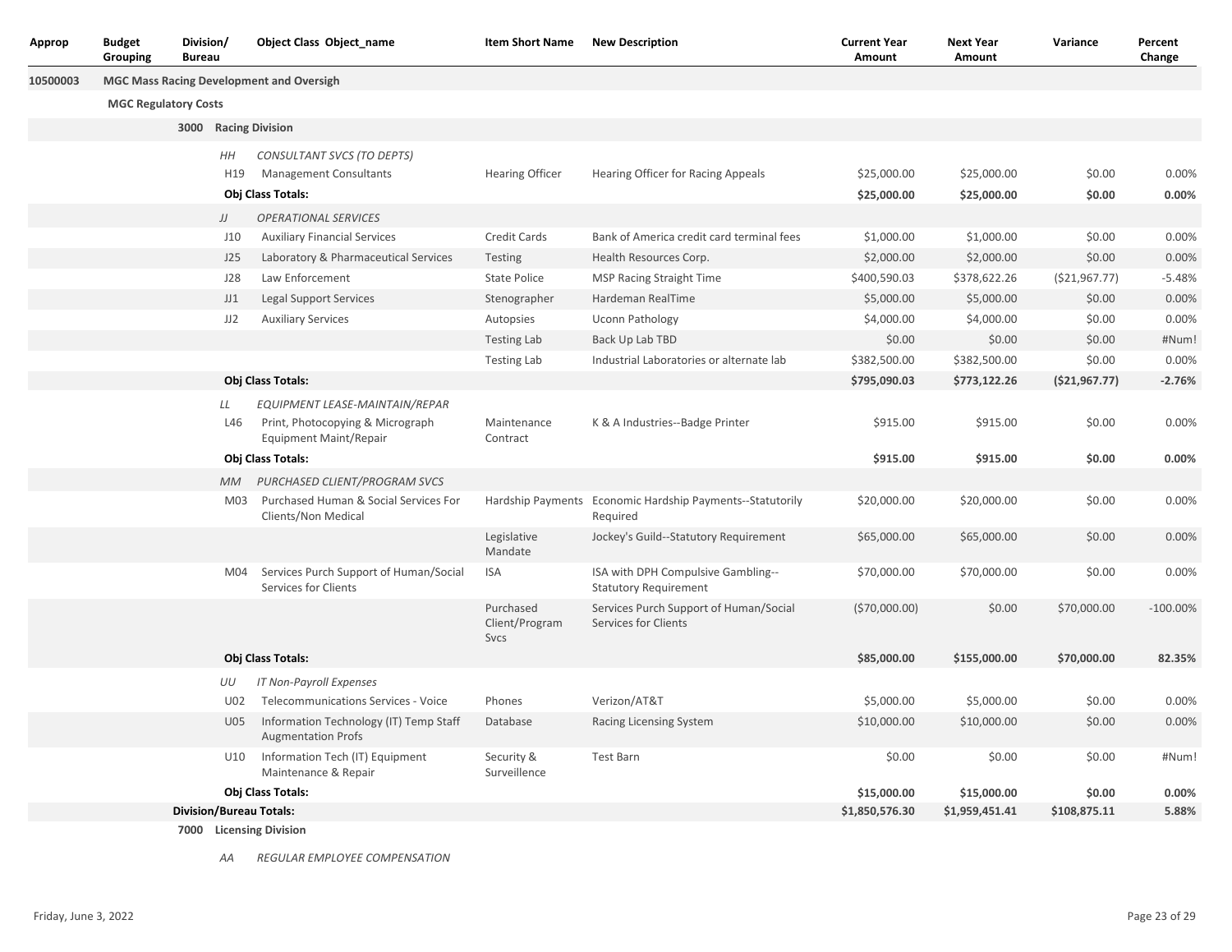| Approp   | <b>Budget</b><br>Grouping   | Division/<br>Bureau            | <b>Object Class Object_name</b>                 | <b>Item Short Name</b>   | <b>New Description</b>    | <b>Current Year</b><br>Amount | <b>Next Year</b><br>Amount | Variance     | Percent<br>Change |
|----------|-----------------------------|--------------------------------|-------------------------------------------------|--------------------------|---------------------------|-------------------------------|----------------------------|--------------|-------------------|
| 10500003 |                             |                                | <b>MGC Mass Racing Development and Oversigh</b> |                          |                           |                               |                            |              |                   |
|          | <b>MGC Regulatory Costs</b> |                                |                                                 |                          |                           |                               |                            |              |                   |
|          |                             | 7000                           | <b>Licensing Division</b>                       |                          |                           |                               |                            |              |                   |
|          |                             | A01                            | Salaries: Inclusive                             | Employee<br>Compensation | Regular Employee Salaries | \$2,986.44                    | \$3,416.49                 | \$430.05     | 14.40%            |
|          |                             |                                | Obj Class Totals:                               |                          |                           | \$2,986.44                    | \$3,416.49                 | \$430.05     | 14.40%            |
|          |                             | DD                             | <b>PENSION &amp; INSURANCE RELATED EX</b>       |                          |                           |                               |                            |              |                   |
|          |                             | D <sub>09</sub>                | Fringe Benefit Cost Recoupment                  | Fringe                   | Fringe rate of 40%        | \$1,120.81                    | \$1,366.60                 | \$245.79     | 21.93%            |
|          |                             |                                |                                                 | Taxes                    | Tax rate of 1.89%         | \$58.83                       | \$64.57                    | \$5.74       | 9.76%             |
|          |                             |                                | <b>Obj Class Totals:</b>                        |                          |                           | \$1,179.64                    | \$1,431.17                 | \$251.53     | 21.32%            |
|          |                             | <b>Division/Bureau Totals:</b> |                                                 |                          |                           | \$4,166.08                    | \$4,847.66                 | \$681.58     | 16.36%            |
|          | <b>MGC Regulatory Costs</b> |                                | Totals:                                         |                          |                           | \$2,582,475.07                | \$2,898,624.44             | \$316,149.37 | 12.24%            |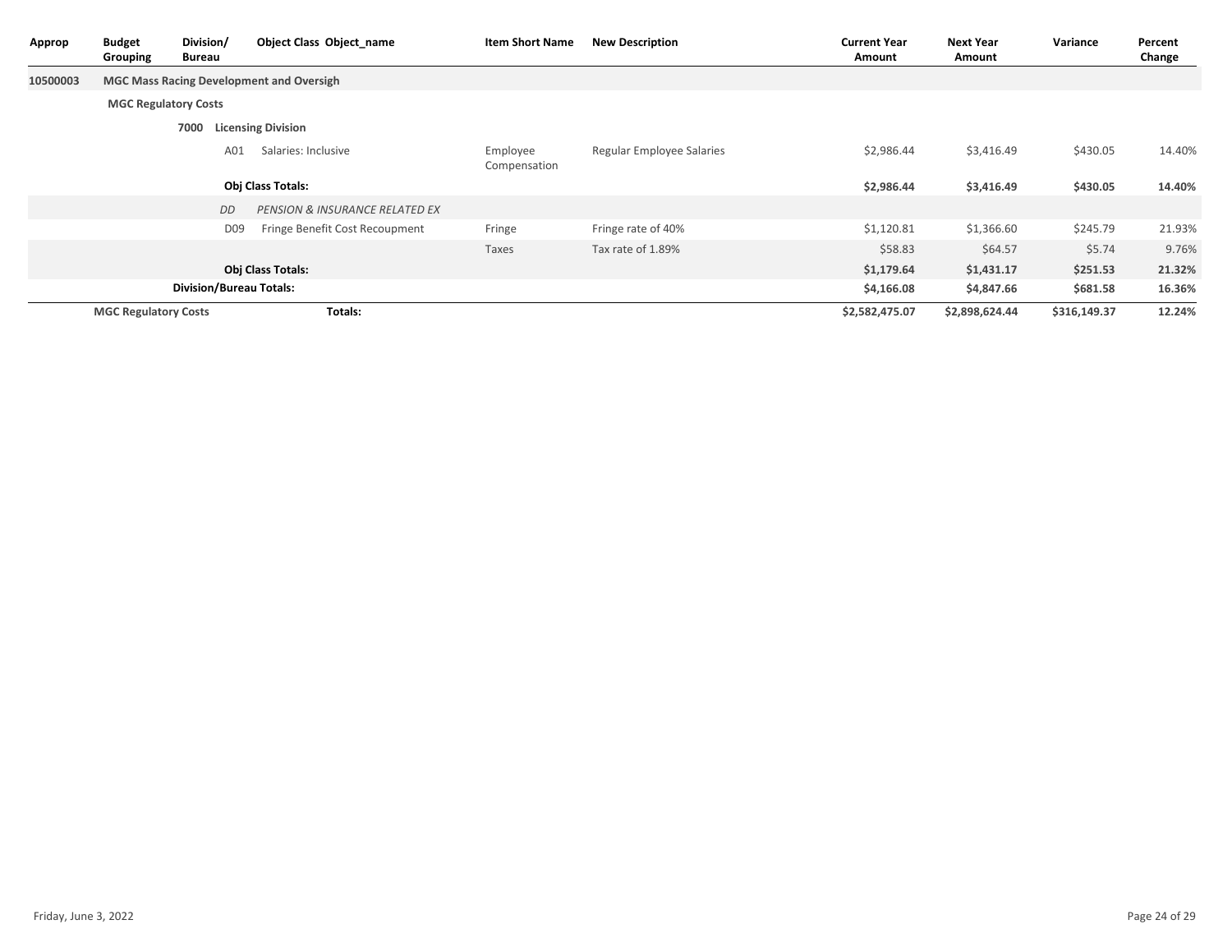| Approp   | <b>Budget</b><br>Grouping      | Division/<br>Bureau |                     | Object Class Object name                        | <b>Item Short Name</b>         | <b>New Description</b>                                    | <b>Current Year</b><br>Amount | <b>Next Year</b><br>Amount | Variance | Percent<br>Change |
|----------|--------------------------------|---------------------|---------------------|-------------------------------------------------|--------------------------------|-----------------------------------------------------------|-------------------------------|----------------------------|----------|-------------------|
| 10500003 |                                |                     |                     | <b>MGC Mass Racing Development and Oversigh</b> |                                |                                                           |                               |                            |          |                   |
|          | Indirect                       |                     |                     |                                                 |                                |                                                           |                               |                            |          |                   |
|          |                                | 2000                | <b>MGC Indirect</b> |                                                 |                                |                                                           |                               |                            |          |                   |
|          |                                |                     | ΕE                  | <b>ADMINISTRATIVE EXPENSES</b>                  |                                |                                                           |                               |                            |          |                   |
|          |                                |                     | E16                 | Indirect Cost Recoupment                        | <b>Indirect Agency</b><br>Wide | Indirect at 10% of AA, CC, HH, JJ and UU<br>excluding U07 | \$209,178.18                  | \$209,178.18               | \$0.00   | 0.00%             |
|          |                                |                     |                     | <b>Obj Class Totals:</b>                        |                                |                                                           | \$209,178.18                  | \$209,178.18               | \$0.00   | $0.00\%$          |
|          | <b>Division/Bureau Totals:</b> |                     |                     |                                                 |                                |                                                           | \$209,178.18                  | \$209,178.18               | \$0.00   | 0.00%             |
|          | Indirect                       |                     |                     | Totals:                                         |                                |                                                           | \$209,178.18                  | \$209,178.18               | \$0.00   | 0.00%             |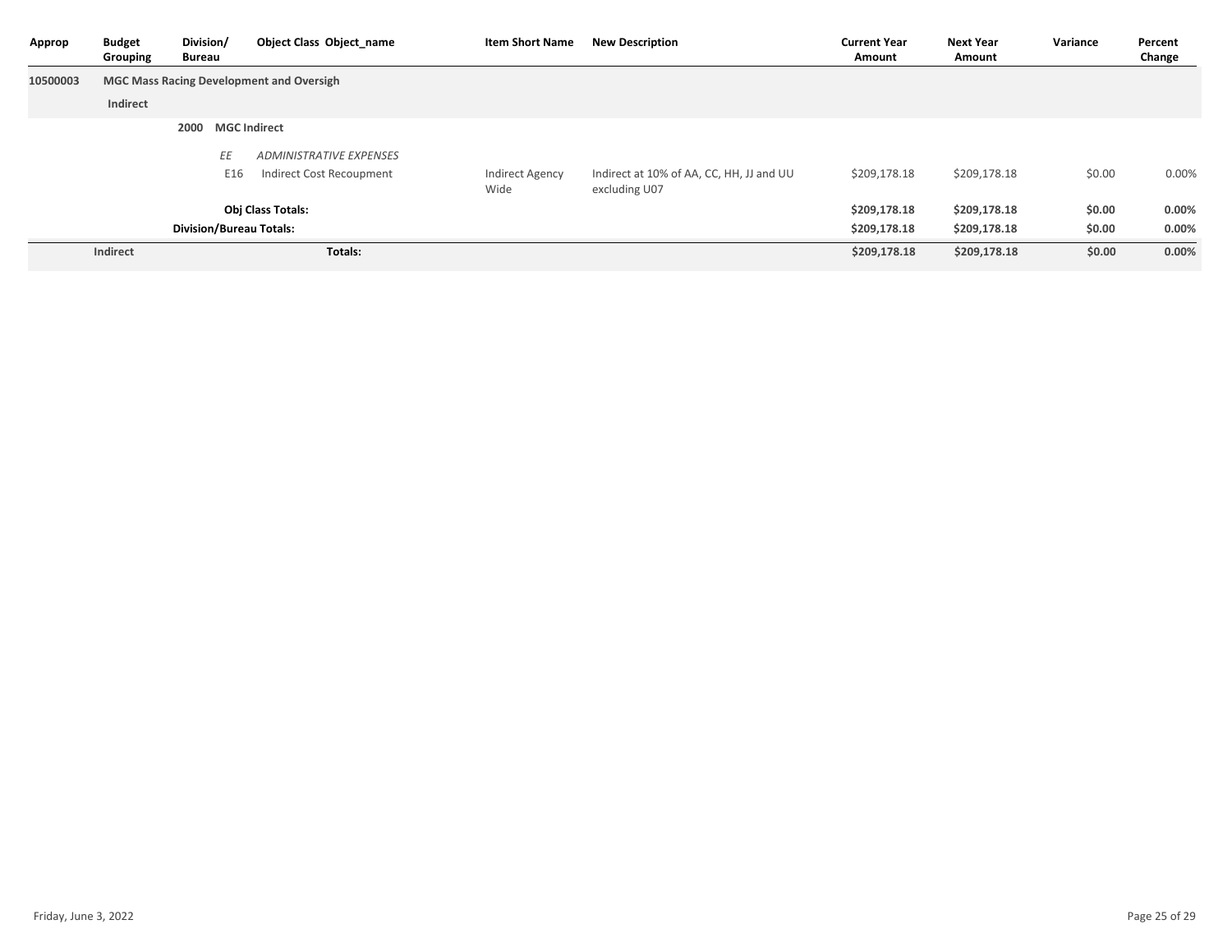| Approp                      | <b>Budget</b><br>Grouping   | Division/<br><b>Bureau</b> |                 | <b>Object Class Object_name</b>                                 | <b>Item Short Name</b> | <b>New Description</b>                                                                              | <b>Current Year</b><br>Amount | <b>Next Year</b><br>Amount | Variance       | Percent<br>Change |
|-----------------------------|-----------------------------|----------------------------|-----------------|-----------------------------------------------------------------|------------------------|-----------------------------------------------------------------------------------------------------|-------------------------------|----------------------------|----------------|-------------------|
| 10500003                    |                             |                            |                 | MGC Mass Racing Development and Oversigh                        |                        |                                                                                                     |                               |                            |                |                   |
| <b>Appropriation Totals</b> |                             |                            |                 |                                                                 |                        |                                                                                                     | \$2,791,653.25                | \$3,107,802.62             | \$316,149.37   | 11.32%            |
| 10500004                    | <b>Community Mitigation</b> |                            |                 |                                                                 |                        |                                                                                                     |                               |                            |                |                   |
|                             | <b>MGC Regulatory Costs</b> |                            |                 |                                                                 |                        |                                                                                                     |                               |                            |                |                   |
|                             |                             |                            | 1900 Ombudsman  |                                                                 |                        |                                                                                                     |                               |                            |                |                   |
|                             |                             |                            |                 |                                                                 |                        |                                                                                                     |                               |                            |                |                   |
|                             |                             |                            | AA<br>A01       | <b>REGULAR EMPLOYEE COMPENSATION</b><br>Salaries: Inclusive     | Employee               |                                                                                                     | \$156,872.17                  | \$170,463.12               | \$13,590.95    | 8.66%             |
|                             |                             |                            |                 |                                                                 | Compensation           | Regular Employee Salaries                                                                           |                               |                            |                |                   |
|                             |                             |                            |                 | Obj Class Totals:                                               |                        |                                                                                                     | \$156,872.17                  | \$170,463.12               | \$13,590.95    | 8.66%             |
|                             |                             |                            | <b>BB</b>       | REGULAR EMPLOYEE RELATED EXPEN                                  |                        |                                                                                                     |                               |                            |                |                   |
|                             |                             |                            | <b>B01</b>      | Other Out Of State Travel - INCLUSIVE:<br>AIRFARE, HOTEL, LODGI | Travel                 | Increase post pandemic In-State Travel                                                              | \$2,500.00                    | \$5,000.00                 | \$2,500.00     | 100.00%           |
|                             |                             |                            |                 | Obj Class Totals:                                               |                        |                                                                                                     | \$2,500.00                    | \$5,000.00                 | \$2,500.00     | 100.00%           |
|                             |                             |                            | DD              | PENSION & INSURANCE RELATED EX                                  |                        |                                                                                                     |                               |                            |                |                   |
|                             |                             |                            | D <sub>09</sub> | Fringe Benefit Cost Recoupment                                  | Fringe                 | Fringe rate of 40%                                                                                  | \$58,874.13                   | \$68,185.25                | \$9,311.12     | 15.82%            |
|                             |                             |                            |                 |                                                                 | Taxes                  | Tax rate of 1.89%                                                                                   | \$3,090.38                    | \$3,221.75                 | \$131.37       | 4.25%             |
|                             |                             |                            |                 | Obj Class Totals:                                               |                        |                                                                                                     | \$61,964.51                   | \$71,407.00                | \$9,442.49     | 15.24%            |
|                             |                             |                            | EE              | <b>ADMINISTRATIVE EXPENSES</b>                                  |                        |                                                                                                     |                               |                            |                |                   |
|                             |                             |                            | E01             | Office & Administrative Supplies                                | Supplies               | <b>Supplies Binders</b>                                                                             | \$5,000.00                    | \$5,000.00                 | \$0.00         | 0.00%             |
|                             |                             |                            | E16             | Indirect Cost Recoupment                                        | Indirect               | Indirect Rate of 10%                                                                                | \$15,687.22                   | \$15,687.22                | \$0.00         | 0.00%             |
|                             |                             |                            |                 | <b>Obj Class Totals:</b>                                        |                        |                                                                                                     | \$20,687.22                   | \$20,687.22                | \$0.00         | 0.00%             |
|                             |                             |                            | GG              | <b>ENERGY COSTS AND SPACE RENTAL</b>                            |                        |                                                                                                     |                               |                            |                |                   |
|                             |                             |                            | G01             | Space Rental                                                    | Rent                   | <b>UMASS Facility</b>                                                                               | \$2,500.00                    | \$2,500.00                 | \$0.00         | 0.00%             |
|                             |                             |                            |                 | Obj Class Totals:                                               |                        |                                                                                                     | \$2,500.00                    | \$2,500.00                 | \$0.00         | 0.00%             |
|                             |                             |                            | UU              | <b>IT Non-Payroll Expenses</b>                                  |                        |                                                                                                     |                               |                            |                |                   |
|                             |                             |                            | U07             | Information Technology (IT) Equipment                           | Database               | Increase for Additional Services Maintenance<br>of System                                           | \$30,000.00                   | \$40,000.00                | \$10,000.00    | 33.33%            |
|                             |                             |                            |                 |                                                                 | <b>IT Software</b>     | Grant Software amendment to balanace<br>\$100K from FY21 for development to FY22<br>(timing issues) | \$100,000.00                  | \$0.00                     | (\$100,000.00) | $-100.00\%$       |
|                             |                             |                            |                 | Obj Class Totals:                                               |                        |                                                                                                     | \$130,000.00                  | \$40,000.00                | ( \$90,000.00) | $-69.23%$         |
|                             |                             |                            |                 | <b>Division/Bureau Totals:</b>                                  |                        |                                                                                                     | \$374,523.90                  | \$310,057.34               | (564, 466.56)  | $-17.21%$         |
|                             | <b>MGC Regulatory Costs</b> |                            |                 | Totals:                                                         |                        |                                                                                                     | \$374,523.90                  | \$310,057.34               | (564, 466.56)  | $-17.21%$         |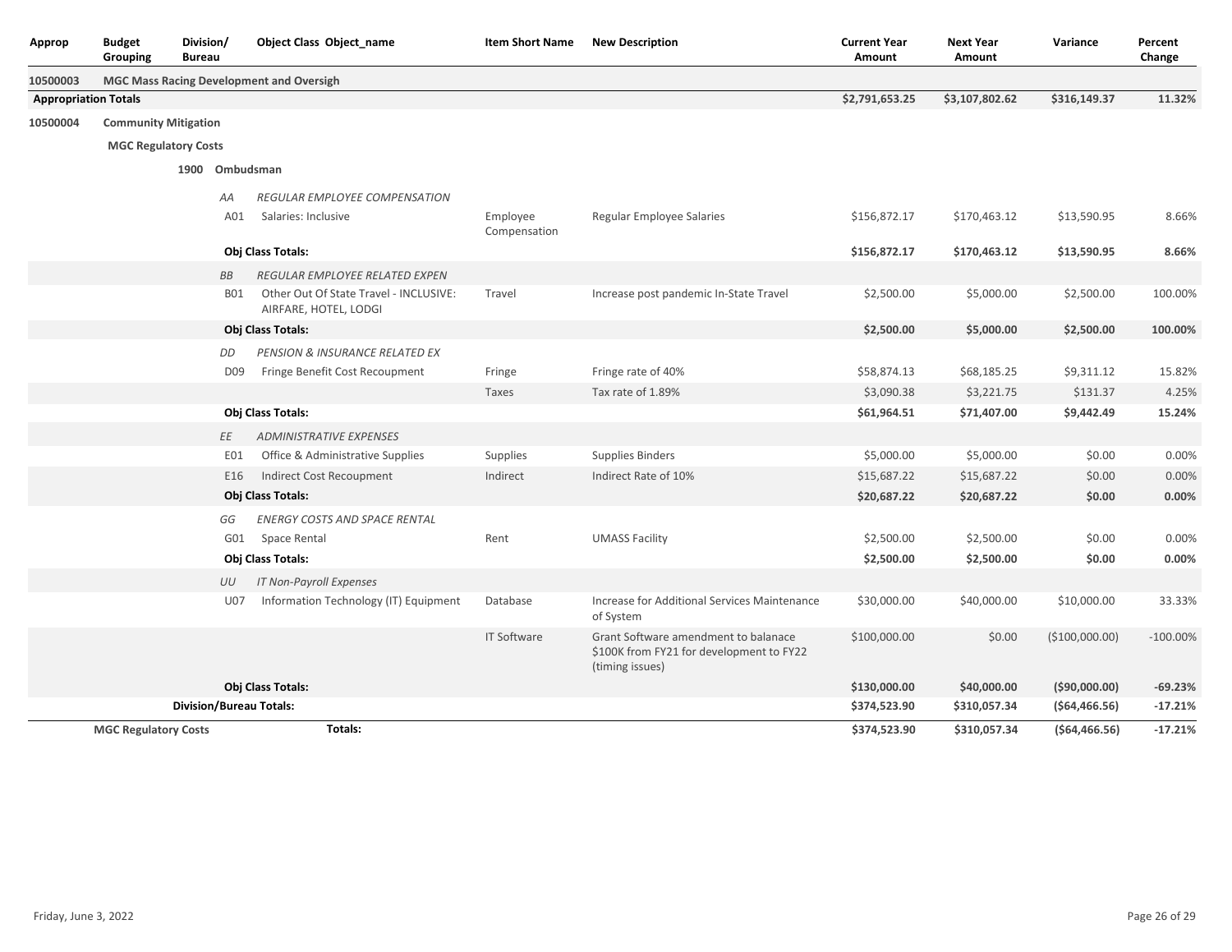| <b>Approp</b>               | <b>Budget</b><br>Division/<br>Grouping<br>Bureau |                                             | <b>Object Class Object name</b>                        | <b>Item Short Name</b>              | <b>New Description</b>                                                                                                                                                                                                                            | <b>Current Year</b><br>Amount | <b>Next Year</b><br>Amount | Variance       | Percent<br>Change |
|-----------------------------|--------------------------------------------------|---------------------------------------------|--------------------------------------------------------|-------------------------------------|---------------------------------------------------------------------------------------------------------------------------------------------------------------------------------------------------------------------------------------------------|-------------------------------|----------------------------|----------------|-------------------|
| 10500004                    | <b>Community Mitigation</b>                      |                                             |                                                        |                                     |                                                                                                                                                                                                                                                   |                               |                            |                |                   |
| <b>Appropriation Totals</b> |                                                  |                                             |                                                        |                                     |                                                                                                                                                                                                                                                   | \$374,523.90                  | \$310,057.34               | ( \$64,466.56) | $-17.21%$         |
| 40001101                    |                                                  |                                             |                                                        |                                     |                                                                                                                                                                                                                                                   |                               |                            |                |                   |
|                             |                                                  | <b>Research and Responsible Gaming/PHTF</b> |                                                        |                                     |                                                                                                                                                                                                                                                   |                               |                            |                |                   |
|                             |                                                  | 1700 Problem Gambling                       |                                                        |                                     |                                                                                                                                                                                                                                                   |                               |                            |                |                   |
|                             |                                                  |                                             |                                                        |                                     |                                                                                                                                                                                                                                                   |                               |                            |                |                   |
|                             |                                                  | AA                                          | <b>REGULAR EMPLOYEE COMPENSATION</b>                   |                                     |                                                                                                                                                                                                                                                   | \$300,984.03                  |                            |                |                   |
|                             |                                                  | A01                                         | Salaries: Inclusive                                    | Employee<br>Compensation            | <b>Employee Salaries</b>                                                                                                                                                                                                                          |                               | \$313,023.39               | \$12,039.36    | 4.00%             |
|                             |                                                  |                                             | Obj Class Totals:                                      |                                     |                                                                                                                                                                                                                                                   | \$300,984.03                  | \$313,023.39               | \$12,039.36    | 4.00%             |
|                             |                                                  | ВB                                          | REGULAR EMPLOYEE RELATED EXPEN                         |                                     |                                                                                                                                                                                                                                                   |                               |                            |                |                   |
|                             |                                                  | B01                                         | Other Out Of State Travel - INCLUSIVE:                 | Travel                              | Out of State Travel                                                                                                                                                                                                                               | \$1,250.00                    | \$1,250.00                 | \$0.00         | 0.00%             |
|                             |                                                  |                                             | AIRFARE, HOTEL, LODGI                                  |                                     |                                                                                                                                                                                                                                                   |                               |                            |                |                   |
|                             |                                                  | <b>B02</b>                                  | In-State Travel                                        | Travel                              | In-State-Travel Reimbursements                                                                                                                                                                                                                    | \$3,750.00                    | \$6,000.00                 | \$2,250.00     | 60.00%            |
|                             |                                                  |                                             | Obj Class Totals:                                      |                                     |                                                                                                                                                                                                                                                   | \$5,000.00                    | \$7,250.00                 | \$2,250.00     | 45.00%            |
|                             |                                                  | DD                                          | PENSION & INSURANCE RELATED EX                         |                                     |                                                                                                                                                                                                                                                   |                               |                            |                |                   |
|                             |                                                  | D <sub>09</sub>                             | Fringe Benefit Cost Recoupment                         | Fringe                              | Fringe rate of 40%                                                                                                                                                                                                                                | \$112,959.31                  | \$125,209.36               | \$12,250.05    | 10.84%            |
|                             |                                                  |                                             |                                                        | Taxes                               | Tax rate of 1.89%                                                                                                                                                                                                                                 | \$5,929.39                    | \$5,916.14                 | ( \$13.25)     | $-0.22%$          |
|                             |                                                  |                                             | Obj Class Totals:                                      |                                     |                                                                                                                                                                                                                                                   | \$118,888.70                  | \$131,125.50               | \$12,236.80    | 10.29%            |
|                             |                                                  | ΕE                                          | <b>ADMINISTRATIVE EXPENSES</b>                         |                                     |                                                                                                                                                                                                                                                   |                               |                            |                |                   |
|                             |                                                  | E16                                         | Indirect Cost Recoupment                               | <b>Indirect Charges</b>             | Indirect to EHHS                                                                                                                                                                                                                                  | \$350,000.00                  | \$342,602.34               | (57, 397.66)   | $-2.11%$          |
|                             |                                                  | EE <sub>2</sub>                             | Conference, Training and Registration Fees Conferences |                                     | Conference, Training & Registration Fees                                                                                                                                                                                                          | \$2,500.00                    | \$10,000.00                | \$7,500.00     | 300.00%           |
|                             |                                                  |                                             | Obj Class Totals:                                      |                                     |                                                                                                                                                                                                                                                   | \$352,500.00                  | \$352,602.34               | \$102.34       | 0.03%             |
|                             |                                                  | FF                                          | <b>FACILITY OPERATIONAL EXPENSES</b>                   |                                     |                                                                                                                                                                                                                                                   |                               |                            |                |                   |
|                             |                                                  | F16                                         | Library & Teaching Supplies & Materials                | <b>Books</b>                        | Library/reference books                                                                                                                                                                                                                           | \$1,000.00                    | \$0.00                     | (\$1,000.00)   | $-100.00\%$       |
|                             |                                                  |                                             | Obj Class Totals:                                      |                                     |                                                                                                                                                                                                                                                   | \$1,000.00                    | \$0.00                     | (\$1,000.00)   | $-100.00\%$       |
|                             |                                                  | HН                                          | CONSULTANT SVCS (TO DEPTS)                             |                                     |                                                                                                                                                                                                                                                   |                               |                            |                |                   |
|                             |                                                  | H <sub>09</sub>                             | Attorneys/Legal Services                               | Crime Analysis                      | Crime Analyst                                                                                                                                                                                                                                     | \$30,000.00                   | \$38,000.00                | \$8,000.00     | 26.67%            |
|                             |                                                  | H <sub>23</sub>                             | Program Coordinators                                   | <b>Branding</b>                     | GameSense media buys etc. KHJ                                                                                                                                                                                                                     | \$180,000.00                  | \$150,000.00               | ( \$30,000.00) | $-16.67%$         |
|                             |                                                  |                                             |                                                        | GRAC/RDASC/Rese<br>arch Consultants | Bruce Cohen--Joel Weissman/Jeff<br>Moratta/Anthony Roman<br>Other Consultants on Stipends<br>Peer Review process for research agenda                                                                                                              | \$65,000.00                   | \$0.00                     | ( \$65,000.00) | $-100.00\%$       |
|                             |                                                  |                                             |                                                        | Mass Council                        | Mass Council on Compulsive Gambling<br>including employees to man Game Sense<br>booth at PPC EBH and MGM<br>--Staffed 16 hrs per day PPC and MGM, and<br>24 Hrs/day EBH<br>--VSE<br>--Play My Way<br>--Required by Statute Chapter 194, Section 9 | \$2,555,000.00                | \$2,741,000.00             | \$186,000.00   | 7.28%             |
|                             |                                                  |                                             |                                                        | Program manager                     | <b>Evaluation of GameSense Program</b>                                                                                                                                                                                                            | \$125,000.00                  | \$75,000.00                | ( \$50,000.00) | $-40.00%$         |
|                             |                                                  |                                             |                                                        | Program manager TBD                 |                                                                                                                                                                                                                                                   | \$0.00                        | \$0.00                     | \$0.00         | #Num!             |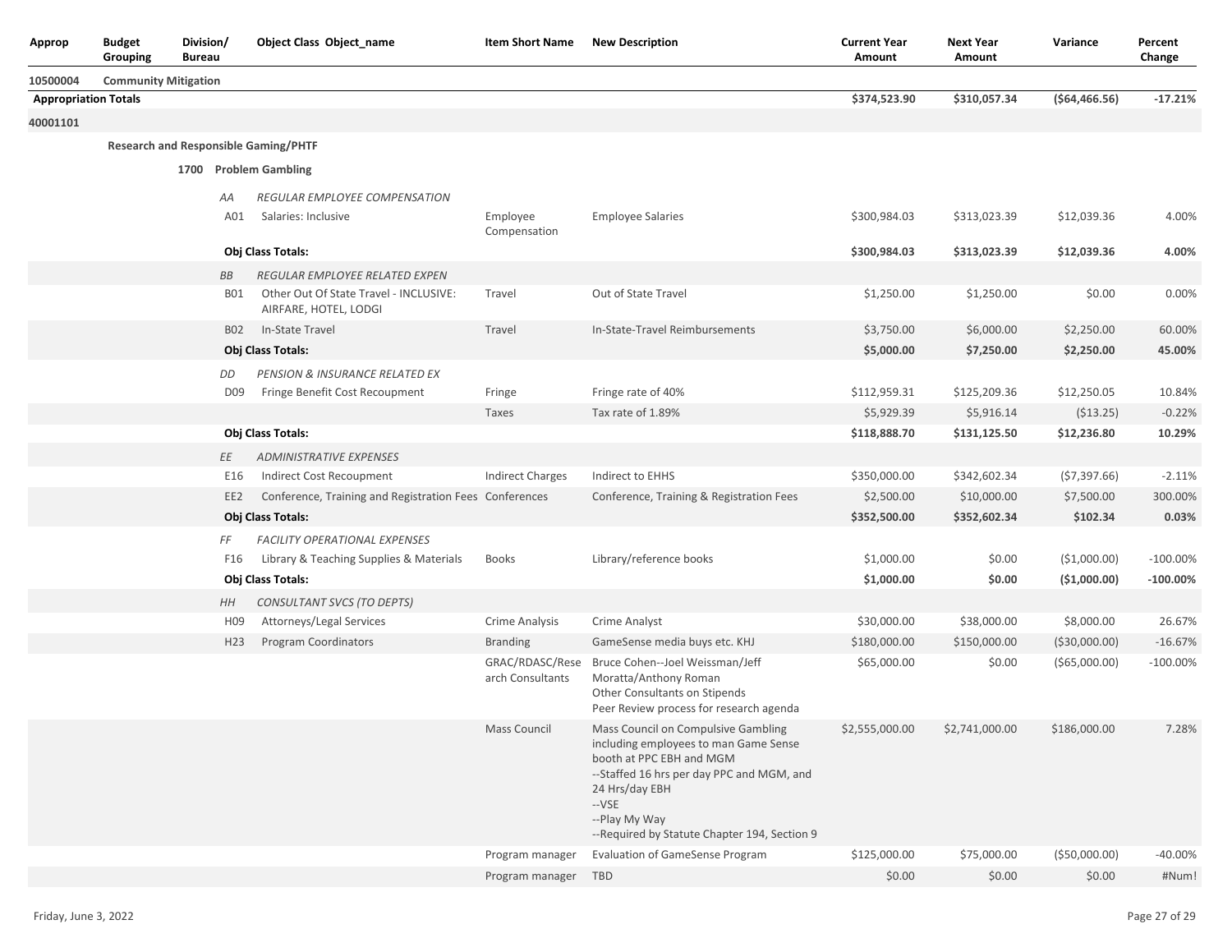| Approp                                                 | <b>Budget</b><br>Grouping | Division/<br>Bureau            |                 | <b>Object Class Object name</b>             | <b>Item Short Name</b>         | <b>New Description</b>                                                   |                              | <b>Next Year</b><br>Amount   | Variance                    | Percent<br>Change  |
|--------------------------------------------------------|---------------------------|--------------------------------|-----------------|---------------------------------------------|--------------------------------|--------------------------------------------------------------------------|------------------------------|------------------------------|-----------------------------|--------------------|
| 40001101                                               |                           |                                |                 |                                             |                                |                                                                          |                              |                              |                             |                    |
|                                                        |                           |                                |                 | <b>Research and Responsible Gaming/PHTF</b> |                                |                                                                          |                              |                              |                             |                    |
|                                                        |                           |                                |                 | 1700 Problem Gambling                       |                                |                                                                          |                              |                              |                             |                    |
|                                                        |                           |                                | H <sub>23</sub> | Program Coordinators                        | Research<br>Consultant/ Umass  | <b>Research Consultant</b>                                               | \$0.00                       | \$0.00                       | \$0.00                      | #Num!              |
|                                                        |                           |                                |                 |                                             | Research<br>Consultant/ Umass  | Veterans Services Technical assistance                                   | \$0.00                       | \$0.00                       | \$0.00                      | #Num!              |
|                                                        |                           |                                |                 |                                             | Translations                   | Knowledge Translation and Exchange                                       | \$75,000.00                  | \$25,000.00                  | ( \$50,000.00)              | $-66.67%$          |
|                                                        |                           |                                |                 |                                             | <b>VSE Resource</b><br>Liaison | <b>VSE Resource Liaison</b>                                              | \$60,000.00                  | \$62,000.00                  | \$2,000.00                  | 3.33%              |
|                                                        |                           | Obj Class Totals:              |                 |                                             |                                | \$3,090,000.00                                                           | \$3,091,000.00               | \$1,000.00                   | 0.03%                       |                    |
|                                                        |                           |                                | JJ              | <b>OPERATIONAL SERVICES</b>                 |                                |                                                                          |                              |                              |                             |                    |
|                                                        |                           |                                | JJ2             | <b>Auxiliary Services</b>                   | Translations                   | <b>Document Translations</b>                                             | \$10,000.00                  | \$10,000.00                  | \$0.00                      | 0.00%              |
|                                                        |                           | Obj Class Totals:              |                 |                                             |                                | \$10,000.00                                                              | \$10,000.00                  | \$0.00                       | 0.00%                       |                    |
|                                                        |                           | <b>STATE AID/POL SUB</b><br>PP |                 |                                             |                                |                                                                          |                              |                              |                             |                    |
|                                                        |                           |                                | <b>PO1</b>      | <b>Grants To Public Entities</b>            | Research                       | Community Driven Community Driven Research                               | \$173,000.00                 | \$210,000.00                 | \$37,000.00                 | 21.39%             |
|                                                        |                           |                                |                 |                                             | Data Storage Grant MODE DPH    |                                                                          | \$80,000.00                  | \$75,000.00                  | (55,000.00)                 | $-6.25%$           |
|                                                        |                           |                                |                 |                                             | SEIGMA                         | Social & Economic Research(SEIGMA)<br>Follow-up General Population Study | \$2,300,000.00               | \$1,015,000.00               | ( \$1,285,000.00)           | $-55.87%$          |
|                                                        |                           |                                |                 |                                             | Umass                          | Magic Core/Optional--Cohort Study--<br>Complete                          | \$0.00                       | \$0.00                       | \$0.00                      | #Num!              |
|                                                        |                           |                                | PP1             | <b>Grants To Non-Public Entities</b>        | PMW                            | Play My Way Incentives                                                   | \$60,000.00                  | \$60,000.00                  | \$0.00                      | 0.00%              |
|                                                        |                           |                                |                 | Obj Class Totals:                           |                                |                                                                          | \$2,613,000.00               | \$1,360,000.00               | (\$1,253,000.00)            | -47.95%            |
|                                                        |                           |                                | UU              | IT Non-Payroll Expenses                     |                                |                                                                          |                              |                              |                             |                    |
|                                                        |                           |                                | <b>U07</b>      | Information Technology (IT) Equipment       | IT Non-Payroll<br>Expenses     | Crime Analysis Software                                                  | \$2,000.00                   | \$2,000.00                   | \$0.00                      | 0.00%              |
|                                                        |                           |                                |                 |                                             | <b>ITRAK</b>                   | Development of ITRAK and Migration from<br><b>Current Process</b>        | \$0.00                       | \$0.00                       | \$0.00                      | #Num!              |
|                                                        |                           | <b>Division/Bureau Totals:</b> |                 | Obj Class Totals:                           |                                |                                                                          | \$2,000.00<br>\$6,493,372.73 | \$2,000.00<br>\$5,267,001.23 | \$0.00<br>(51, 226, 371.50) | 0.00%<br>$-18.89%$ |
| Totals:<br><b>Research and Responsible Gaming/PHTF</b> |                           |                                |                 |                                             |                                | \$6,493,372.73                                                           | \$5,267,001.23               | (51, 226, 371.50)            | $-18.89%$                   |                    |